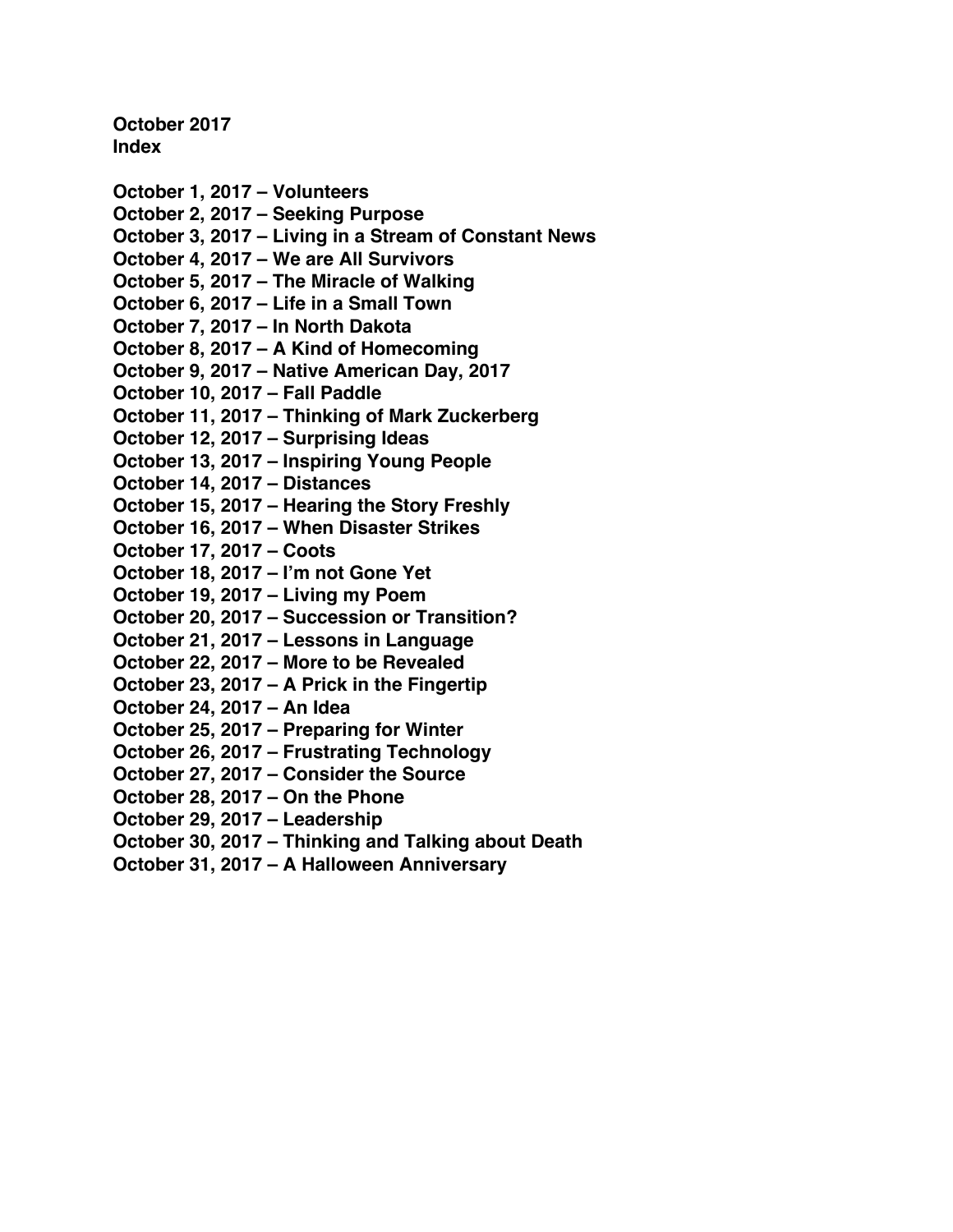#### <span id="page-1-0"></span>**October 1, 2017 – Volunteers**

We had a fun morning yesterday, working on a volunteer project at church. There were 11 people present, so the work went quickly and we accomplished quite a bit. I love working in that kind of setting, surrounded by people who are willing to get to work and get things done, but who also care about each other and have time to talk and share the news of their lives. It is sometimes surprising what significant conversations we are able to have even with the machinery running and people going every which way to get the work done.

It isn't always like that. There have been days when only a couple of volunteers showed up. Sometimes key members of the group feel like they are overburdened and don't get enough support. Ups and downs in participation are part of the reality of working in voluntary organizations. Sometimes it feels like we are competing with all kinds of other commitments and even other organizations that rely on volunteers to keep them going.

Later in the day, I was working on polishing off this month's schedule of volunteers for another organization. It has been frustrating work over the past couple of weeks, with some people difficult to contact, others not responding to phone messages, and a bit of arm twisting to get the schedule covered. It has also resulted in my needing to put in a few more hours than I had planned just to make sure that the schedule is covered.

There has definitely been a shift in volunteerism over the span of my career as a pastor. Part of what is going on is that families are a lot busier than once was the case. Two career families are the norm and there are plenty of families where there are extra jobs added just to meet the demands of living in expensive times during an extended period of wage stagnation. Just keeping their heads above water is a continual effort for some of the families we serve and finding time for volunteering is difficult.

There are also the pressures of programs for children and youth. Many of those programs rely on volunteers and exert more pressure on parents than we feel we are able to use. Parents are routinely told that their child cannot participate in sports programs unless the family meets a minimum number of volunteer hours. We would never make such a requirement. We want children to participate in our programs and we would never tell a child that she or he cannot participate because of a lack of volunteer hours. Parents and families know this is true. When they are put in a bind because of short time, they choose volunteering in the other program over volunteering in the church simply because that is the way to work things out.

As a result, churches are moving to more and more programs and projects that are dependent upon paid staff. That creates its own set of problems with increasing budgets and shifting of outreach budgets to support of local programs. We all working with limited resources. The balance of volunteers and programs run with funded staff is, at times, a delicate one.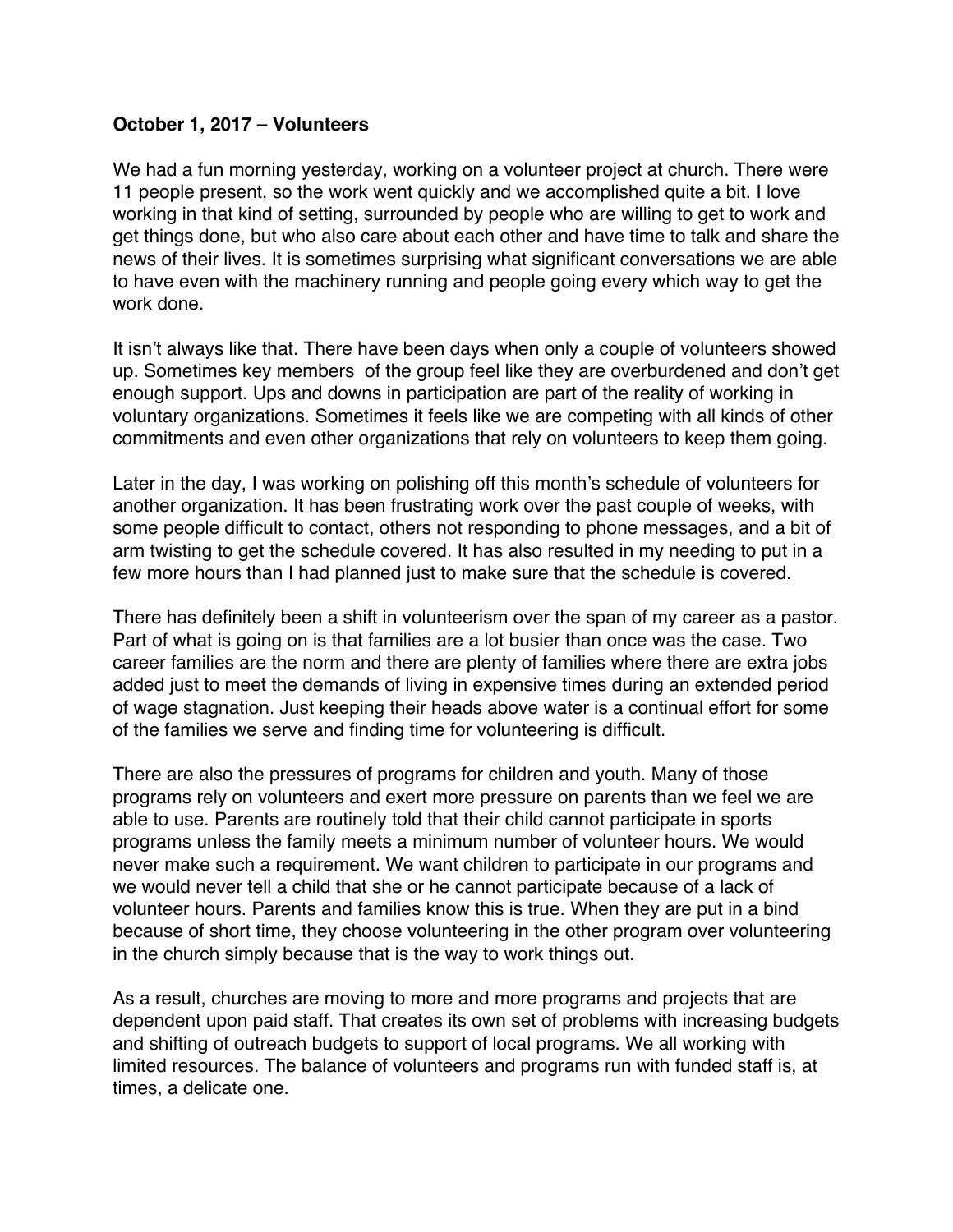In addition, it is a bit of a balancing act for church leaders. My style has always been to lead by example. Because I expect members of the congregation to be generous and volunteer their time, i feel it is essential for me to volunteer as well. I try to be active in community organizations, but I also try to maintain a high level of volunteer activity within the church. Yesterday's project is a good example. It is not part of what is required of me because I am the minister of the church. Another minister could allow the program to run itself without participating and that would be accepted. But I enjoy being with the people I serve and I enjoy rolling up my sleeves and working alongside the dedicated volunteers of the church. I try to give at least a portion of my "time off" beck to the church with volunteer work. After all, I am not only the pastor of the church, I am a member of the church as well.

We pastors go through regular recurrent boundary training during which we discuss a large number of ethical topics. Among those topics is the boundary between our personal and professional lives. It is, in theory, a fairly easy distinction. Pastors need time away from work just like other people. We need to spend time with our families and we need to support our children and grandchildren. I get that. But being a pastor is more than a 9 to 5 job. We have been called to the work we do for who we are as much as for what tasks we can accomplish. Our jobs are not simply a matter of accomplishing a list of tasks. They are a matter of personal integrity.

That's why I sometimes chuckle over job descriptions for pastors. Recently, at a meeting of our church, someone suggested that I make a list of everything I do so that my successor would know what is involved in the job. I'm not sure I'm even capable of making the list. My tasks vary a great deal. For example, last Monday, my day off, the church fire alarm system malfunctioned. After giving a few instructions over the phone, I ended up making two trips to town to the church to assist with getting appropriate repairs to the system and resetting codes in the controls. A third trip was required early on Tuesday morning. The system is being repaired and it may be many years before such action is required. If I had not been in town, someone else would have figured out how to get things fixed, but it was helpful for me to know where keys are kept and what codes are used for the system. That's just a small example. When I think of the things I do, the tasks are numerous and varied. I don't do the same things week to week, or even year to do. Another pastor would do the job differently from the way I do it and the tasks would be different.

All along the way, however, we are dependent upon volunteers and how we attract, support and thank volunteers is an essential part of the work of ministry. I'm fortunate to be surrounded by such dedicated people.

Copyright (c) 2017 by Ted E. Huffman. I wrote this. If you would like to share it, please direct your friends to my web site. If you'd like permission to copy, please send me an email. Thanks!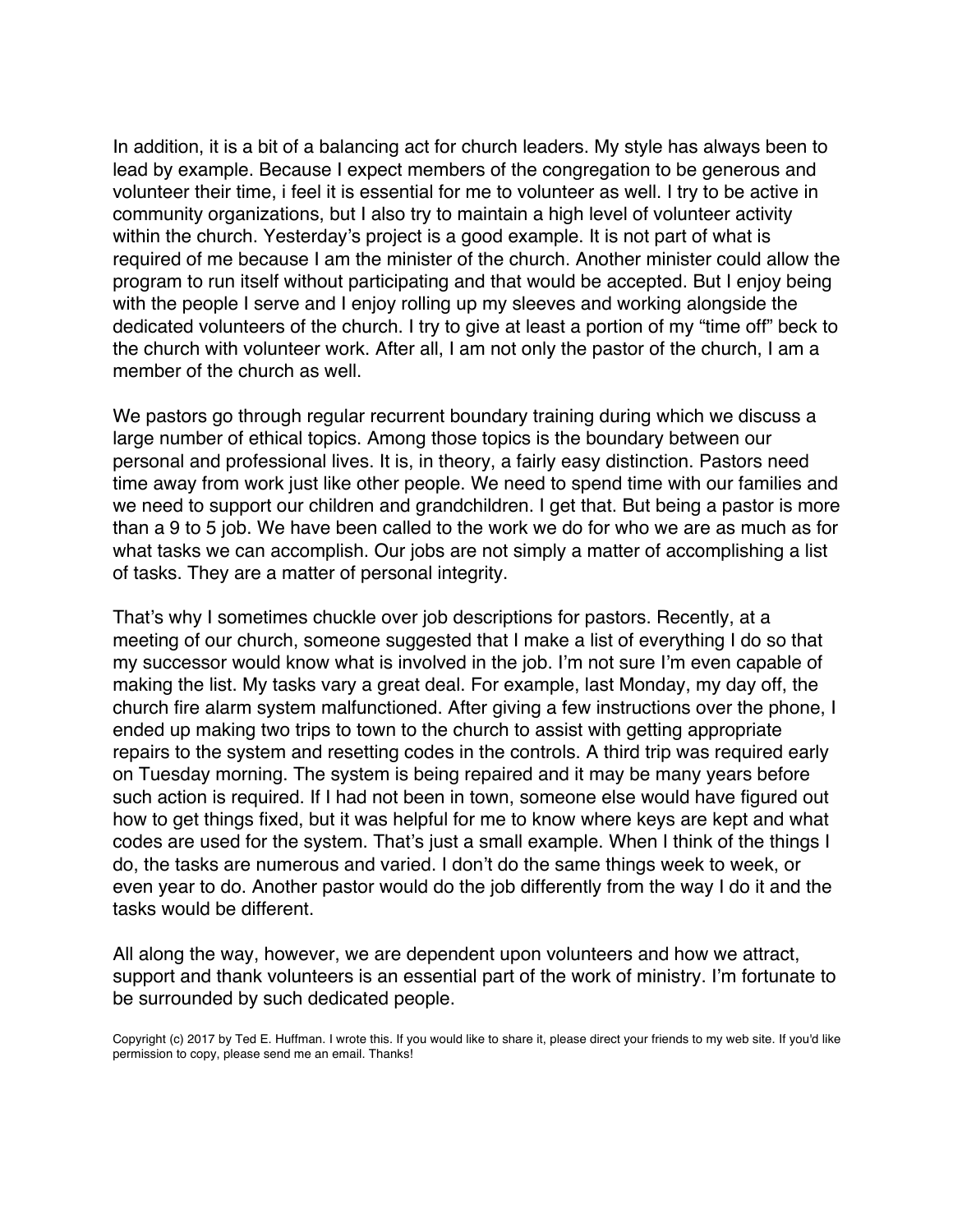### <span id="page-3-0"></span>**October 2, 2017 – Seeking Purpose**

Recently I was speaking with a friend who is going through a minor career crisis. Perhaps it is wrong to call it a crisis, even. He is unhappy in his job and seeking an alternative way of earning his living. As opposed to what he might have done when he was younger, however, he is unwilling to just quit his job without having a plan for what comes next. Although there is a part of him that would like nothing more than a couple of months with no daily obligations, he is not willing to take the financial risk of just quitting his job. So, at the moment, he is discretely exploring other options while continuing to work at his job. I don't think there is anything unusual in his circumstances. People frequently find themselves caught in the cycle of work. What fascinates me about this particular friend is that he frequently thinks about the wider philosophical questions that surround our quest for a meaningful life.

He spoke of the expanding universe and the incredibly immense distances that science has revealed. "I'm just a speck!" he declared, on a planet that is tiny from the perspective of the vastness of the universe. We are in a typical galaxy that is just one in a universe of a hundred billion. "How could the creator of all of this even notice me?"

It struck me, as he was speaking, how much he sounded like Psalm 8: "When I look at thy heavens, the work of thy fingers, the moon and the stars which thou hast established; what is man that thou art mindful of him, and the son of man that thou dost care for him?"

There is something deep within us that drives us to strive for purpose and meaning in our lives. For my friend, a job is important. He has earned his own way in his life since his teenage years. But he is also seeking his purpose. He wants work with meaning. He wants to make a difference with the few years that are left of his one life.

If you were to consult a lot of the self-help and life coaching books that are popular these days, you might come to the conclusion that the quest for meaning is a solitary pilgrimage. First you have to discover who you really are and then discover your one true purpose. I'm sure these books are helpful to many people, but they fall short of offering what my friend is seeking.

He understands that life is not a singular path with only one option that is available. He understands that some choices are ours to make and others are thrust upon us. When you reach a fork in the road and have to make a decision, to go left or right, the decision is only part of the process. What you do afterward and the subsequent choices are also important. And, sometimes, when you look back, you realize you could have made life work had you made the other choice. Life presents many paths and not a singular one.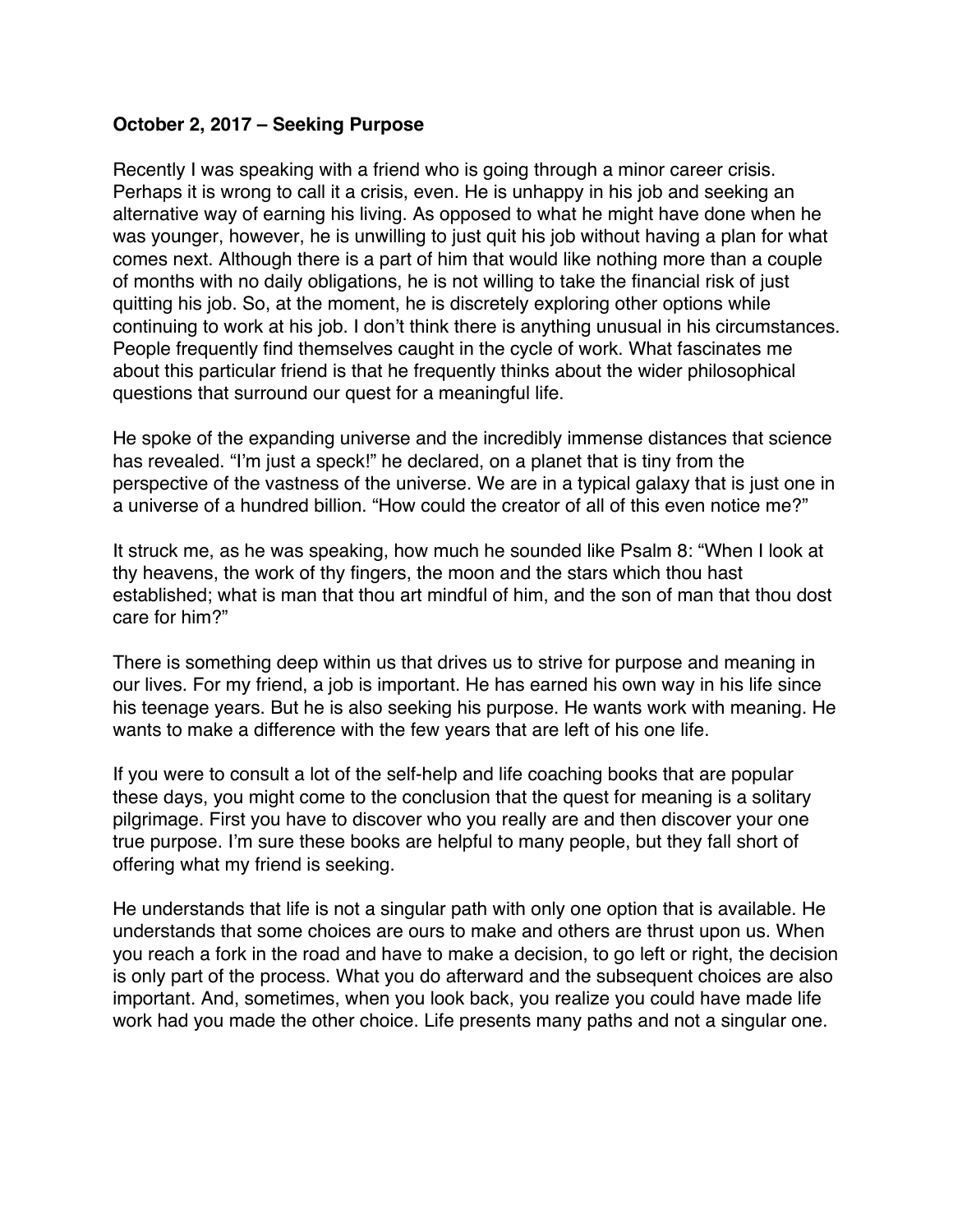More than all of that, my friend wisely recognizes that human life is not a solitary adventure. We desire community. We thrive when we share the journey with others. Meaning is found in relationships with others.

I suspect that the vocational quests of people my age, as complex as they are, are not as complex as the decisions that face younger generations of people. There are many careers that are not paths at all. There are jobs that exist today that will not exist in the future. It is likely that most people who are just starting their careers today will have many more job changes and career diversions than was the case for us. There will be so many new and different jobs - jobs that do not at present exist - available to them that training for a life-long career will not be as important as the ability to adapt and learn in the midst of one's career.

My friend and I were talking about how many things are so different today than was the case when we began working. A mechanic used to need to know how to diagnose and repair problems. These days a mechanic needs to know how to operate a computer and replace components. The job still involves turning a wrench and using tools, but the tools themselves are much different than was the case a few decades ago. It is equally true of my vocation. I spend a great deal of time managing computer systems that did not exist when I was studying for the ministry. I use a tablet computer to display my worship notes. I use a smart phone to schedule my appointments. I use Google and Wikipedia to fact check a sermon as I prepare it. Outside of my devotional reading, I use an electronic version of the bible when studying, calling up different translations and following footnotes with the device instead of turning to my trusty Oxford printed edition. I have rows of commentaries in my study that I haven't opened in years because I can access them online much quicker and more easily.

It isn't just that the world is changing. We are changing with it.

And so, as we face the final years of our active working and begin to contemplate retirement the question of meaning and purpose in our work returns. While we don't want to spend our time looking back, it is natural to ask if what we've done has been meaningful and filled with purpose. And it is natural for us to seek meaning and purpose in the work that we pursue in this phase of our lives.

So my friend is left with a substantial dilemma. The right path is not clear. The instinct to just start walking is dampened by experience. But doing nothing and accepting the status quo isn't right either. I'm praying that one of his inquiries reveals a new option for him.

In the meantime, I know how important community is. I want to be part of his community so he knows that whatever decisions he makes he won't be left alone.

Copyright (c) 2017 by Ted E. Huffman. I wrote this. If you would like to share it, please direct your friends to my web site. If you'd like permission to copy, please send me an email. Thanks!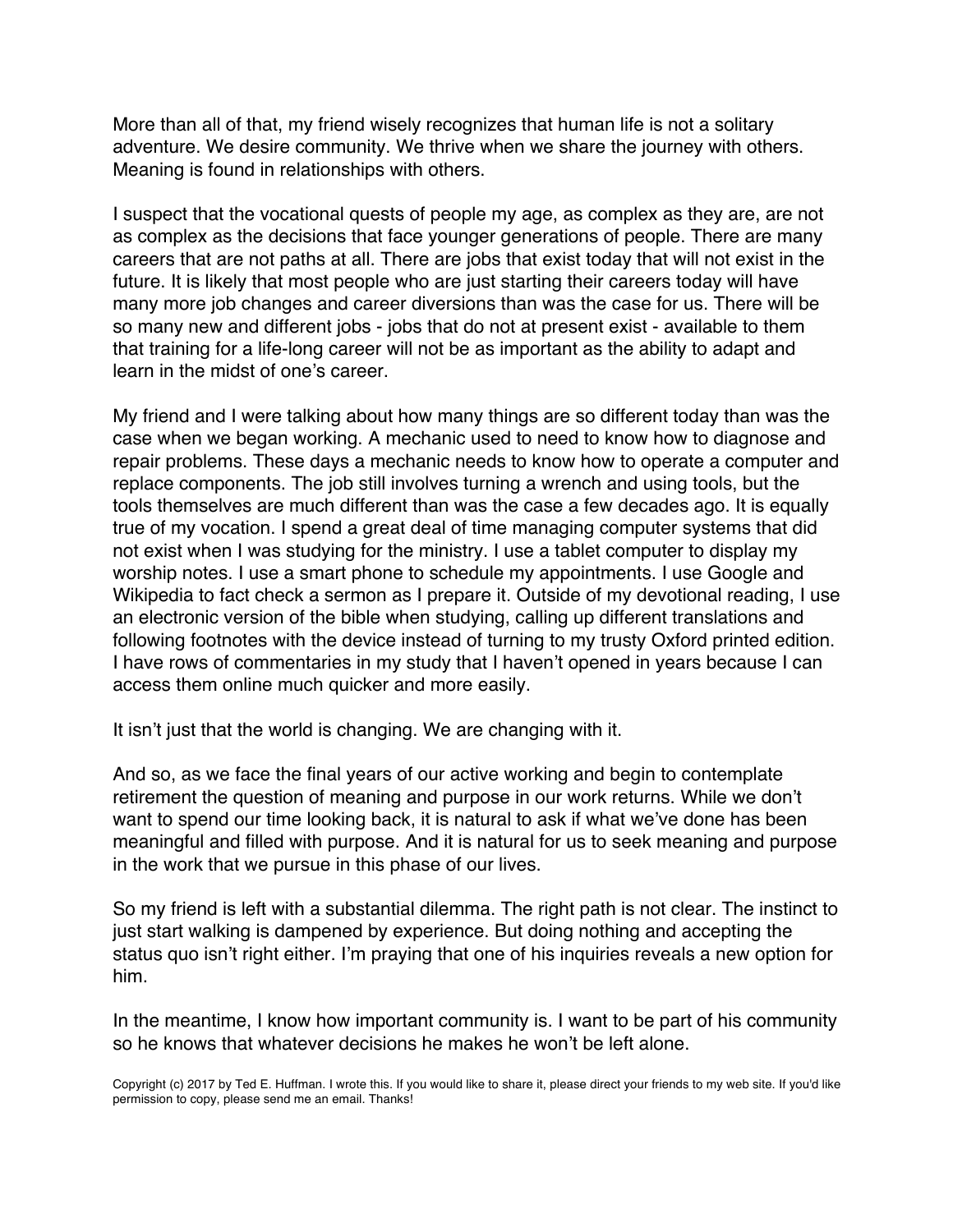## <span id="page-5-0"></span>**October 3, 2017 – Living in a Stream of Constant News**

I did something this morning that I don't remember doing before. I use my telephone as an alarm clock. I like a gentle, soft alarm that doesn't disturb my partner. I can set the phone for a quiet alarm that wakes me. I'm quick at silencing the alarm and the disruption for my partner is limited. For years, I used a watch to wake myself, but that watch was broken and the one I have no does not have an alarm. Anyway, after I silenced the alarm, I rolled over and, while still in bed, I scanned the headlines in the news. Like I said, I don't think I've ever done that before.

Yesterday, after I had risen and gone to my study, I began to look at the horrible headlines coming out of Las Vegas. The death toll was still rising as officials worked the scene of the crime. The reports of the number of weapons found in the hotel room continued to climb. Bits of fake news circulated with actual facts. Even though I don't subscribe to any feeds from extreme right-wing sites, I did read a blurb that the police were searching for Marilou Danley, who might be related to the shooter. It later turned out that several alt-right sites had identified the shooter as Geary Danley who was NOT the gunman. In the confusion and in the attempt to follow every possible lead, some law enforcement officers headed off in the wrong direction. Authorities have since identified the gunman as Stephen Paddock, who was later found dead in a hotel room. His motives are unknown at this time and from what I can read this morning, little is known of the reasons behind the largest mass shooting in our history.

I am generally slow to respond to big tragedies. It seems to me that there are so many pundits and so many who are eager to write or say their opinions that I cannot add meaning to the situation by writing in my blog. Silence is often a more responsible way of dealing with grief and tragedy. I speak, but try to think through what I have to say first.

I probably will have some comments on the shooting and on how such incidents are a uniquely American phenomena in a world filled with violence. But that isn't the point of today's journal post.

I am alarmed at my own behavior this morning.

I am alive. I am uninjured. I have been given the gift of another day. I should be rising from sleep with gratitude in my heart and my mind focused on what I might accomplish with this gift of time that I have been granted. Instead, I started my day with a glowing screen, inches away from my face, following links that proclaim a parade of tragedy and horror. It isn't that I shouldn't have concern for those who loved Tom Petty, who died at the age 66, or for Puerto Ricans who are worried about the fabric of their society being ripped apart, or the latest weapons count in the Las Vegas shootings or the European Union's position on the succession vote in Catalonia.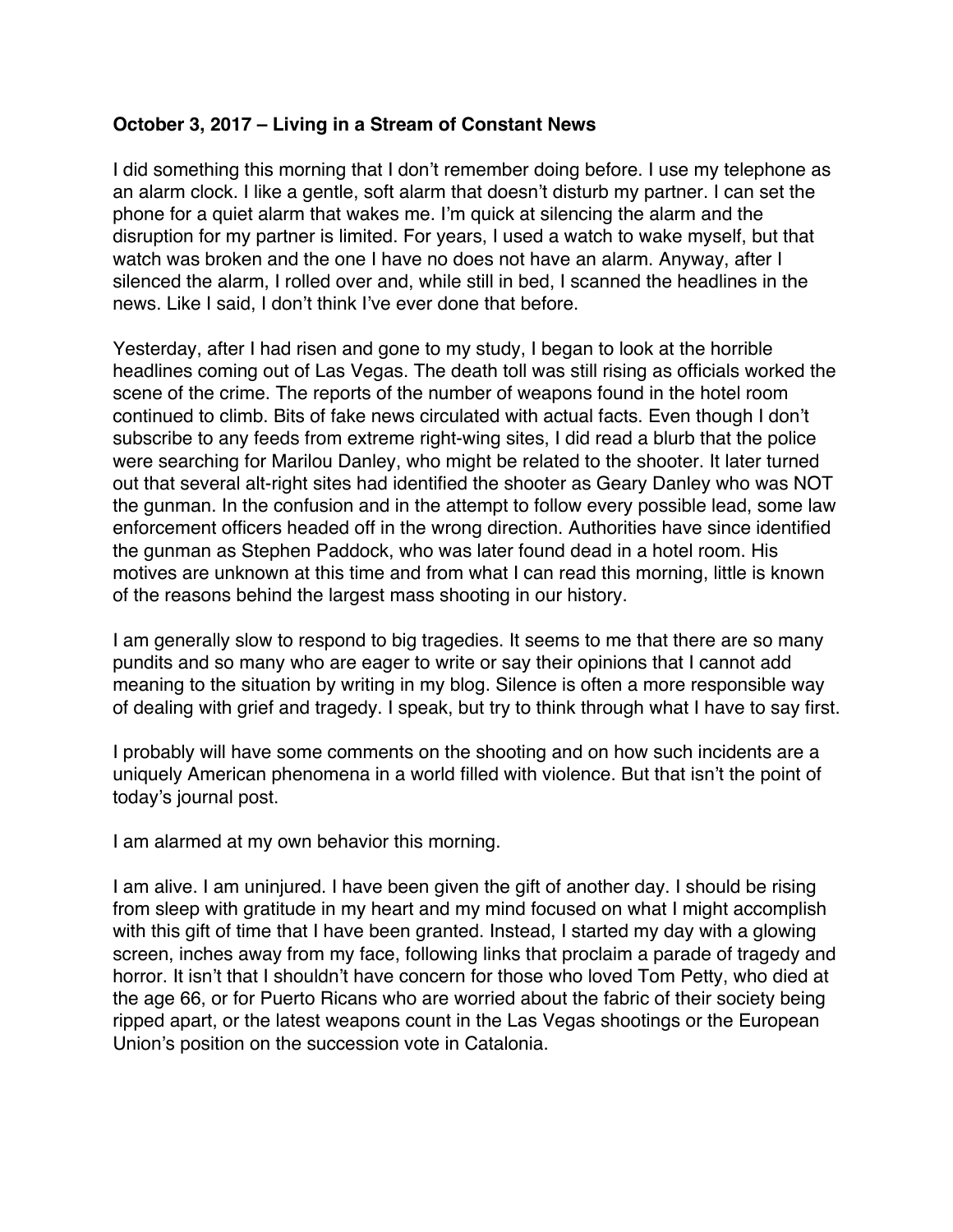Not long ago I vowed to write my journal before reading the news headlines. This morning I couldn't even wait to get out of bed before reading them.

It is more than the overwhelming tragedy of yesterday's news.

I have found myself living in a nearly constant state of increased agitation in recent months. It is impossible to escape the agitation of my colleagues and fellow citizens as we witness the incredible fast pace of ups and downs of national politics. We don't have time to process one event before the next one hits.

It doesn't seem like it was only four days ago that HHS Secretary tom Price resigned amid criticism for taking charter flights when other transportation options were readily available. It might have been three weeks ago. You certainly won't find front-page headlines about it in any newspaper today. But I remember when we had time to process a governmental scandal before the next one arose. The pace of events and the rapidity with which we hear of events is overwhelming.

I have watched the video of the Las Vegas shootings several times. I followed a link to an analysis of the number of shotes fired per second. There even was one link that compared the rate of gunfire to that of the Orlando shootings a little over a year ago. If I understand these stories correctly, the rate of gunfire was the most rapid in such an attack to date. That, combined with the fact that the shots were coming from above so that ducking provided no cover to the victims increased the carnage.

I feel like the shots are coming more quickly in more ways than just gunfire from automatic weapons (or weapons that had been modified - I don't think that we know exactly what was used). the past few months have been a cavalcade of events that are coming at us so fast that we don't have time to process what is going on. We are living in a state of constant agitation and there is no way to avoid being overwhelmed.

I am not advocating becoming uninformed. It is not responsible to turn a blind eye to the painful truths of our world, even when the suffering of the world breaks our hearts. I am not even advocating laying aside our devices, though I have shown sufficient signs of being addicted that I know I need to change my behavior when it comes to my telephone.

When we become overwhelmed, we become consumers of the world. Our constant addiction to the news headlines prevents us from becoming fully engaged and taking action. Part of the solution is to choose one problem and take action. Despite the tendency of the world to go on to the next crisis, today I will focus on one thing where my action can make a different. I will make a visit and leave my cell phone behind. I will listen attentively and lovingly without fearing falling behind.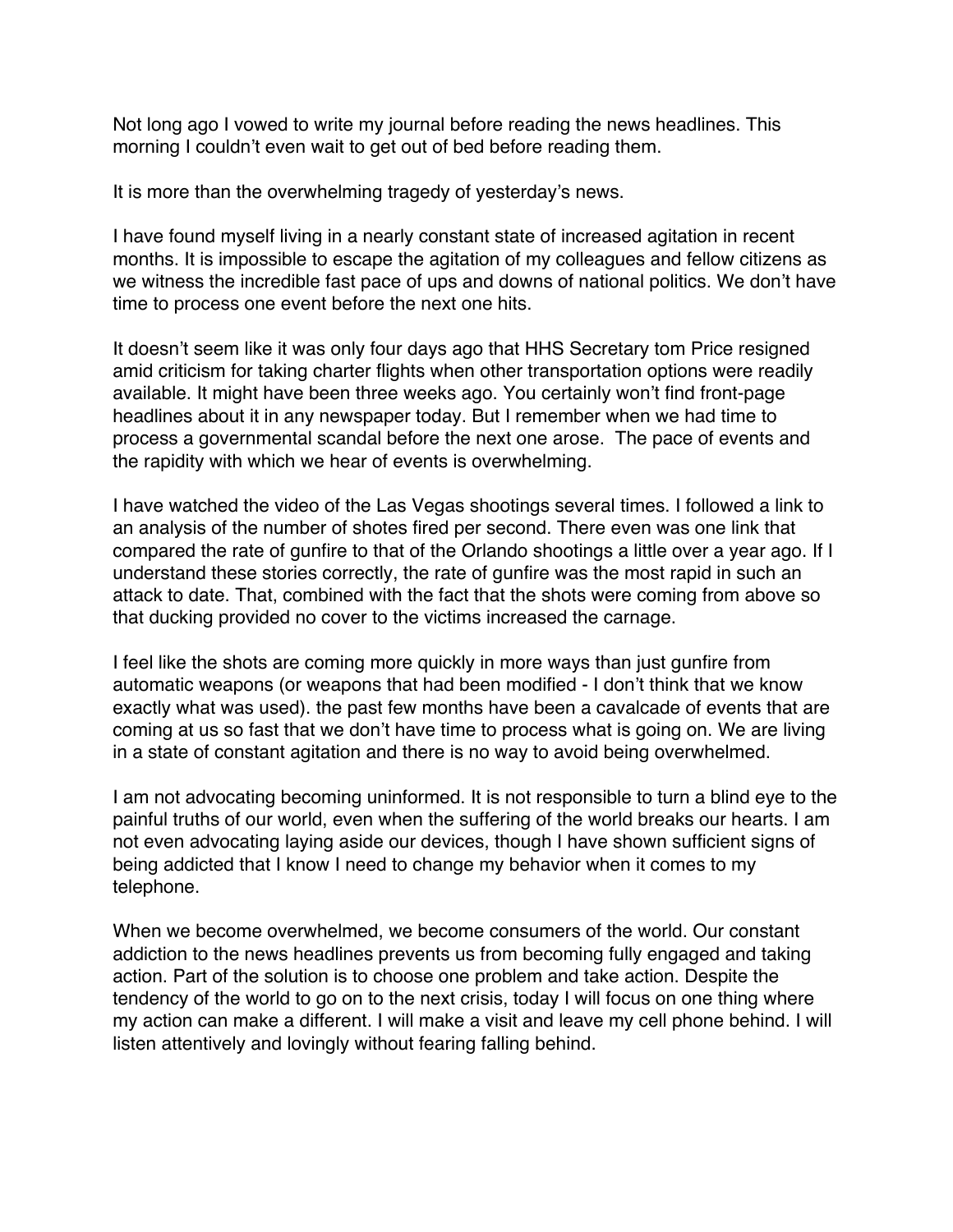<span id="page-7-0"></span>And, I'm turning off some of the notifications on my phone. It will still be there in case there is a call from someone in need, but I'm turning off the feature that displays headlines on the screen each time it is used.

Copyright (c) 2017 by Ted E. Huffman. I wrote this. If you would like to share it, please direct your friends to my web site. If you'd like permission to copy, please send me an email. Thanks!

#### **October 4, 2017 – We are All Survivors**

Over the past couple of decades, I have devoted a substantial amount of time to working with survivors. In the business of suicide prevention, we have a saying, "postvention is prevention." What it means is that those who have lost a loved one to suicide are themselves more likely to die by suicide. Working with those who remain after a suicide death and making sure that they have access to support and counseling is one way to prevent further suicides. Suicide survivors have unique challenges. Suicide grief is different that many other types of grief. It isn't just that there is the trauma of sudden and unexpected loss, which is present. It isn't just that there are many unanswered and unanswerable questions, which there are. It isn't just that society places a large stigma on mental illness in general and suicide in particular, which it does. There is a unique combination of factors that are present when a suicide occurs that makes recovery especially challenging. I say to those who are grieving repeatedly, "This is not something you will get over, but you can get through it."

Withe the large and growing number of suicides in our country and acknowledging the fact that the suicide rate in our end of South Dakota runs about 2 1/2 times the national average, there is a sense in which we all are survivors. Almost everyone in the hills knows someone who has died by suicide or someone who has lost a loved one to suicide. Survivors have unique characteristics in addition to the fact that their risk of dying by suicide is increased. They tend to always have a few regrets when thinking about the past. It isn't that they are condemned to live in regret, but they know that regret is real and painful. Losing a loved one to suicide is one of life's most painful experiences. Loss, sadness, and loneliness are experienced by all who lose a loved one. Suicide survivors also experience guilt, confusion, rejection, shame, anger and stigma. They are at a higher risk of developing post traumatic stress syndrome and clinical depression. They perceive less support from the wider community.

I could go on and on about suicide survivors, but there are other things I want to say in this post. One additional note. Suicide survivors are far more common than most people think. They are far more common than most survivors think. It is estimated that 85% of people in the United States will know someone personally who has died by suicide according to the American Foundation for Suicide Prevention. We survivors are the majority, but being a survivor makes one think one is alone.

There is a another reason for the sense that everyone in our country is a survivor. As we read the headlines about the senseless killing of 59 persons, the wounding of more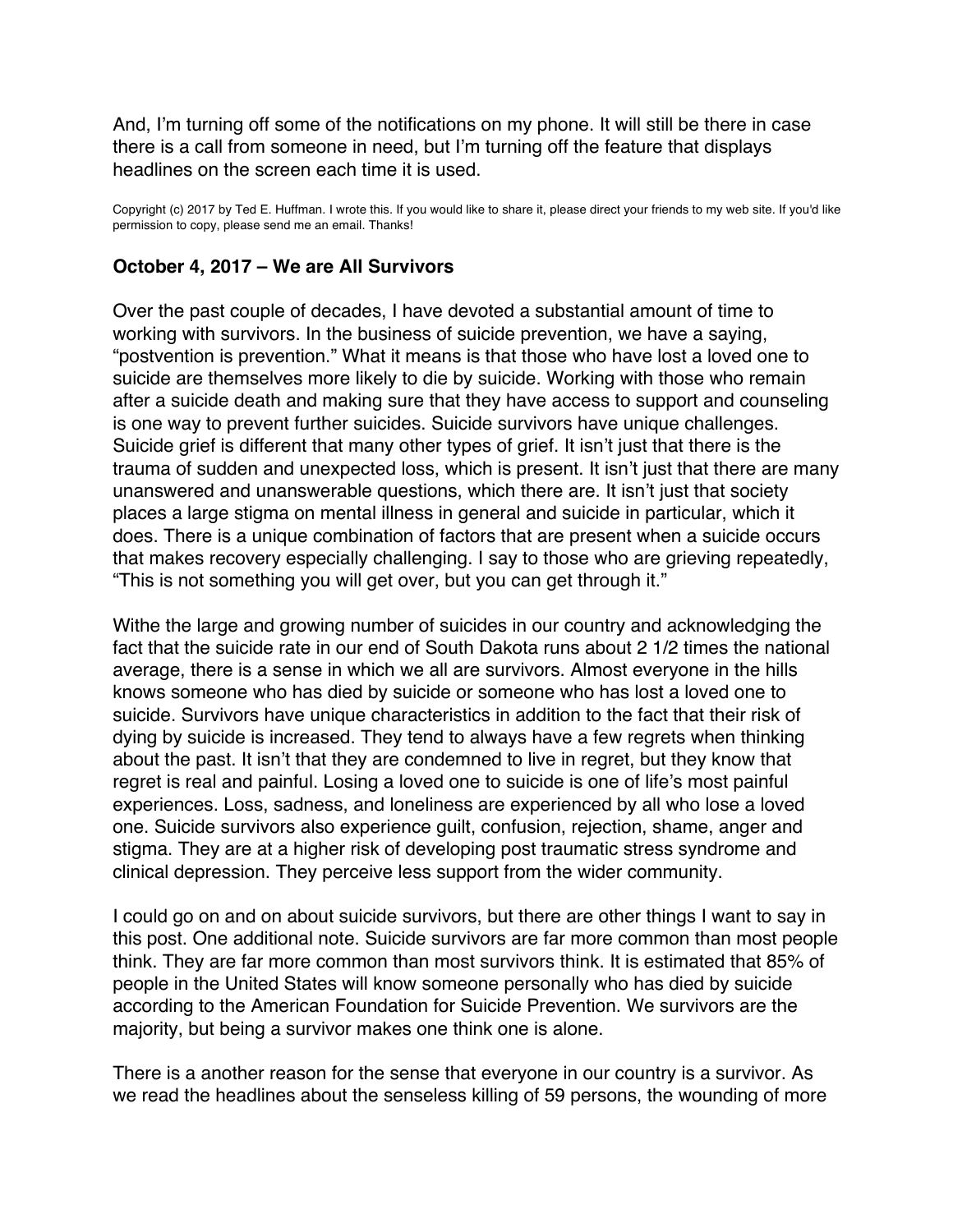than 500, the stories about meticulous planning and an arsenal of weapons in a motel room, we all experience grief and loss. Each mass shooting is different from the previous one. The rules are constantly revised. Nowhere seems safe to us anymore.

Candlelight vigils were organized around the country. In our city, people gathered in the memorial park band shell. One of the organizers of the event, Emily Tupac, said, "I feel like my whole life has been defined by this type of violence."

As I spoke via Skype with our son, daughter-in-law and their children last night, I was well aware that we adults were speaking in code about the incident because we didn't want to be discussing the gory details in front of the children. We earnestly do not want this type of violence to define the lives of our grandchildren. It is, however, impossible to shield children form the force of a 24/7 news cycle. Even in homes where there is little television and limited access to computers as is the case with our grandchildren, the children go to school with other children and hear from schoolyard conversations about what is being displayed constantly on televisions around the community. We need to have the courage to discuss the real world with our children, even as we desire to shield them from the pain and trauma.

We are all survivors now.

Although I have many strongly-held opinions, I do not, in general, seek to make political statements in my journal. However, it is becoming apparent that labeling something as "political" or "inappropriate" is increasingly becoming a way of attempting to silence ideas to which one is opposed. The situation in which we find ourselves is political and political silence will not provide a solution.

As condolences and comfort comes in the form of email from friends around the world, it is easy to note that mass shootings and extensive gun violence are uniquely American problems. These situations aren't occurring in many other countries around the world.

I also was disgusted by the statement of our senior Senator who seemed to blame victims for not taking appropriate cover. Perhaps all senators are more responsive to those who donate to their campaigns than those they are elected to represent and this particular Senator is well funded by the National Rifle Association, but his response was insensitive and misguided. Whatever position you take about access to assault weapons, you have to understand that while bullets are raining from above with a sniper equipped with a weapon modified to fire automatically at dozens of rounds per second, there isn't time for rational reflection. It was all over before those in the crowd were able to even know the source of the gunfire. I'm sorry, Senator Thune, but you've got it wrong this time. It wasn't the victims' fault. And just because you don't seem to personally feel the pain of grief, you, too are a survivor. History will long record these events as distinguishing marks of the time when you occupied a leadership position. You are defined by this violence as much as anyone else.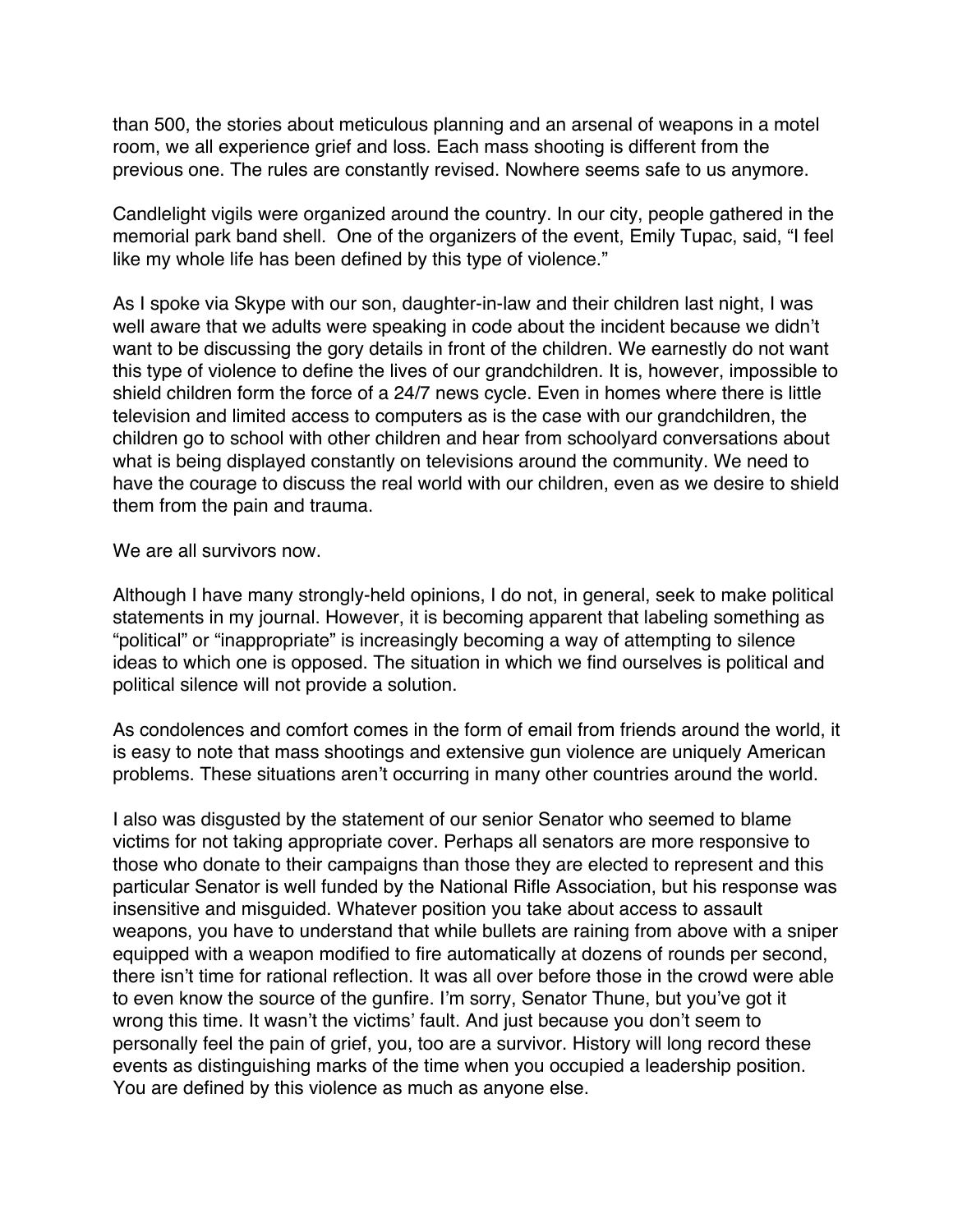<span id="page-9-0"></span>I do not have solutions. I am making no policy proposals. I am trying to understand. And, at the moment, I take small consolation in the knowledge that survivors are often irrational and make statements that they later regret. It is the best explanation I can find for our Senator's words.

Copyright (c) 2017 by Ted E. Huffman. I wrote this. If you would like to share it, please direct your friends to my web site. If you'd like permission to copy, please send me an email. Thanks!

### **October 5, 2017 – The Miracle of Walking**

Sometimes, I will be walking somewhere and it comes to me what a miracle it is to be able to walk. My feet and legs seem to automatically know what to do. I can walk without concentrating on the task. It feels good to walk.

I love watching children learn to walk. Most first learn to pull themselves up on a piece of furniture or some other object. They will raise their hands, lose balance and then slap their hands back on the object as they regain. They fall down repeatedly before they are able to stand independently. After mastering standing they venture a step or two. Eager parents offer assistance and soon they are able to walk while holding a finger in each hand. Then it is walking with just one finger. Then there are a few halting steps. For many children, crawling is much faster at first and if they fall down after taking a few steps, they revert to crawling for a while to get where they want to go. Slowly, but surely, they advance in their skills and before long walking is second nature to them.

It is important to remember that it is learned behavior. Those who work with children who have physical disabilities that make walking much more difficult never forget this simple fact. There is a long learning curve for some children. Others never are able to walk.

My friend Ben, who is my age, faced real challenges learning to walk. He was born with cereal palsy. He finally mastered the task while a student at a special boarding school for children with disabilities. His gate is a bit uneven and sometimes it seems as if he is lunging forward instead of just taking a first step. Stairs and uneven ground present challenges for him and require more concentration and focus than they do for those of us who find walking to be more natural and easier. But Ben gets where he is going. We often walk together as we talk. He knows he can place his hand on my shoulder when needed, but that need is rare.

Sometimes I think about Ben when I am walking down the steep part of the hill from our church. There is a way to avoid the very steep part by going around another way and that is the way we would go if Ben were with me, but when I am alone I frequently just cut across the lawn and down a steep path to get to the street below. Which way I come back up often depends on how far I have walked and how tired I am when I return.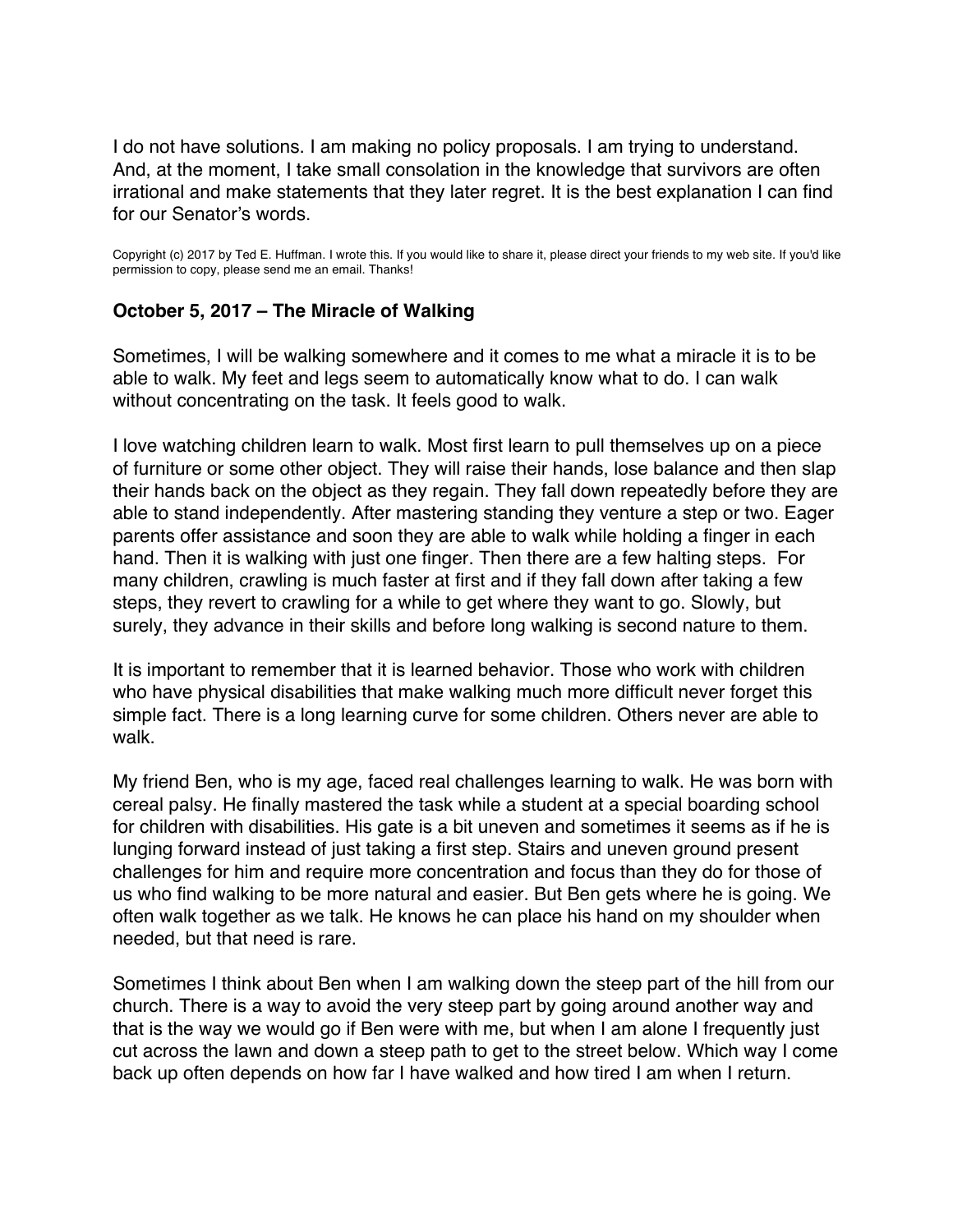Walking is a blessing, of that I am certain.

Not that those who cannot walk are cursed. I have another friend whose back was injured when he was five years old and who has used a wheelchair for his mobility ever since. He has made his life a blessing for himself and for others. He has a custom wheelchair that is light enough for him to pick up with one hand. He can self transfer from his chair to his 4-wheel-drive pickup and then place the chair in the back of the truck. He can repeat the process for getting out of the truck. He has a special wakeboard for waterspouts and an adaptive device for playing in the snow. He can ski bumps and steeps better than many folks who have no physical disabilities. He doesn't garner pity. Still, being with him reminds me that walking is a blessing for me.

Last night at a church family event, a few of us were sitting at a table watching the children play. One small child, who was recently just beginning to walk, ha slots of confidence about her walking now. She was running with another child and laughing. In a flash, as her mother's back was turned, she climbed up on a chair and onto a table. She was standing in the middle of the table so quickly it amazed me.

Before I could react, another mother, who was walking by, calmly caught her and lifted her back to the floor. The look on her face was precious. She was so amazed to be swept from the top of the table back to the floor so quickly that at first, I don't think she realized how she got there. She didn't fall. She wasn't hurt and we were left laughing at her reaction to what had happened. Thinking about it this morning, I realize that I am as amazed at her ability to run and climb as at any other part of the evening. A human body is amazingly complex. To get all of its parts working together so that one can pull up one's entire weight with one's hands and arms and then go from lying to standing in just a couple of seconds requires a lot of different muscles to work in the right order. I knew that little one when she couldn't even roll over on her own. Now she not only walks and gets up wherever she wants, she is self aware. "I climb!" she proudly declares.

I try to celebrate walking by doing it. I've never tested the accuracy of the device, but my phone has an application that measures how much I walk each day. I'm not sure how it knows when I am walking and when I am driving, but it gets it pretty close. According to that source, I walked 4.8 miles yesterday and climbed 9 floors of steps. At one point I estimated that I walk just a bit faster than 3 miles per hour. So despite the fact that I thought the day was really busy, I had over an hour of just walking in my day. That is time that I often use to clear my thoughts.

Many spiritual leaders speak of walking prayer. The first letter to the Thessalonians advises us to "pray without ceasing." It also advises us to "rejoice always." Maybe I can do both - walk and rejoice - at the same time.

Copyright (c) 2017 by Ted E. Huffman. I wrote this. If you would like to share it, please direct your friends to my web site. If you'd like permission to copy, please send me an email. Thanks!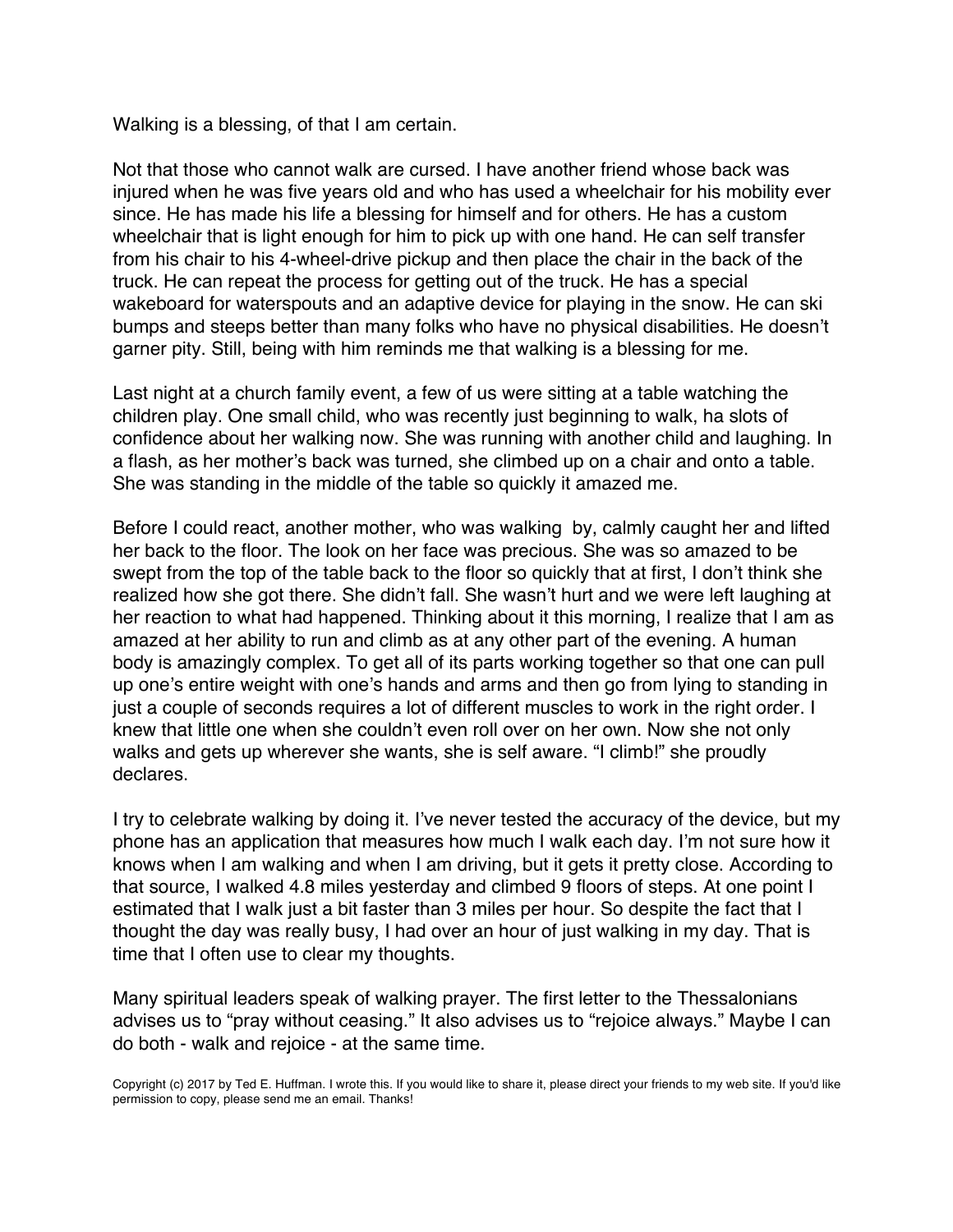### <span id="page-11-0"></span>**October 6, 2017 – Life in a Small Town**

This afternoon when our work here is done, we're going to drive up north to Hettinger, North Dakota. We lived in that town for seven years, including the years of the births of our children. In those days, we'd drive down to Rapid City for a doctor's visit, or to shop at Target, or to visit the mall, or to catch a movie, or to go Skiing at Terry Peak or camping in the cool of the hills. There was a time, a few decades ago, when I knew that road like the back of my own hand. I've driven it in snow and rain and blowing dust. I've driven it at night and in the day and in the fog. I've felt the wind blowing on the side of the car as I headed on that road strong enough to make me keep both hands on the steering wheel for a long time. I used to know the Highway Patrol officer by name. And he knew that the guy in the blue Ford Pinto was a preacher. For the record, since I brought it up, he never did write me a ticket, though he promised to do so some day a couple of times.

I don't know that road so well these days. I don't go up there very often. I see my friends from up there when they come down here.

About the only time I go up there any more is for funerals. The truth is that I know more people in the cemetery than I know in town any more.

That's why we are heading up there today. Tomorrow is the funeral for a man who was in the eighth grade when we moved there. He died all too soon. The kids in your youth group are supposed to out live you. He was only 52.

And he wasn't the first of the kids in that beginning-of-our-career youth group to die. Or the second ...

I remember driving youth of that church down from Reeder to a retreat at Placerville Camp. He was in the back seat of the car. We got to the hills at about dark. When we were finally settled in at the camp, he said to me, "I can't believe the way you drive!" I asked him what he meant. He said I drove so incredibly slowly when we were out on the open prairie and so very fast once we got to the winding roads in the hills. He was a kid of the prairie. I was a kid of the mountains. I guess we do things differently.

His story is interesting in part because he is one of those who stayed in the little town. The main street is empty now. You could stand in the middle of main street with the dust blowing from the high school to the grain elevator and you'd be the only one who would be annoyed by the relentless wind. The Oil and Gas company is closed. The bank is closed. The machine shop is closed. The grocery store is closed. About the only thing that is left is the senior citizens center and the bar and the bar isn't the same since the old bartender died a few years ago.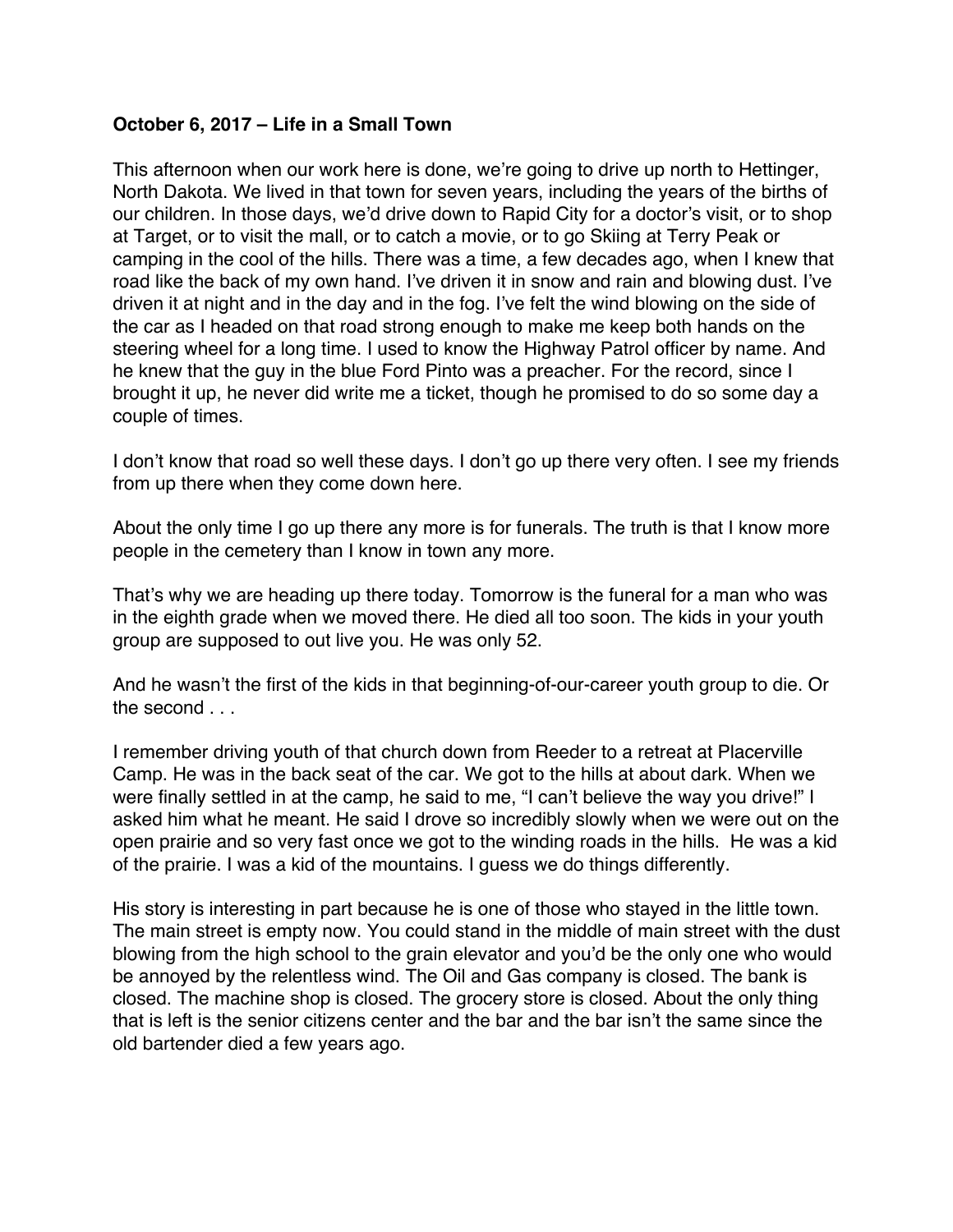But he stayed in town. He was the moderator of the church. He served a stint on the City Council - both positions taken because nobody else would do it.

Once we asked a group of people from that town what the best thing about living in the town was. "It's a great place to raise kids!" one mother chimed in. A little while later, we asked what the worst thing about that town was. "It's a tough place to grow up," said the son of the woman who had spoken earlier.

The man whose life we celebrate tomorrow knew that better than most people. Some of his peers - some of the kids in the youth group - got out of that small town in the middle of nowhere. Well, not exactly the middle of nowhere - we used to tell people that it was right between Bucyrus and Gascoyne. And if you know where either of those are, you're probably from there. Kids from that youth group live in several cities around North Dakota and one lives in Canada. Another taught English in several different countries in Europe for several years before returning to the state, but not to the small town. One is an assistant North Dakota Attorney General who was honored by the State Legislature for subduing a man who pulled a pistol after guilty verdicts were read in his case.

But the guy whose funeral is the reason for this trip never got famous. He never made the headlines in the paper. He never left town. And there isn't much town to leave these days.

Next summer, it will be 40 years since we moved to North Dakota. I thought I was so mature in those days and I was, in fact, so young and inexperienced. I thought we had an amazing youth ministry in those churches, but the stories of those who were members of that group aren't exactly a catalogue of the saints of the church. I'm thinking the majority of them don't even attend church regularly as adults. We did some good work there, but it is hard to evaluate it from the perspective of all these years later.

But it is my job - my calling - to bring hope to those who are grieving, even when I'm grieving right along with them. I'm not confident of the words I've written for the service. They'll probably be revisited several times this evening and maybe again tomorrow morning. I know that those who have remained are among the most resilient people in the world. I know that they understand hope in ways that escape some of the rest of us. I know that love never dies. And I know that God's gift of resurrection is offered to all of God's children.

In the 15th chapter of the Gospel of John, Jesus calls his disciples friends. I guess that's where we'll start. Farewell, friend.

And then, as we always do in that little church, we'll end the service by singing, "God be with you till we meet again."

Copyright (c) 2017 by Ted E. Huffman. I wrote this. If you would like to share it, please direct your friends to my web site. If you'd like permission to copy, please send me an email. Thanks!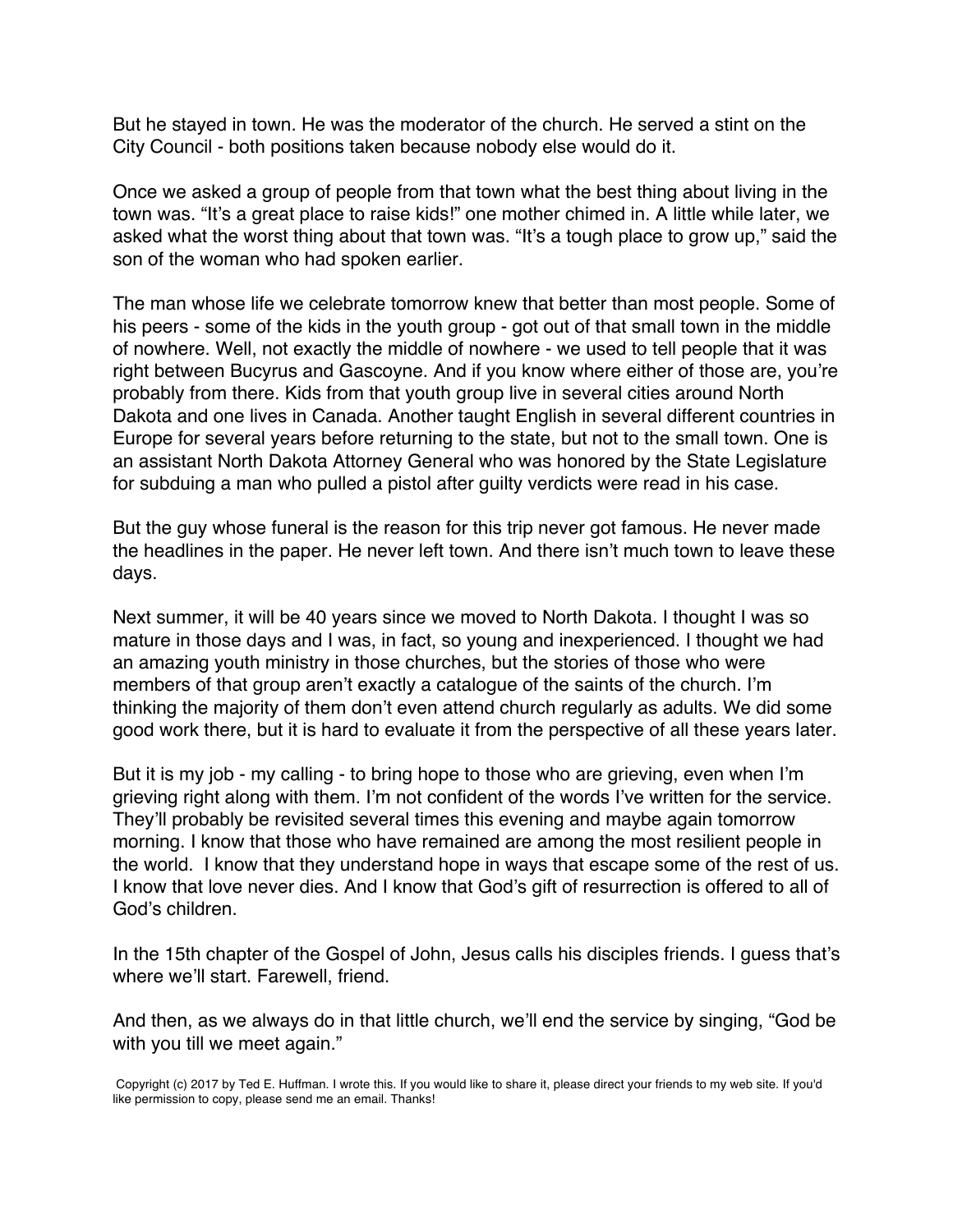# <span id="page-13-0"></span>**October 7, 2017 – In North Dakota**



I grew up with geographical biases. I suppose most parts of the world have their own jokes that make fun of others. These are usually untrue and unkind, but persist despite the fact that people know that is true. In Montana, when I was going up, we told North Dakota jokes. In most of them, North Dakotans are portrayed as not as intelligent and the land of North Dakota is described as boring. Here is an example:

Did you know North Dakota was the first of the states to complete its Interstate Highway system?

How'd they do that?

It was easy. One bridge and one interchange. They didn't even have to make any curves. It is straight shot all the way across.

or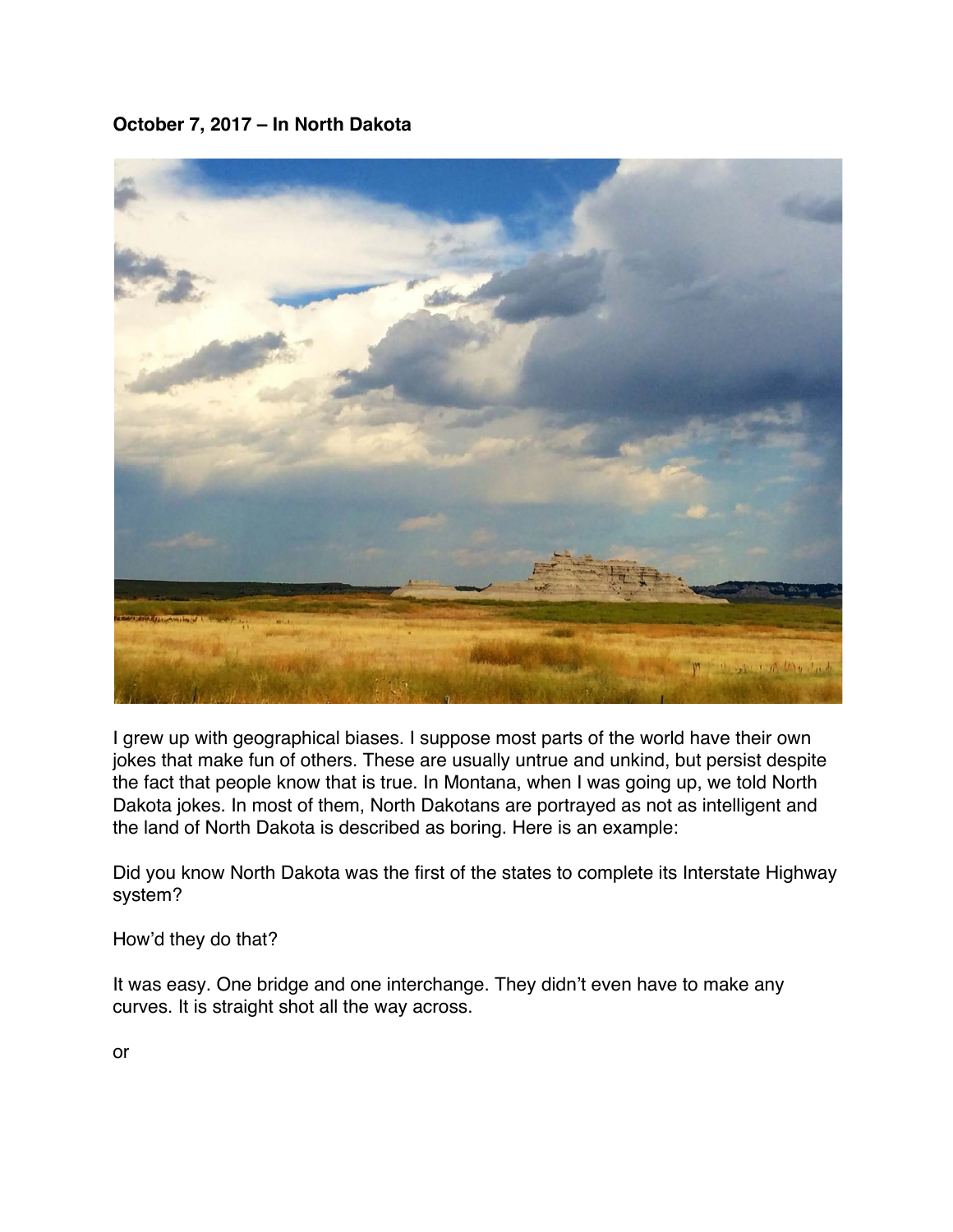Did you hear about the guy who had a house that was in North Dakota right next to the Montana line? They surveyed the land and discovered that his house was really in Montana. "That's great!" he said. "I don't know if I could have survived another North Dakota winter!"

or

Did you hear about the guy who moved from Montana to North Dakota and raised the average IQ in both states?

The Interstates in North Dakota, both I 94 and I 29 are much more interesting than that. There are some beautiful vistas. The winters in North Dakota can be severe, but it does depend on where you are in the state. And the people are intelligent and highly educated. That's the thing about that kind of joke. They perpetuate stereotypes that are not accurate.

I was reminded of how North Dakota challenged my biases when we moved to the state. The southwest corner of the state, where we lived is full of rolling hills. There are some stunning vistas and some very beautiful places. The creek bottoms are full of trees and some of the homesteads have shelter belts that are mini forests.

Hunting season is a big deal in that part of the world. Yesterday, when we turned the corner at Reva, which is not one of the biggest towns in the northwestern part of South Dakota, the school yard was filled with a cluster of high-end fifth wheel trailers. You won't see campers parked in Reva at any other time of the year, not even for the annual turtle races. It is a kind of hunter's campground for those seeking deer in the slim buttes.

Of course with hunters all over the hills as we drove north yesterday, it was also fun to see a couple of really big bucks in places where there were no hunters in sight.

We at dinner at the local cafe in Hettinger, North Dakota and the folks at the table next to ours were a group of pheasant hunters, talking about their day traveling to Hettinger. Some had flown into Bismarck, rented a car and driven down. Today is the pheasant opener here. We were very luck to find a motel room. The motels are all full, and people are stirring even though it is not yet 5 am when I'm writing this. The hunters are just excited. You can't go out until daylight and sunrise is about 7 here, so they could sleep another hour and miss nothing.

I grew up in prime antelope, deer and elk hunting range in Montana. People also hunted mountain goats in the mountains near town. In those days, you were required to have a bear license with you if you were hunting any other big game, because bears were attracted to hunting camps in their late autumn feeding frenzies when they will eat nearly anything.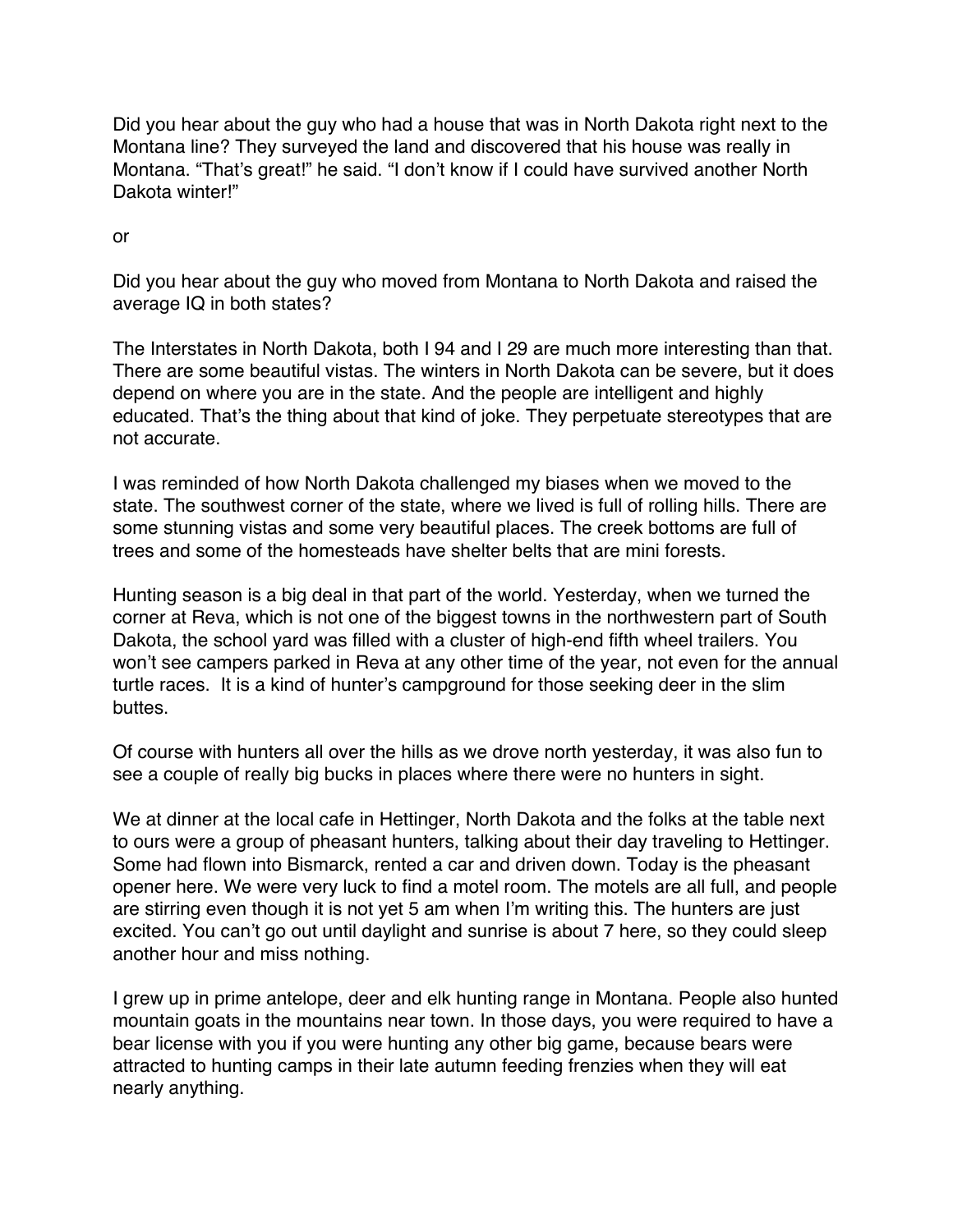What I didn't know, growing up, was that the area in the southwest corner of North Dakota had a bit of history that was different from some other parts of the region. It was among the last areas of the west to be opened up to settlement. Homesteaders arrived with the railroad in 1907. The railroad didn't get to Reeder, 17 miles west, until the next year. This little corner was the place of the last buffalo hunts before over hunting and government policies drove the buffalo to the verge of extinction. I guess I should call them bison, as they aren't really buffalo, but American Bison, but we never called them that in Montana. But I'm in North Dakota, now where the educated folks at North Dakota State University have Thundar the Bison as their mascot. "Those folks over in Fargo may call them bison, but out here in the national grasslands, we call them buffalo."

Having lived in both states, I am deeply aware that there is a cultural divide between the east and west in both places. Both states have two time zones, with the dividing line being the Missouri River, with a few exceptions. In North Dakota, that makes for some strangeness about time because the Northwestern corner of the state is in Central time and the southwestern corner is in Mountain time, meaning that there are places west of where we are that have a more eastern time zone. I know it is a bit confusing. Just remember that all Indian Reservations in North Dakota run on Central Time, so the portion of Standing Rock that is in North Dakota is in Central Time and the portion that is in South Dakota is in Mountain Time. No wonder we make jokes about Indian time.

The east-west divide is in part due to the fact that the most densely populated parts of the states are in the East. I don't know whether or not it is true, but I was told that the reason that the Dakota Territory wasn't divided east and west is that if you took the western portion of both states, there has never been enough population to meet the minimum for statehood.

If you look at how the highways and railroads run, however, it makes sense for the eastern and western halves of the states to be connected.

Now that I've lived in the hills longer than I've lived anywhere else in my life, I have new biases. I think the hills are the most beautiful part of both Dakotas. Biases are rarely accurate. I have to admit that this country we're visiting today is

Copyright (c) 2017 by Ted E. Huffman. I wrote this. If you would like to share it, please direct your friends to my web site. If you'd like permission to copy, please send me an email. Thanks!

#### **October 8, 2017 – A Kind of Homecoming**

My paternal grandfather was born in Minnewaukan, North Dakota. He lived there well into his adulthood, when moved from there to Billings, Montana. From Billings, he moved to Red Lodge and then back to Billings. Three places in a lifetime.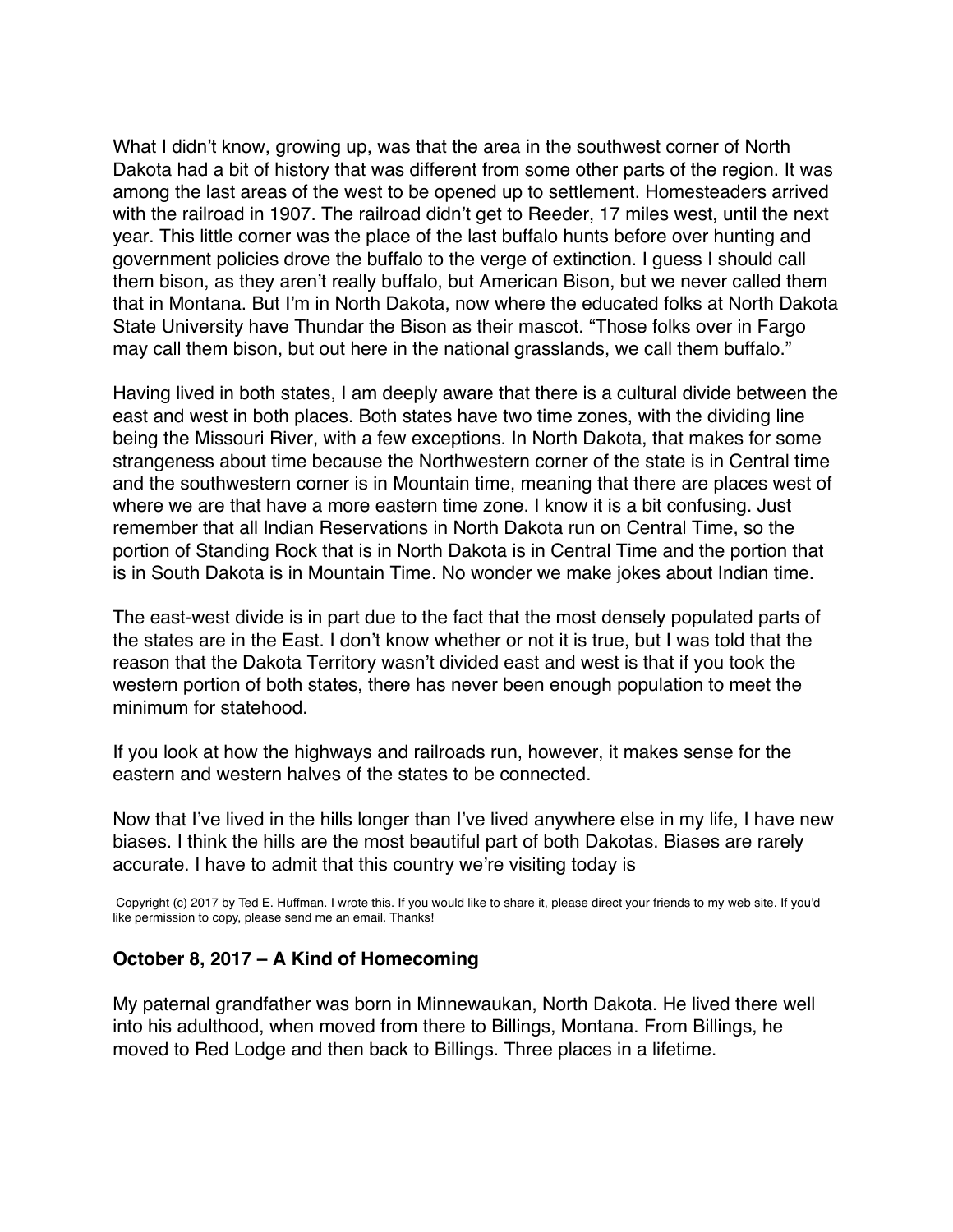<span id="page-16-0"></span>My father was also born in Minnewaukan and moved to Billings. From there, he lived in California, Oklahoma and then to Big Timber, Montana. Five places in a lifetime.

I was born in Big Timber, moved to Billings, then to Chicago, North Dakota, Idaho and South Dakota. Six places and counting.

Our son was born in Hettinger, North Dakota, moved to Idaho and South Dakota with us and then to Forest Grove, Oregon, Los Angeles California, Portland, Oregon, Chapel Hill, North Carolina. In Washington, he's lived in Tacoma, Olympia, and Mount Vernon. 10 places and he is still a young man.

We are just one family, but it certainly seems to me that we are a part of a general trend in the world. We are becoming more mobile. We travel more and we move around more. I don't know if it is good or bad. It is just the way that things are in our world today.

Yesterday, however, I had a strong sense of how much the places of our lives shape us. We lived in Hettinger, North Dakota for seven years and while there also served a church in Reeder, North Dakota. Being in both towns was a little trip down nostalgia lane for us. We drove around the towns to see familiar sights, walked down main street to peer in the store fronts, and met and spoke with friends. There are many things that are familiar and similar to the way things were when we lived there.

A lot has changed. As you drive into our old home town, it is obvious that more than 40 windmills are planted on the hills north of town. Those giant electricity-producing machines are new and they are adorned with lights that change the appearance of the skyline. Many of the businesses on main street have changed. There is no longer a hardware store or a cafe on main street. There is a new Dollar General store on the edge of town.

Of course we have changed, too. I'm older, whiter and wider than the days we lived there. We have had a lot of different experiences that we lacked in those days. Our children were younger than our grandchildren are now when we moved from that town.

But there was a connection that was obvious to me as I stepped into that familiar pulpit. I had a sense that I know these people, I know how to be their minister, I know how to preach to them. And I think we did a fair piece of ministry, officiating at that funeral yesterday. People appreciated what we had to say.

Of course you can never go back in life. The church is no longer functioning as an active congregation. The building is maintained only because it now belongs to a funeral home and is used as a community chapel. The parsonage, where we lived, has been sold and the money distributed to support other ministries. There isn't really a job for a UCC minister in that place any more. And we have changed too. We love the work we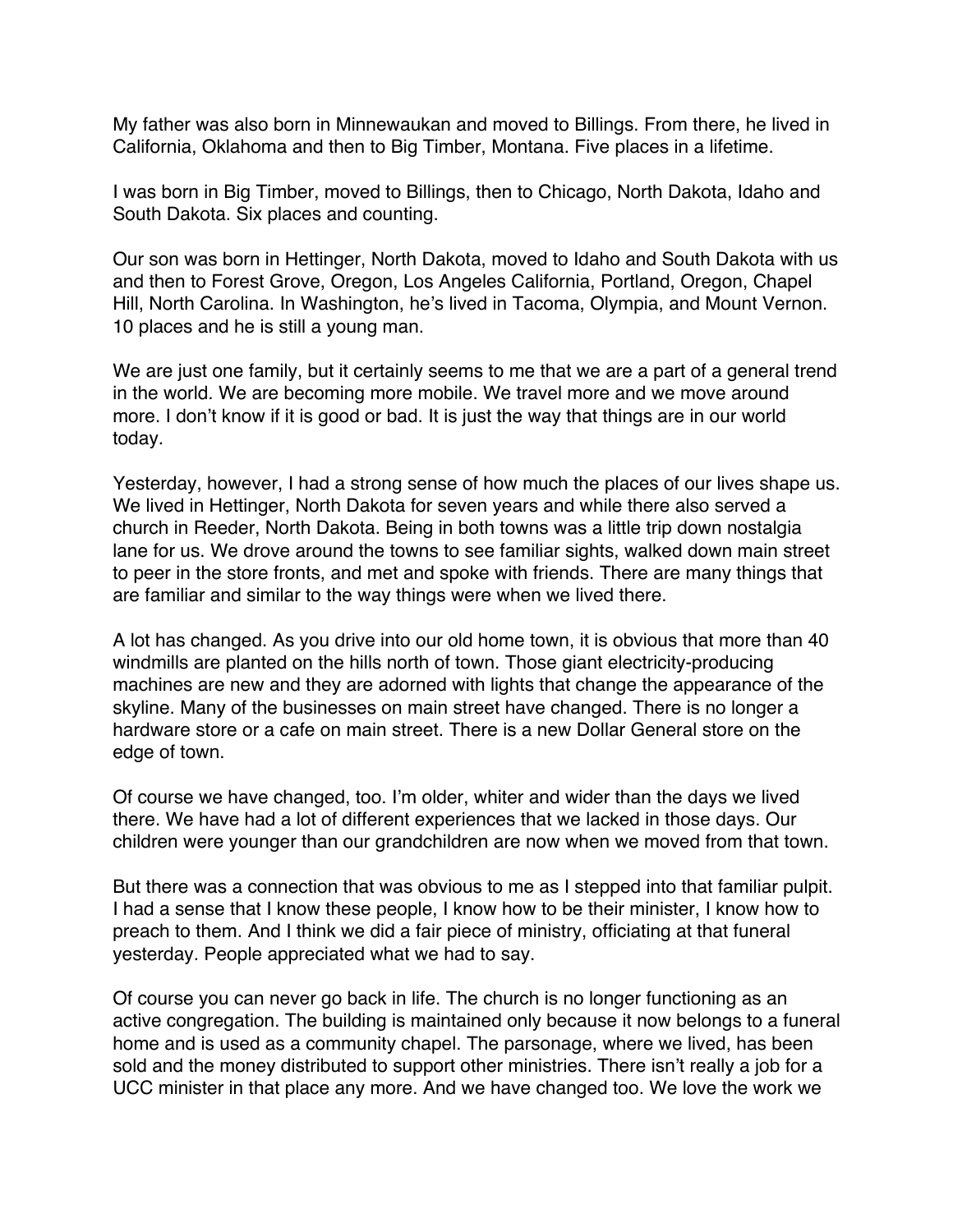do here in South Dakota and feel a commitment to the people we serve in this place. Just freeing my schedule to make the trip up north was a struggle. I've got plenty to do here where I live.

But there is a sense that although we've moved on with our lives and we are firmly planted in another place, the old home town is a part of our identity. I think that even the way I speak was changed by the experience of living there. In those days I had only just begun to pull my face out of my notes when I preached a sermon. I was just learning the art of giving a prepared sermon without notes. I was just discovering how to get my timing and phrasing down in a manner that made it possible for me to remember what I was saying and to use speaking words that matched the way that people speak in conversation with one another. Sermons in general, and funerals in particular, are dependent on the ability of the preacher to listen to the people being served. Most of the funerals I lead contain a lot of phrases and words that I have heard from the grieving family, and, when possible, from the person who has died. I am giving people an opportunity to remember experiences of their lives with the feelings intact. When grief leaves you fractured and broken, reconnecting with a time when you were happy and whole is part of the healing process. Familiar words and phrases are part of the slow journey of recovering from brokenness.

I only know how to speak that way because those people made a deep impression on me when I was in my twenties. Now that I am in my sixties, that impression remains.

Some of my friends here in South Dakota say that my pronunciation changes when I speak of North Dakota. I know I pronounce the word "North" differently when I refer to that state than when I am speaking of a general direction, but for the most part the change is subconscious. I don't really think about it, I just fall into a pattern of speech that is a part of that place. Whatever the process is, it is more a part of my identity than it is a part of my set of ideas at this point. It isn't as much something that I do as something that I am.

Each of the places of our lives shapes us and leaves permanent marks on our souls. I know that I am a better pastor for having lived in the places where I have lived. Perhaps, in addition, I've left a small mark on the places where I have been. Each trip I make to the former places of my life I run into people whose names I cannot remember who have no problem remembering mine. We may have touched more lives than we know.

Copyright (c) 2017 by Ted E. Huffman. I wrote this. If you would like to share it, please direct your friends to my web site. If you'd like permission to copy, please send me an email. Thanks!

#### **October 9, 2017 – Native American Day, 2017**

The concept of land ownership and borders was different on the plains before the coming of settlers. Primary among the people who came to the hills were Lakota,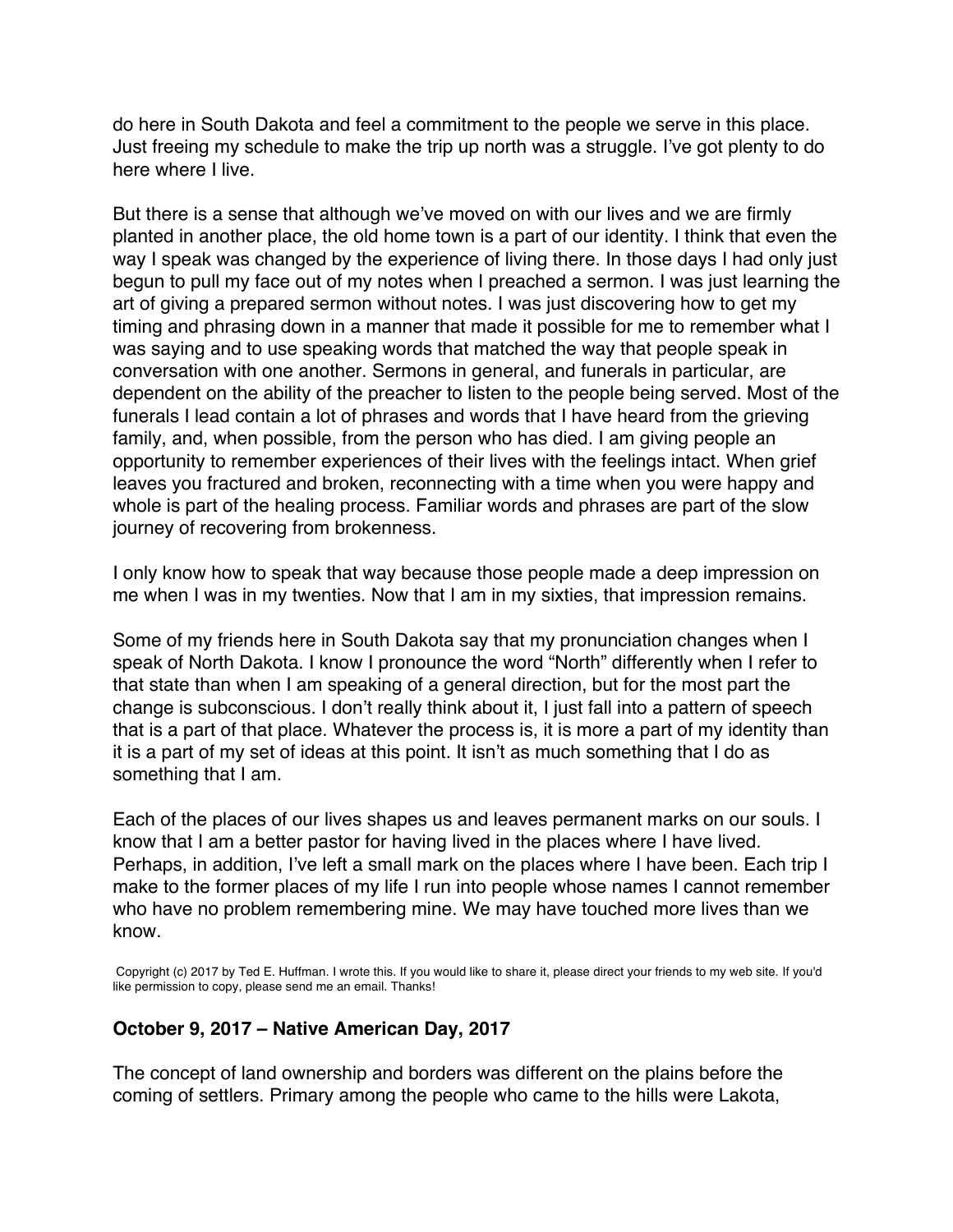<span id="page-18-0"></span>Dakota and Nakota, also known as the Great Sioux Nation. They called themselves "tiospaye," meaning extended family, and were semi nomadic. They lived and ranged all over the Rocky Mountain region and out into the plains, including areas of present day Wisconsin and Minnesota as well as the plains and hills of the Dakotas.

They welcomed, sometimes warmly and sometimes reluctantly, visitors from many other indigenous nations who came to the hills for ceremonies and observances. As many as 27 different nations consider the hills to be sacred and visited them from time to time. Chief among the visitors were Arapaho, Crow, Cheyenne, and Shoshone.

The hills were a tourist destination long before European settlers arrived. Things changed significantly, however, when Lieutenant Colonel George Armstrong Custer led a United States Army expedition into the hills in 1874. They discovered gold in the hills and the news quickly circulated around the country. The resulting gold rush brought such an influx into the territory that prior treaties guaranteeing the land to the Lakota people were breached and the U.S. Army was later brought in to try to keep the peace, but failed to staunch the flow of people into the hills. The seizure of the hills was ruled to have been illegal by the United States Supreme Court, but a final settlement has never been reached, with the original court-ordered settlement amount remaining in trust and refused by the tribes involved. Their insistence that they want the land returned in place of a cash settlement has been confidently held.

I've lived in the hills for more than 22 years now, and I still am not sure of my exact status. I'm not a native. I wasn't born here. I'm not a tourist. I remain when the weather gets cold. I must be an immigrant.

We continue to play host to a lot of tourists, keeping the traditions of native people from centuries ago. The total population of the Black Hills is estimated to be 178,694, but in 2015, we hosted the 75th annual Sturgis Motorcycle Rally and welcomed over a million guests to the region in a two-week time period.

We're pretty much a tourist area. Tourists come to see Mount Rushmore, Crazy Horse Mountain, Wind Cave National Park, Badlands National Park and many other parts of the hills. Custer State Park is a real gem for wildlife viewing and dramatic natural scenes.

It is difficult to measure the exact impact of tourists because those of us who live here use the same roads and infrastructure. Exactly what capacity is the cost of hosting tourists is hard to measure. The income side is a bit easier to count. The National Park Service estimates that nearly 3.8 visitors spend about \$230 million each year. Translating that into a meaningful estimate of profits, however, is a challenge because of the difficulty in measuring the costs.

Suffice it to say that this is tourist country.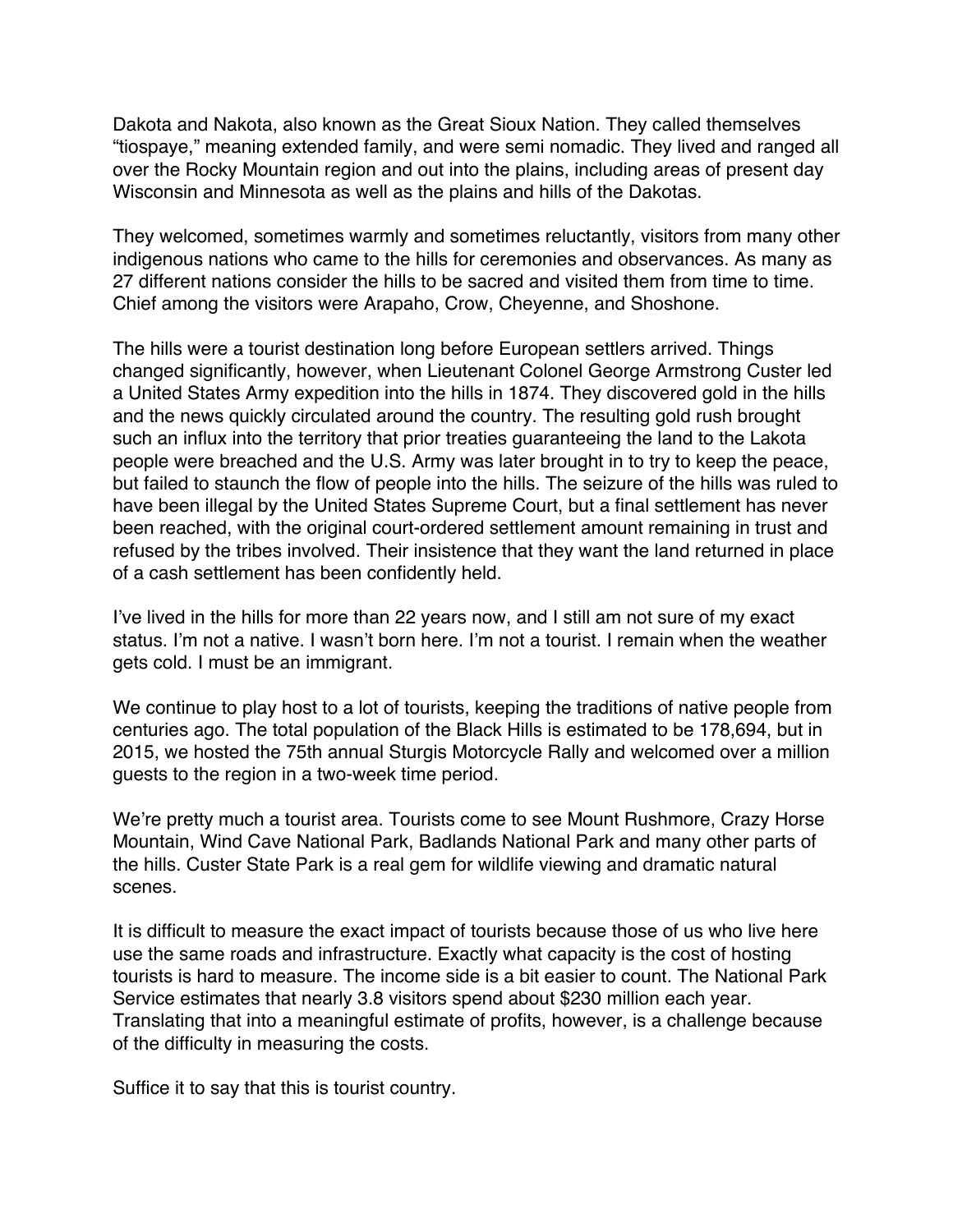One tourist that we never welcomed to the hills, however, was the Spaniard who led Europe's first landing party in the Americas, Christopher Columbus. In much of the United States, today is set aside as a holiday in honor of the explorer. The federal holiday is observed by twenty four states as a state holiday. Twenty five states do not have official state holidays on the second Monday in October. Our state officially observes Native American Day today. California, Nevada and Tennessee observe Native American Day on the fourth Friday in September. It is a bit confusing, to say the least.

At any rate today is a holiday and will be marked by special celebrations throughout the hills. One of the best places to observe the holiday is at the Crazy Horse Memorial mountain carving site. Programs and displays featuring artists, storytellers and activities for children are featured. There are singers and dancers and the Crazy Horse Foundation will name the Educator of the Year award recipient.

The first Native American Day celebration at Crazy Horse Memorial was held in 1990, the year declared by Governor George S. Mickelson as "Year of Reconciliation." Gov. Mickelson said in his speech that year, "We can't turn back the clock. We can only turn to the future together. What we can do as leaders, both Native American and white, is teach others that we can change attitudes."

Like many other holidays, the observance of Native American Day in the hills is, for many, simply another day off. As one whose regular day off is Monday, I don't feel the impact of holidays very much. I do, however, try to observe Native American Day by setting aside a bit of time to experience and appreciate the hills by going for a hike or paddle. Today's cool weather with a bit of snow in the high country doesn't make extended outdoor activity very inviting, but I've got a kayak loaded on the car and plan to paddle after the day warms up a bit. Kayaks, while the traditional craft of indigenous people along northern coasts, aren't a craft of any of the plains tribes. They didn't go in for boating very much at all, though bull boats were used on the Missouri River. And the lake where I will paddle isn't a natural lake. There are no natural lakes in the hills. It is a reservoir, the result of a dam built in 1939. Still, it gives me a way of making intimate contact with the land and sensing its sacredness. When you live in a sacred place and stand on holy ground every day, sometimes you have to discipline yourself to remember just how fortunate you really are.

So, Happy Native American Day. May your day include a moment to reflect on the people who were here before you arrived and their contributions to the culture we enjoy today. May you renew your dedication to reconciliation with all people.

Copyright (c) 2017 by Ted E. Huffman. I wrote this. If you would like to share it, please direct your friends to my web site. If you'd like permission to copy, please send me an email. Thanks!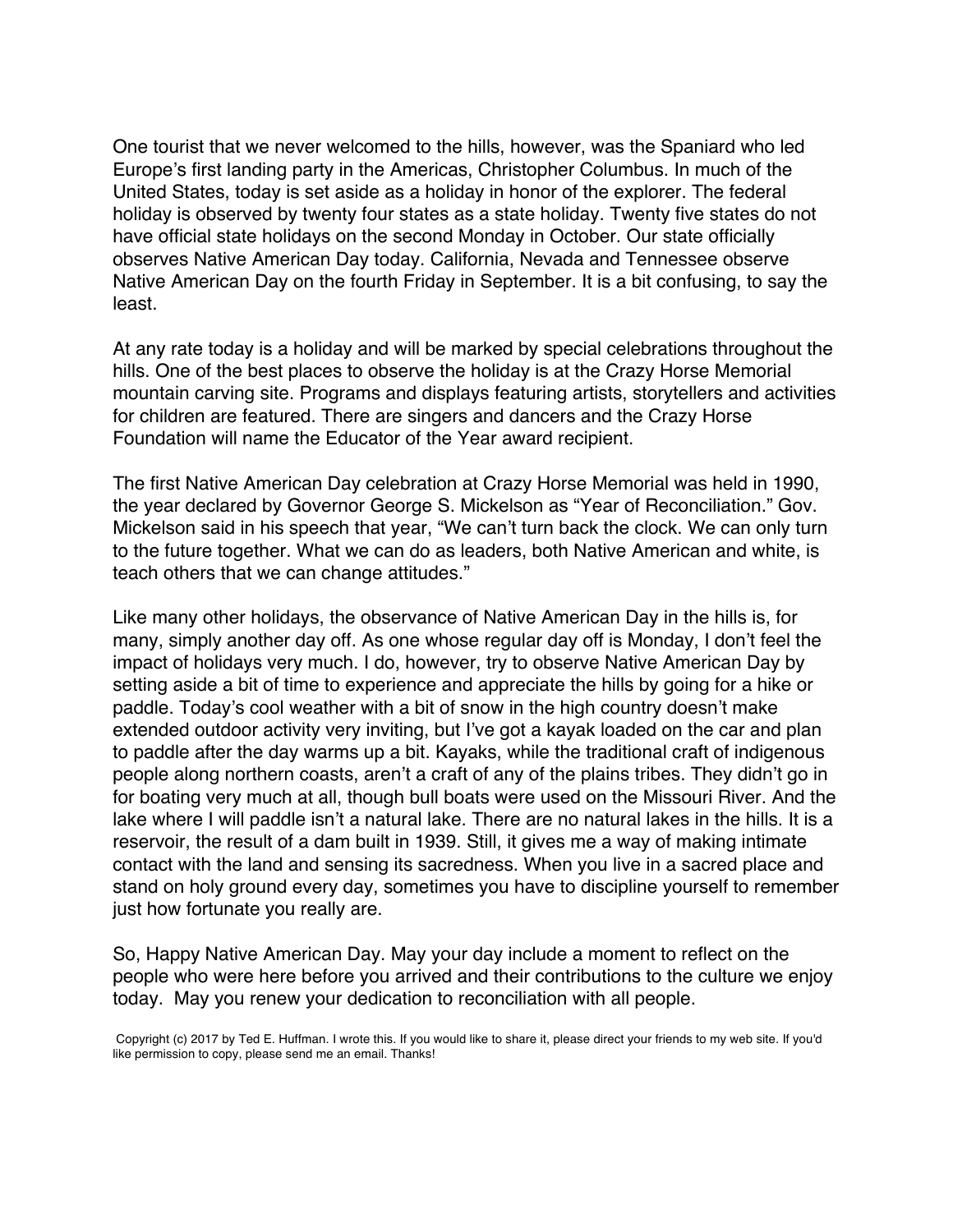### <span id="page-20-0"></span>**October 10, 2017 – Fall Paddle**



After all it is October. There is nothing surprising about the dusting of snow on the highest hills. We've had major blizzards bury us in snow earlier in the year than this. That is life. The seasons come and go. And, frankly, it is something that I enjoy about living in this part of the world. I've never been too good at the hottest of weather and seem to be more comfortable when things cool down a bit. And we still get some pretty wonderful days in the fall around here. I've seen a forecast that says we might make it above 70 degrees tomorrow. That's not bad for nearly the middle of October.

I was lazy yesterday, lounging around the house and lingering over my newspaper. I didn't get to the lake until it was nearly 9 am. Still, I had the lake to myself. I thought that there might be one or two other hearty paddlers out given that it was a holiday and people have more time. But the docks are nearly empty. Only a few boats remain to be removed to winter storage. The docks at the north launch have been pulled up onto the ramp, so it is a little bit more of a challenge to launch and retrieve the bigger boats. Of course with my little kayak, I don't need a ramp or any special facilities. I just carry it down to the water, hop in and paddle off.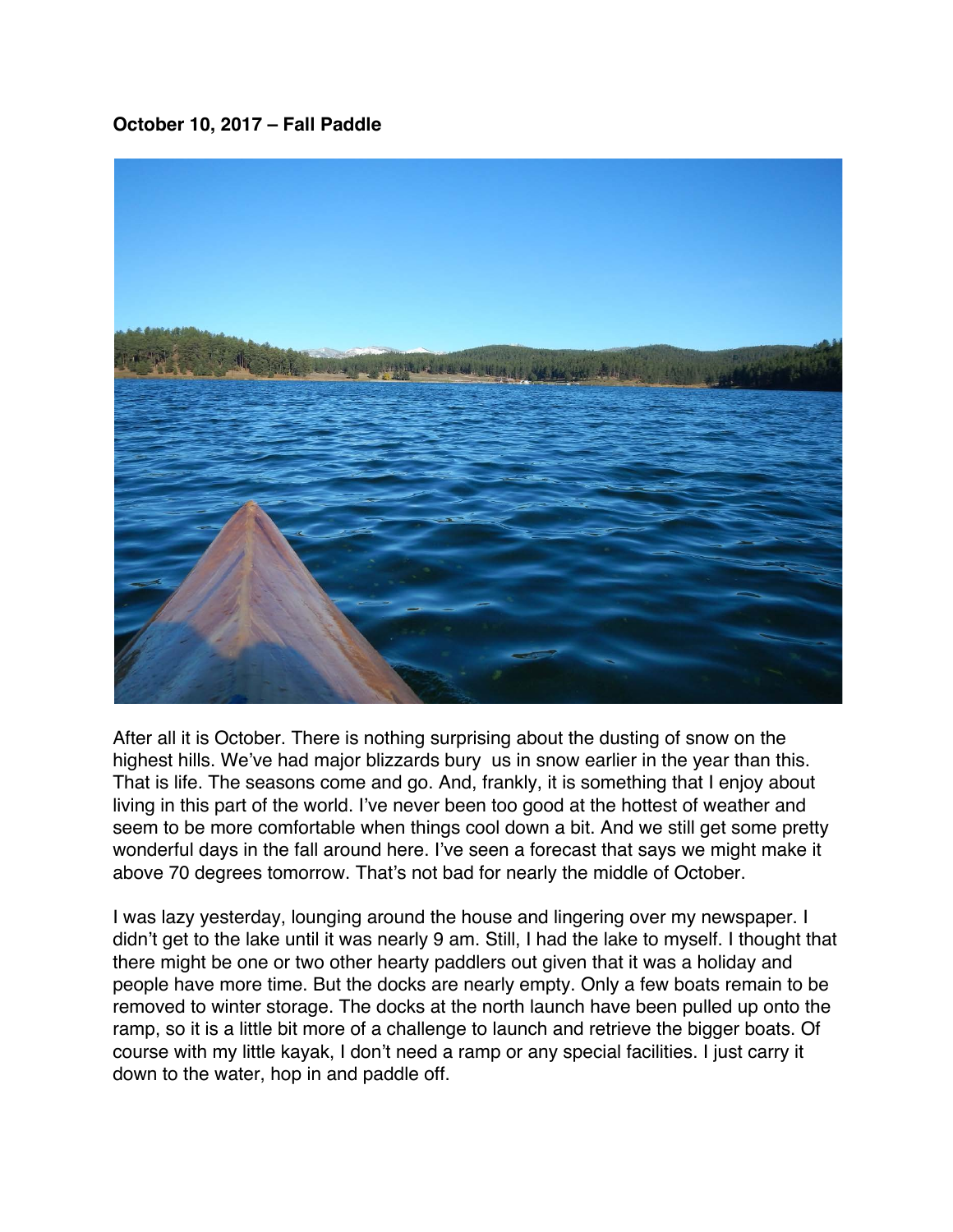I thought that I might have over dressed for the day, with several layers topped by a set of dry pants and a paddling top, but there was enough of a breeze to make me feel grateful for the layers. There weren't many critters out and about. The geese seem to have left for their southern wintering areas, though there was plenty of evidence that they have been around. There were a couple of ducks, but they seemed to be transient and ready to head off to warmer places. The grasses are dried out and golden. The campground is nearly empty. The primary sounds were the wind in the trees and the dip of my paddle in the water.

I haven't kept any records, but it feels as if I didn't paddle quite as much this year as in some previous years. I still could have several good days of paddling left, however. With proper clothing and a warm kayak, I can paddle until ice takes over the lake. I usually am able to paddle with some ice in the lake at both ends of the season and I was early to get in the water last spring.

I read magazine articles by and about people who live in southern climes where they paddle year round. While that seems attractive on the surface, at least in the winter when I'm spending more time inside and have to use the rowing machine to keep up with my exercise, it does have its drawbacks. I haven't yet heard how those particular people weathered the recent hurricanes that have swept through the various coastal areas of the U.S., but several of them seemed to be in the paths of the destructive storms. You don't get in as much recreational paddling when you're occupied with storm clean-up. They also endure heat and insects during most of the summer that makes the place they live seem less ideal, not to mention that bit about having to mow the lawn all year around. Here we get a break from lawn and garden duties every year. We've picked the last of the tomatoes and the garden is ready to be put to bed for the winter. A half day's work and we can forget about it until next year. So, for now, I'm very happy to live where I do and have the variety of weather that comes with a more northern climate.

As I paddled yesterday I once again had the opportunity to reflect on how very fortunate I am to be able to live in the hills and have such easy access to places that aren't too filled with other people. I love working with people and I enjoy relationships, but sometimes, especially when I've been involved in a series of intense situations, it is good to get away from other people for a few brief moments to reflect. Those moments almost always help me return to an attitude of gratitude. There is so much for which I am thankful in my life and it is important for me to remember my thanks on a regular basis.

Thanksgiving is a mood that we associate with autumn. Yesterday was, after all, the Canadian Thanksgiving holiday. We wait until the end of November for our holiday, but the season of harvest has long been a time that has inspired festivals of gratitude among people.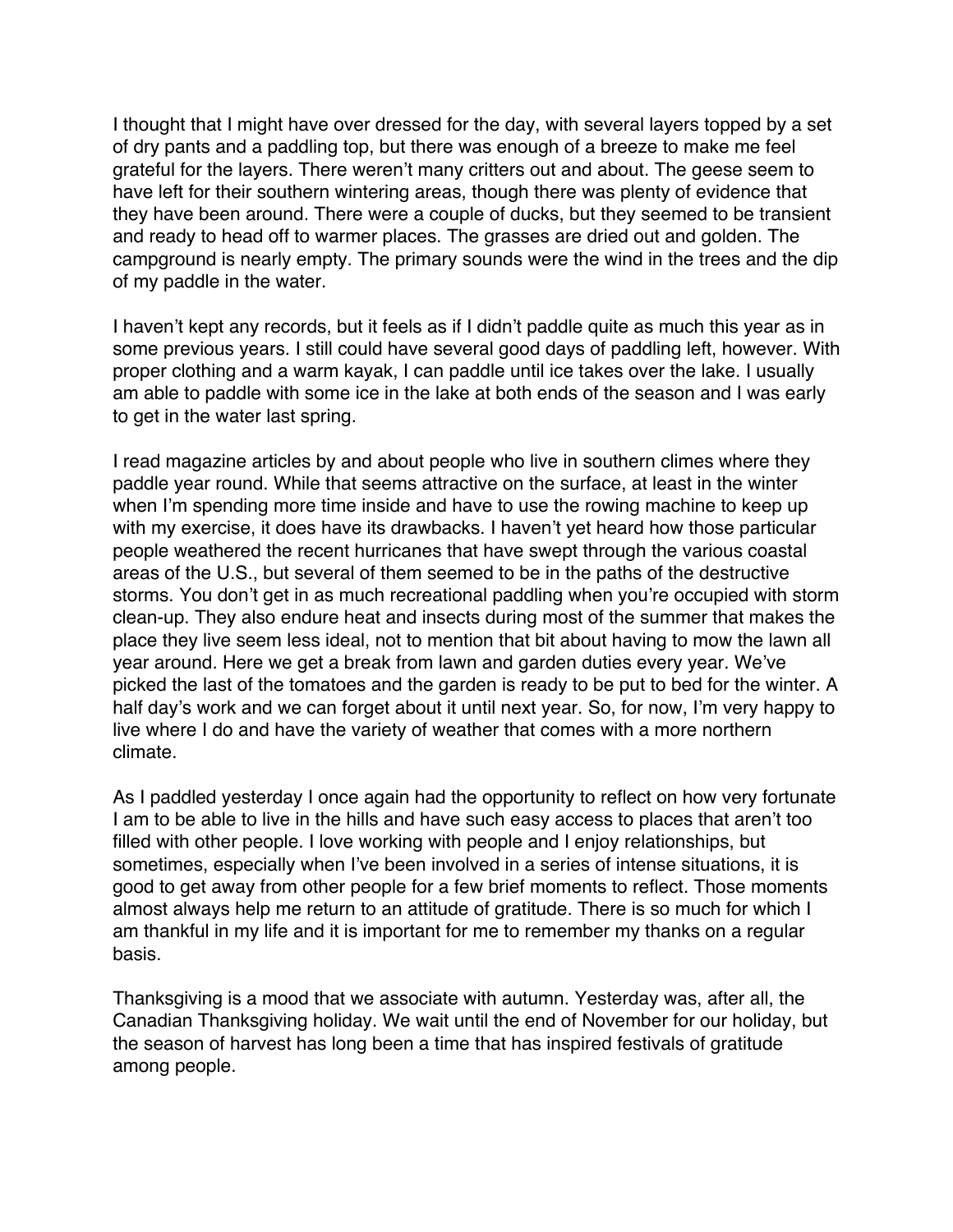<span id="page-22-0"></span>I'm not Canadian, but there are a couple of things that are attractive about the Canadian holiday. Chief among them is that there is no such thing as "Black Friday" in Canada. Perhaps the closest to a shopping holiday that exists in the country is Boxing Day, the day after Christmas, when many people go shopping. Here in the United States the day after Thanksgiving is some kind of frenzy that makes no sense at all to me. I try my best to avoid going to any stores on that day, leaving all of the scuffling for imagined bargains to others. I'd prefer for holiday weekends to be holidays for those who work in retail stores as well. They deserve a day off as much as anyone else.

Actually, I prefer the concept of a season of thanksgiving over a single day anyway. So I started my thanksgiving with a gentle paddle on a bright sunny day yesterday. I was breathing fresh air and had a sense of having a whole lake to myself. Perhaps I can maintain that feeling of gratitude for many days.

#### Thanks be to God!

Copyright (c) 2017 by Ted E. Huffman. I wrote this. If you would like to share it, please direct your friends to my web site. If you'd like permission to copy, please send me an email. Thanks!

#### **October 11, 2017 – Thinking of Mark Zuckerberg**

*Note: I frequently am inspired by something I read and turn that inspiration into a blog post. Today's post was definitely influenced by reading Max Read's article, "Does Even Mark Zuckerberg Know What Facebook Is?" published in the October edition of New York Magazine. The article can be found at: http://nymag.com/selectall/2017/10/doeseven-mark-zuckerberg-know-what-facebook-is.html.*

Dear Mr. Zuckerberg:

I'm sorry I missed you when you paid your visit to South Dakota last July. I know that you hardly had time to visit with me as your visit was part of your attempt to visit all of the states you had not visited during the year. Your trip was planned for two stops in our State. You hosted a live webcast from deep underground in the Sanford Deep Underground Laboratory and you paid a visit to a cattle ranch near Piedmont, conveniently on the way from the airport in Rapid City to the lab. But I know that on your visits to some of the states, you did visit churches and I wish your visit would have given you time to visit our church, though I do understand that we hardly have done anything to make you notice us.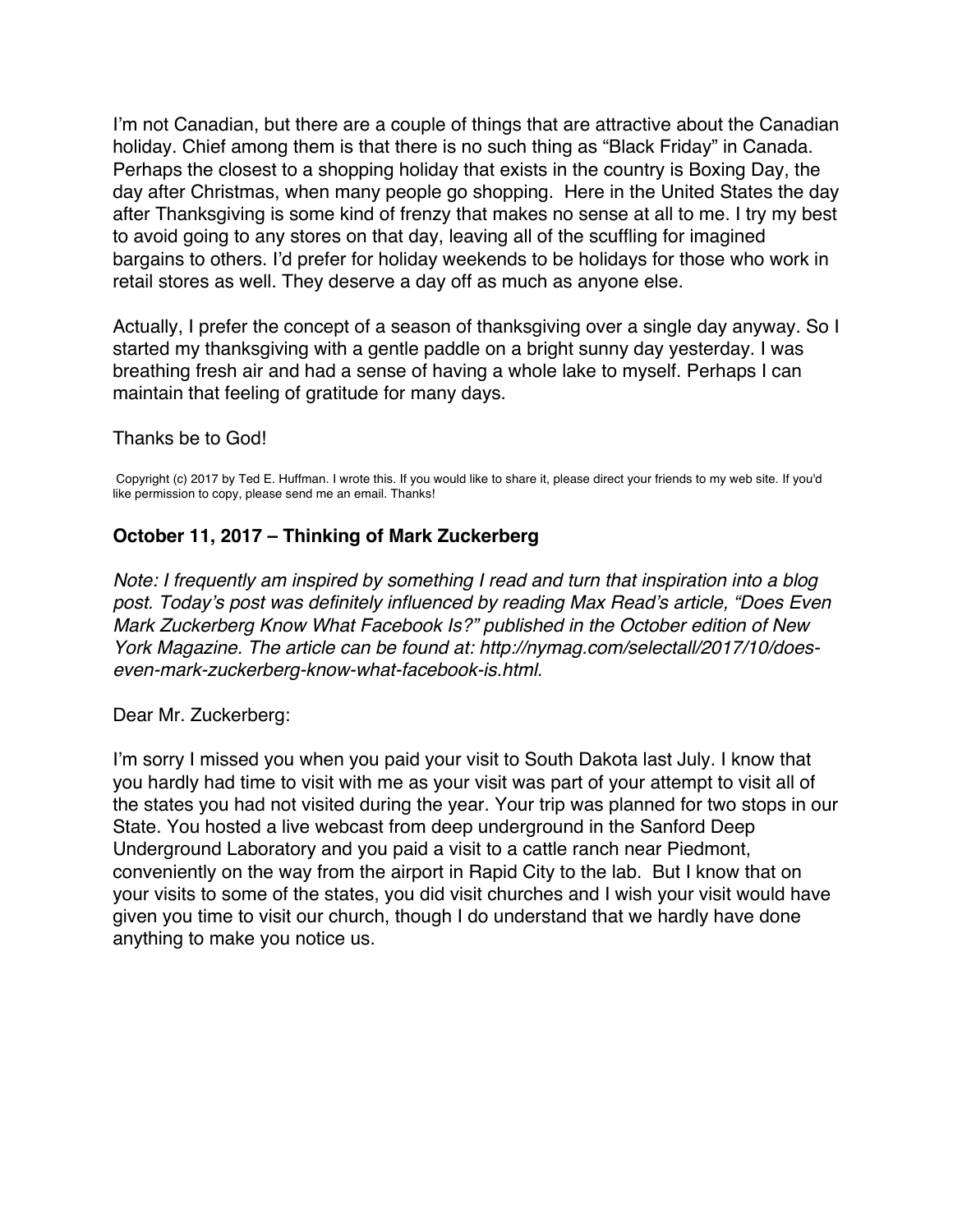

Had you stopped by to talk religion, however, I would have been delighted to speak with you. And, for the record, had you stopped by to talk religion, you footwear would have been well suited for the visit, which it was not for your visit to the cattle ranch. Don't know if you stepped into it at the ranch or not, but you have to be careful with shoes like that or you'll get it on your socks.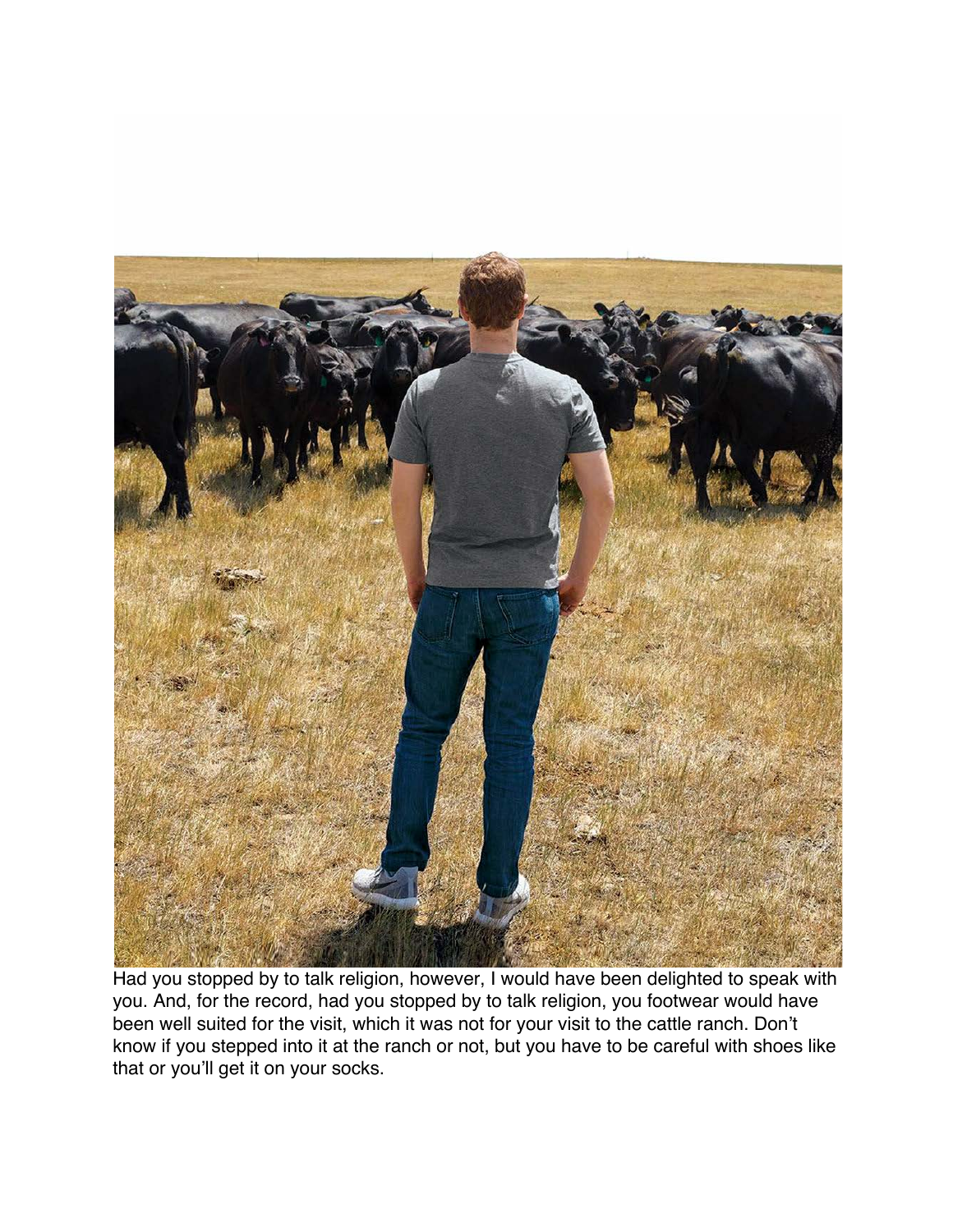If we had talked, I would have tried to honor your Jewish roots. I know that you don't really participate in Jewish ceremonies much these days, but you were born into an historic and honorable faith, one that I admire even though I myself am Christian. We could have had a conversation about Jeremiah. He, like you, lived at at time of enormous social upheaval and tried to be both a prophet warning of impending doom and a pastor, offering hope and solace to people who were experiencing grief and loss. Jeremiah would be a good topic for us to discuss in the light of your business and its role in American politics.

Like you, Jeremiah, found himself at the center of public debate and in the midst of a significant amount of controversy. His people were already kind of on the outs with the leaders of the synagogue and the government. Three centuries before his birth the priests of his family had cast the attention of the then-new King of Israel, Solomon, and had ended up getting banished to Anathoth. From their vantage point removed from Jerusalem they could witness everything going on in the city without being in the mix of the folks there, sort of like some Silicon Valley types do today when looking at Washington, D.C. Jeremiah, however, spoke up enough and raised enough political attention, that he couldn't remain removed from the actions of the government.

You'd probably understand that. I know your company has been formally asked to testify in front of the Senate Intelligence Committee in November. Unlike Jeremiah, called up before government leaders, of course, you won't be at the hearing. You'll be able to send others from your company for the official testimony. You and your COO Sheryl Sandberg will be announcing Facebook profits to shareholders on the same day. It is a bit of irony that may be lost on members of the Senate, but certainly would not be lost on old Jeremiah. He wasn't too keen on the notion of profits in the first place and he was really critical on the role of profits that distracted Israel from what was most important. When profits become more important than people, Israel has always fallen back into the ways of idolatry. That second commandment has been a tough one for Israel ever since Moses brought it down from the mountain.

Had you been interested in hearing about my Christian faith, I think I would have liked to tell you a story that three of our Gospels tell about Jesus. You probably know the story: In Matthew's version, a rich young man asks Jesus what actions bring sternal life. First Jesus asks him to obey the commandments. The man, obviously a faithful Jew, reports that he observes all of them. Jesus tells him that he needs to do one more thing: "Go, sell all your possessions and give to the poor, and you will have treasure in heaven. Then come, follow me." The story reports that the man became very sad, because he was a man of great wealth.

I would tell you that story because I genuinely believe that you want to be a good man and you want your company to be a good company. I genuinely believe that you want to do what is right. Somewhere, perhaps in that 6,000 word manifesto you wrote about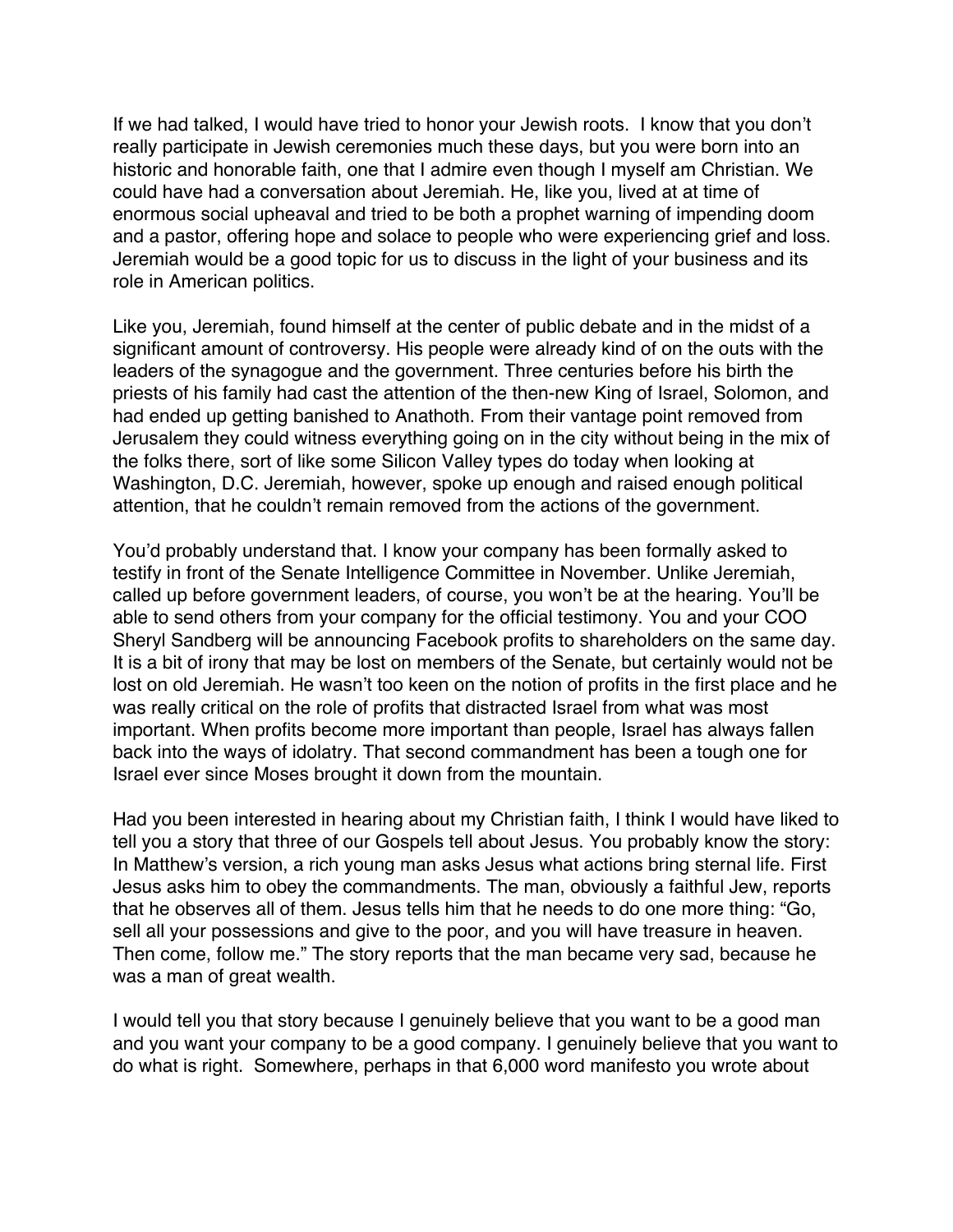<span id="page-25-0"></span>Facebook, or perhaps in an interview, I've heard that you said, "I don't see why the interests of business and the interests of humanity are not aligned."

Let me tell you why. Your business is not interested in humanity. Facebook is in the business of gathering the most amount of data on your users to sell to advertisers for the most amount of money. Your company is very good at this. Some have estimated that if all of the data your company has collected were printed out it would amount to 200 pages per user. And your company has 2 billion users. That's a lot of data that you didn't buy. You didn't offer compensation to those who provided it. But it is data that you sell to advertisers every day.

Your business's interests are not even aligned with the best interests of the 2 billion people who use your product. How can you expect them to align with the best interests of humanity.

If we had had the chance to talk, I suspect that you would have gone away very sad. You would probably be disappointed with our conversation. For you are a man of great wealth. Like the rich young man in the story, you have the potential to touch the eternal, but it won't be easy for you.

Copyright (c) 2017 by Ted E. Huffman. I wrote this. If you would like to share it, please direct your friends to my web site. If you'd like permission to copy, please send me an email. Thanks!

## **October 12, 2017 – Surprising Ideas**

Yesterday a small group of us were discussing the challenges of this week's Gospel reading in the Revised Common Lectionary. The passage is the parable of the Banquet. Luke records a version of the parable that is about inclusion and the welcoming of those who are marginalized by society. Matthew's version (Matthew 22:1-14) which is Sunday's reading is much more harsh. In Matthew's telling of the parable, those who refuse to come are killed and their city is burned. Then after guests are gathered from the streets, one is thrown out for not wearing a proper wedding robe. As is true of other parables, this one begins with a direct, stated comparison to the kingdom of heaven, and ends with a warning: "For many are called, but few are chosen."

When we are honest, we admit that this parable leaves us uncomfortable. Some of my colleagues admit having avoided poaching on the parable by focusing their attention on the Epistle or Hebrew Lessons of the day. I have done the same on multiple occasions. In the continuous lectionary, which is the version we use, the Hebrew scripture is the story of the Golden Calf from Exodus and I'm confident I've preached more sermons on that calf than I have on the Matthew version of the banquet. When the Luke version of the banquet comes around in the lectionary, I'm much more likely to focus my sermon on its somewhat gentler message.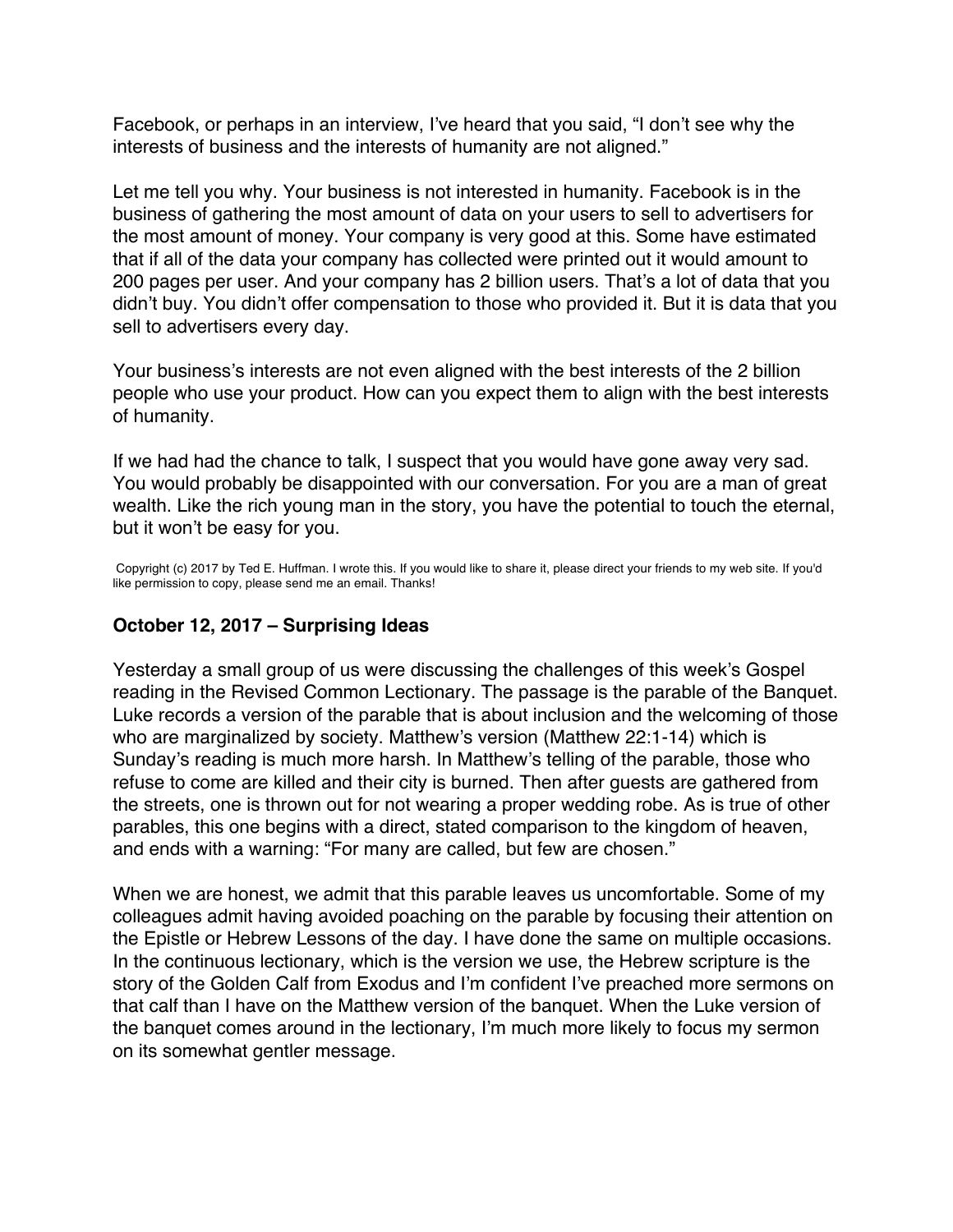In general we don't like parables of judgement, though I have preached multiple sermons on other passages of judgement, such as the parable of the sheep and the goats. Judgment, especially harsh judgment, challenges our notions of the nature of God. We are pleased to think of God as loving and accepting, quick to forgive and eager to welcome all into the heavenly realm. We are made uncomfortable by the notion of harsh judgment and severe punishment for those whose sins seem to us to be relatively inconsequential. After all, in this parable, the sins that result in death and destruction are making light of a wedding invitation and going on with business as usual.

Of course it is a parable. It is supposed to be a lesson to those who might take lightly the invitation to a meaningful life of faith and a closer relationship with God. Those who are punished in the parable do have the chance to make changes and choose to go on with their lives without accepting the invitation.

It is really a parable about priorities. What do we put first in our lives? What is most important? And the parable proclaims that there are consequences for those actions.

Still, the parable makes us squirm.

Thinking of our discomfort with the parable, I was made aware that the time and temperature sign at Calvary Lutheran Church in our town is not working properly. I've made fun of dysfunctional time and temperature signs in our community before. They amuse me. I've also spoken to my friends about my question of why churches need time and temperature signs in the first place. I know that historically church steeples were used to display large clocks in many locations, dating back to the time when common people did not have portable clocks and a village clock was a good way to know what time it is. However, these days, we don't really look to our churches to be the authority on time and temperature. I wear a watch. Most cars have thermometers installed in them. I don't happen to have a thermometer in the car I drive, but it is easy to discern the temperature. My phone has an application that gives the current temperature at a dozen or more weather reporting stations in our community in a single glance.

Anyway, yesterday, the sign in front of Calvary Lutheran Church was reporting that the temperature was 190 degrees. I assume that it reports in Fahrenheit. That's 87 in Celsius, which is hot enough. If the sign happens to be reporting in Celsius, that would be 374, a temperature hot enough to roast a chicken or bake a cake.

I'm tempted to send an email message to the pastors of the church, who are good friends of mine, inquiring about the temperature. Perhaps they have a handle on God's judgment that has escaped the rest of us and therefore might have some really important insights on the parable that we share for Sunday's worship. My schedule prevents me from attending worship at their church, but it does seem like it might be fun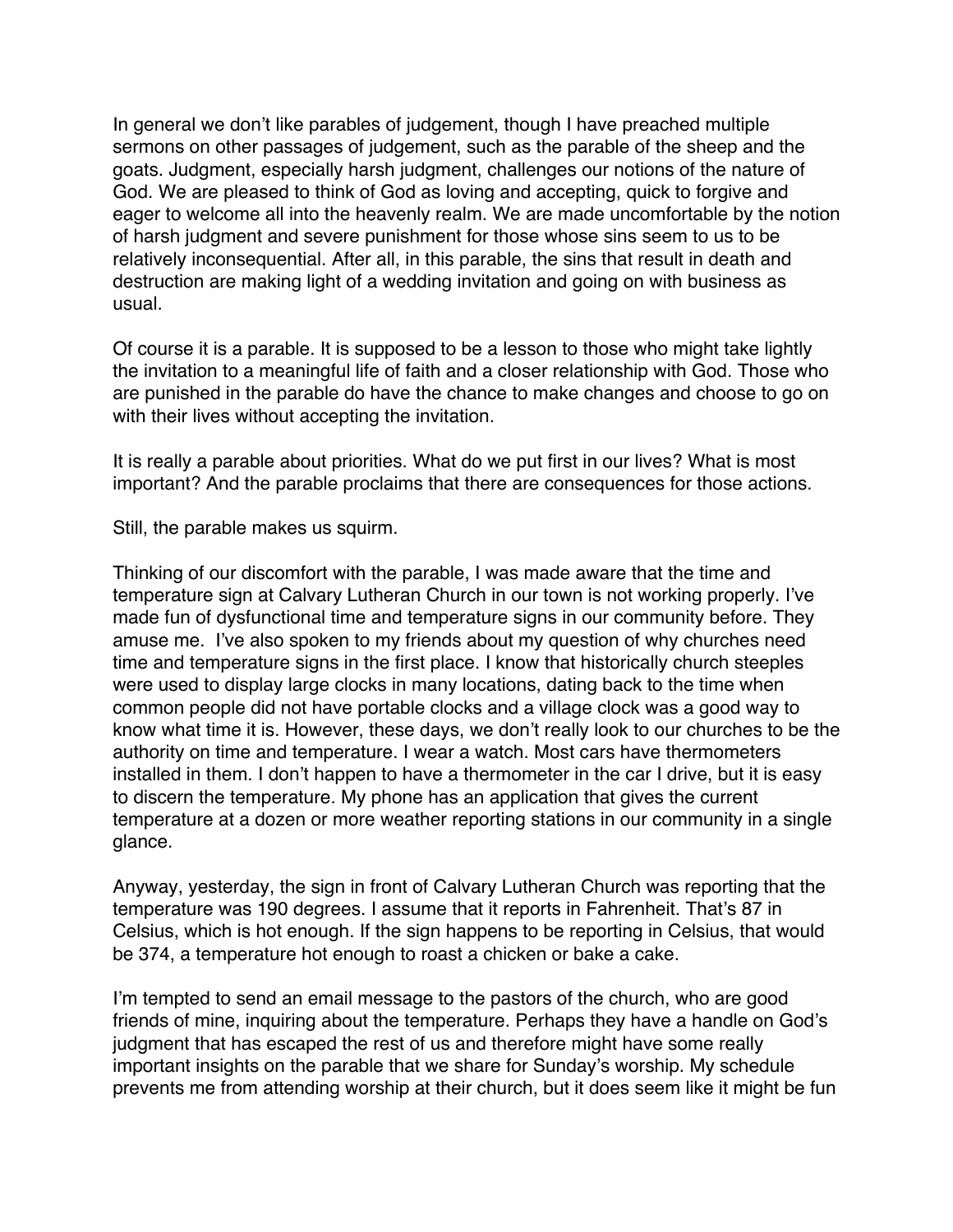<span id="page-27-0"></span>to be in that church on Sunday morning just to see whether or not the sermon makes a reference to the display on their digital sign. Perhaps they will have the sign repaired before Sunday.

I know I'll be looking at that sign each time I drive by for a few days now, which makes the sign all that much more effective in conveying the rest of the information that they have programmed into it, such as worship times.

I probably have a very unusual sense of humor when it comes to such things, but I actually enjoy the dysfunctional temperature reports. I'm pretty sure it isn't really 190 degrees, even with fiery preaching at Calvary Lutheran.

The Bible has a great capacity to challenge entrenched notions about God. Just when we think we understand God's nature, we discover a nuance or aspect of God that we haven't previously considered. That's what makes the commandment about not making graven images so appropriate. We don't fully know God, so every attempt to represent God falls short. God is greater that the capacity of our imaginations.

In the Hebrew reading for the week, God, "changed his mind about the disaster that he planned to bring on his people," as the result of Moses pleading. It challenges our notion of God as being unchanging. If God can change his mind about destroying the people who made the golden calm, it changes the way we interpret the gospel's promise of exclusion and destruction to those who ignore God's invitation.

Calvary might not be the only church where I could be surprised by the sermon. The sermon at our church is still capable of surprising me as well.

Copyright (c) 2017 by Ted E. Huffman. I wrote this. If you would like to share it, please direct your friends to my web site. If you'd like permission to copy, please send me an email. Thanks!

# **October 13, 2017 – Inspiring Young People**

Yesterday I had a conversation with a friend who is about my age. As is typical of our conversations, the subject ranged from local concerns to national politics to travel plans and family matters. We share a lot in common and have no trouble finding interesting subjects for conversation. After we talked, however, I had a sensation, that our conversation was a bit depressing. We had laughed and shared some positive news, but the general tone of the conversation was a bit down, with the usual list of complaints about the continuing distressing news from our government, increasing partisanship, inability to work together for the common good, and other topics.

It is a problem of growing older that I was aware of when I was in my 20's. It is rather easy for those of us at the end of our active careers to sit around and complain about the current situation and what we see as a lack of leadership. It is simple for us to get distressed with the dysfunction at nearly all levels of government.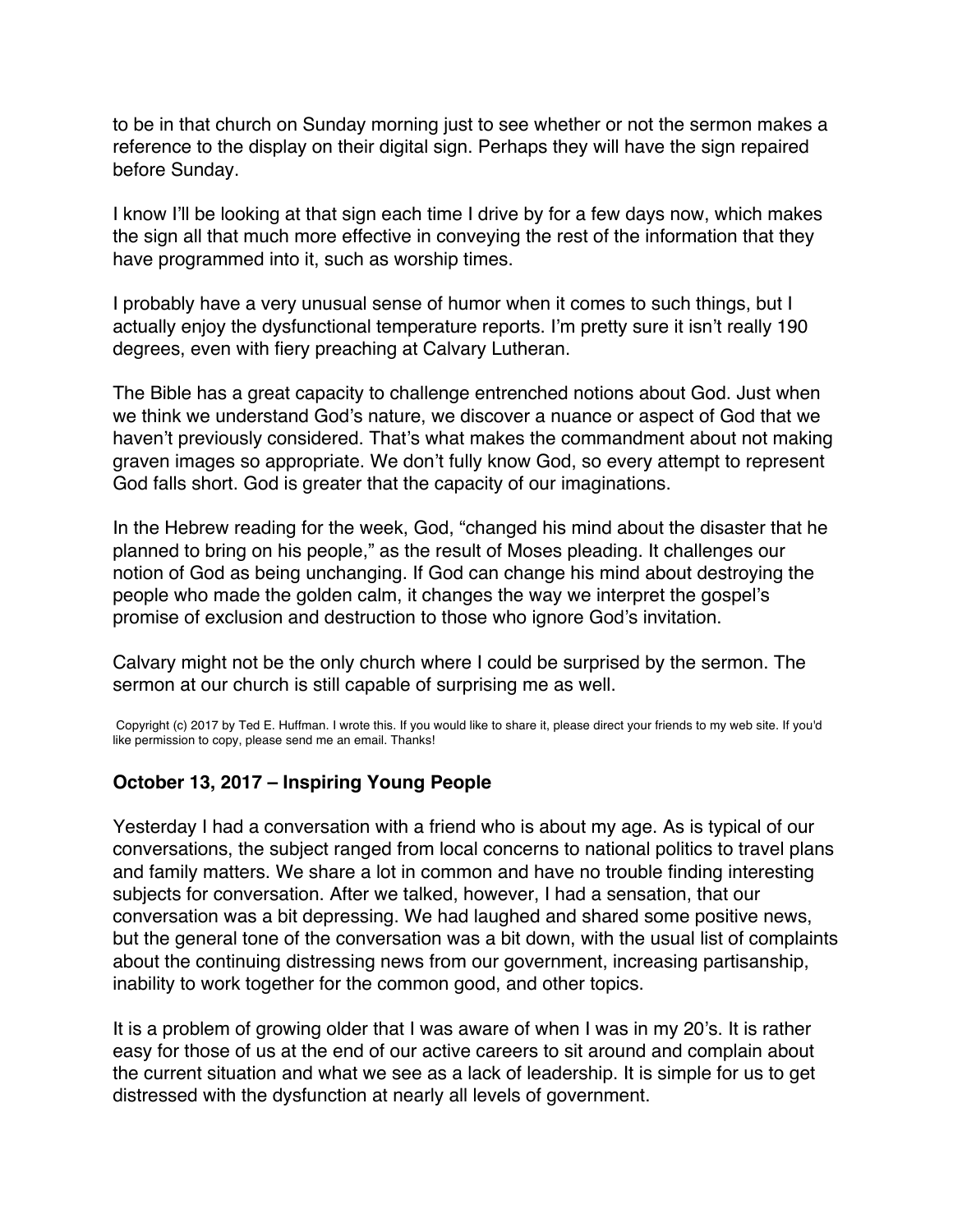This friend of mine is a loving, generous and caring person who has contributed a great deal to the world by the way he has lived his life. The negative tone of our conversation is not his total outlook on the world. He is generally positive and eager to get involved to make things better.

As I reflected on our conversation, I began to think about some of the good things that are going on in the world and some of the people who inspire me. I'm pretty sure that neither of us will end up being grumpy old men who simply sit around and complain about the state of the world.

One of the joys of my life is that I know some truly impressive people in their twenties and thirties who give me great hope for the future.

I have a friend who is a brilliant physicist and researcher who teaches in the university setting. He really believes in the power of science to provide solutions to very difficult problems and he sees the potential in his students. His commitment to teaching because it is his way of making a positive contribution to the world is impressive. I know that he deeply touches the lives of his students and that they will go on to make new discoveries and contribute to the quality of life for many others.

Another person who inspires me is a student in law school. I know that there is some perception that lawyers are all driven by money and corrupt, but this is a young person of exceptional integrity who genuinely believes that skillful navigation of the legal system is a way to address systemic problems in our society. She intends to use her training and education to work for social justice and the making of a more fair society for all. It is probably too early to know whether or not she will pursue politics and public service, but if she does, she will be able to go a long ways towards restoring trust and faith in the power of government to accomplish good in people's lives.

I've been privileged to have some long conversations with a young man of exceptional wisdom for his age who has a very good grasp on the role of local government to provide solutions to situations of injustice and inequality. He is a superb researcher and knows how to gather information and put it into presentations that inform and inspire those working in local government to find solutions to tough problems. Every conversation with him leaves me feeling good about the future.

In the evening, I spoke on the phone with a young woman who has her hands full with family and career, but when a family health crisis occurred she was exceptionally levelheaded and direct. The first time I met this young woman, when she was a teenager, she displayed exceptional courage and honesty in defense of her sister. I was impressed at that time. Now her sister's husband has come to a crisis with major mental illness and she has been there for her sister again, directly confronting the problem, demonstrating her care and concern and insisting that they get the help that will be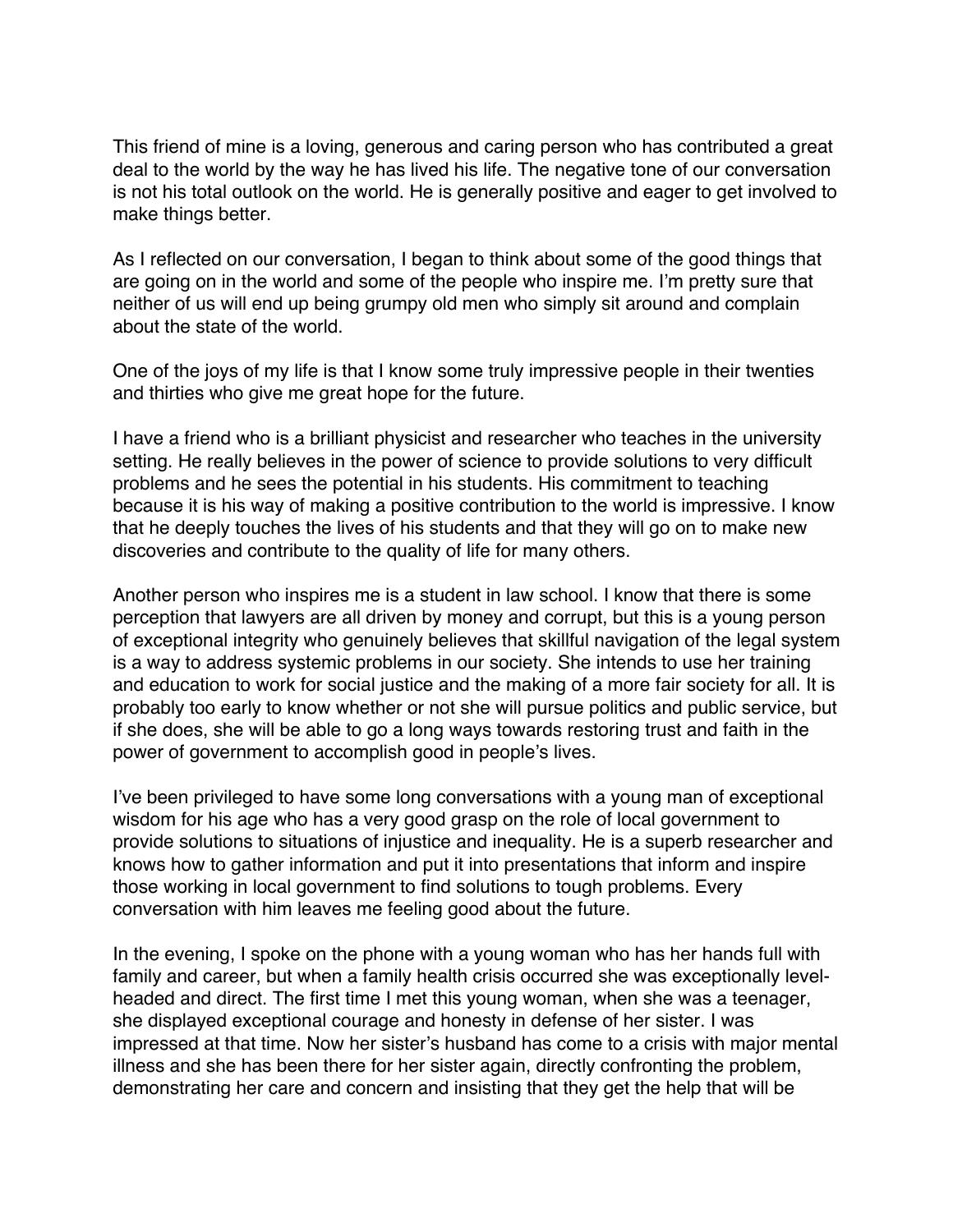<span id="page-29-0"></span>needed as they go forward. As I listened to her recount how she had intervened with care and compassion, I felt a surge of pride. I'm not sure that I have any right to pride, for I have not contributed to her strength of character, presence of mind, and depth of compassion. But I was listening to someone who had done the right thing in a very difficult situation and I was incredibly proud of the way she had responded.

I suppose that I could become one of those old folks who sits on the porch in a rocking chair and complains about the state of the world. I do think that the current state of politics in Washington, D.C. is deplorable. I am disappointed with the selfishness of our nation's most wealthy citizens. I find the abuse of social media to be distressing. I am angered by the insensitivity of those we have elected to represent us. I am capable of loud complaints about the priorities of some of today's parents who put almost everything ahead of building a community of spiritual care and support. I am distressed by the decline of the contemporary church and the decisions that have led to that decline. I can complain for hours on end.

But I am saved from becoming a bitter, grumpy old man by the inspiring lives of people who are decades younger than myself. They bring me hope and new vision every day. My generation may have done a lot to make the mess of this world more severe. We may be leaving a lot of unsolved problems to the next generation. But there are some truly capable and competent people who are in their 20's and 30's. It is a privilege and an honor to know them.

Copyright (c) 2017 by Ted E. Huffman. I wrote this. If you would like to share it, please direct your friends to my web site. If you'd like permission to copy, please send me an email. Thanks!

### **October 14, 2017 – Distances**

I have a friend and colleague who lives in New Hampshire and works in Massachusetts. Her job involves visiting churches all over the state, but when she goes into the Conference office, it is a 40 mile drive. Distances are a bit different back east, so when we speak of the size of the conference, she is a bit mystified by things we take for granted. I have served as a pastor in the United Church of Christ in three different conferences and have never lived in the same time zone as the Conference office. The closest I ever lived to my Conference office was 150 miles. Once, when we lived there, I drove the 150 miles to the Conference Office then drove a bus an additional 850 miles for a meeting in one of the Conference's churches near Edmonton, Alberta. A day and a half's drive each way to attend a two-day meting is a long ways, but we took the distances for granted. When we lived in Idaho, we drove 450 miles one way to take our kids to a weekend conference youth event at least once a year. Leave early Friday morning, return late Sunday night. Driving long distance is part of being in the church throughout the west.

So today we head out for a meeting that will take less than two hours. It's in Chamberlain, which I often say is a perfect place to hold a meeting for the state of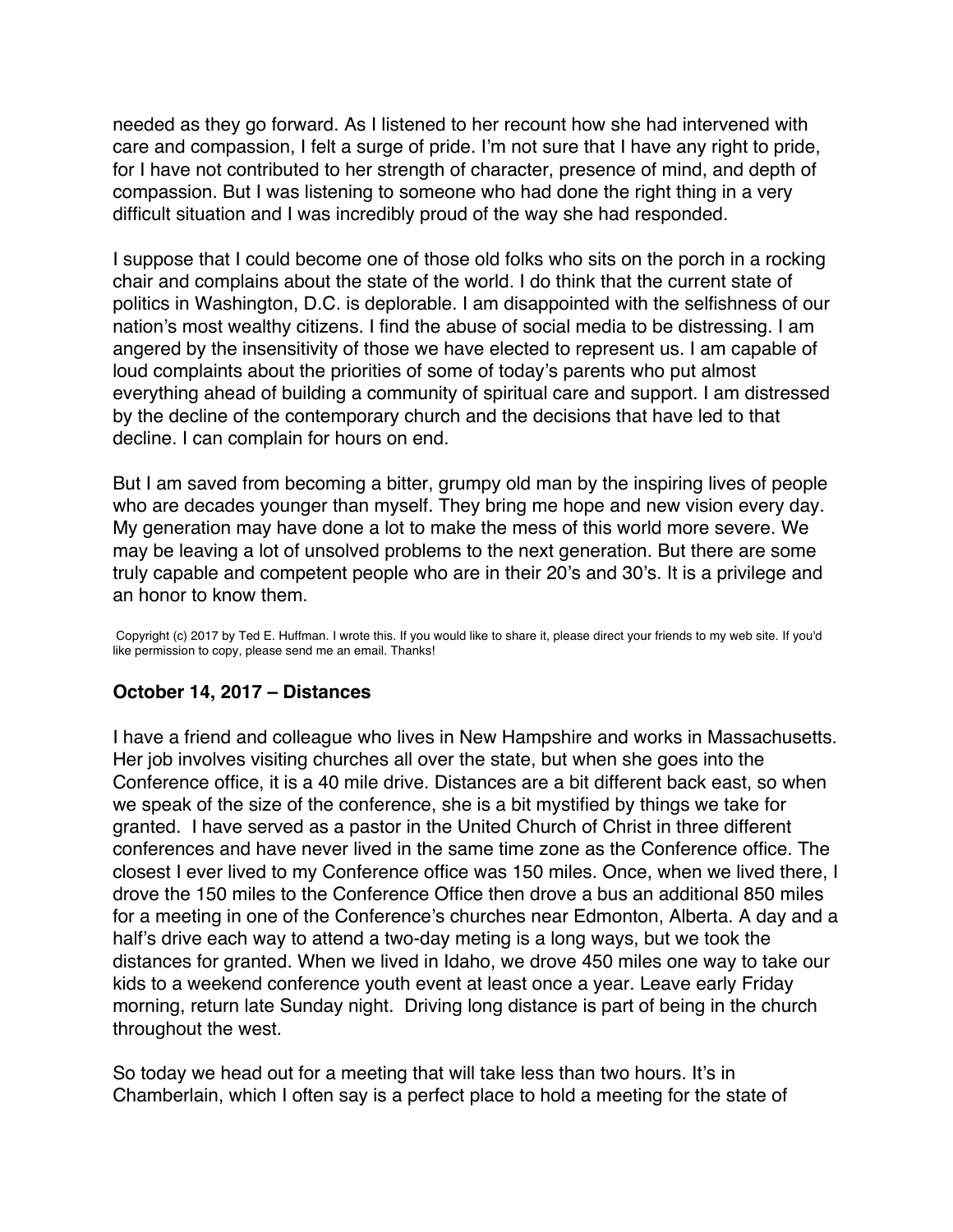South Dakota. That way, the people from Rapid City drive 210 miles and the people from Sioux Falls drive 140 miles and the folks from Sioux Falls believe they came half way. Everybody is happy. The other joke I make about meetings in Chamberlain has to do with the time zones: It takes 4 hours to get to Chamberlain, but only 2 to come home. Imagine how much time we'd save if all of the meetings were in Rapid City!

I've never found the distances to be much of a barrier. My health has been good and driving is not a burden for me. Traveling to be with other people of faith to share the work of the church is a worthwhile enterprise for me.

I have to keep reminding myself of that simple fact because our Conference is in the process of getting bigger and the distances are growing. We are in the midst of a transition from a Conference that is the State of South Dakota to a "Tri-Conference" that includes South Dakota, Nebraska and Iowa. Rapid City is on the western edge of the South Dakota Conference. Combining South Dakota and Nebraska adds a little distance for us, but going to the Eastern edge of Iowa is a big change. Our Conference Office is currently in Sioux Falls, about 350 miles away. After our reconfiguration, it is possible that the main office will be in Des Moines, Iowa, 625 miles away. I've been known to drive to Sioux Falls and back in the same day to make a meeting, but that isn't going to happen with Des Moines.

Technology is a big assistance when it comes to distance. With one of our children in western Washington and the other in Japan, we have found that video conferencing via computer is essential to staying in touch. That technology wasn't available a couple of decades ago. Most of the Conference meetings in the future will take place with video conferencing. I and not on any of the tri-conference committees, but I suspect that they are already holding most of their meetings over video conference. Physical travel would be cost prohibitive.

Still, there is something important about being face-to-face. We notice it with our grandchildren. As good as it is to talk to them over Skype, we know we need to travel and be with them as often as possible. Sometimes we get on the airlines and fly, other times we make the 1,200 mile trip with our pickup and camper. Our typical drive takes us 2 1/2 days one way, but it is well worth it to spend time with our family.

Those distances boggle the minds of some of my east coast friends and colleagues. When my car passed 250,000 miles, I reported that to a colleague who lives in Rhode Island. She replied that she didn't think she had put 250,000 miles on all of the cars she has ever owned. She has a car that is similar in age to mine in years with less than 100,000 miles on it. She has never owned a new car and has never owned a car that has more than 100,000 miles on it. I'm going to try to remember to call or email her when my car hits 300,000 miles. I'm thinking she still won't have 100,000 on hers. She once told me that she gets her oil changed and tires rotated once a year by the calendar and doesn't go by the number of miles driven. She goes to work by bus and often goes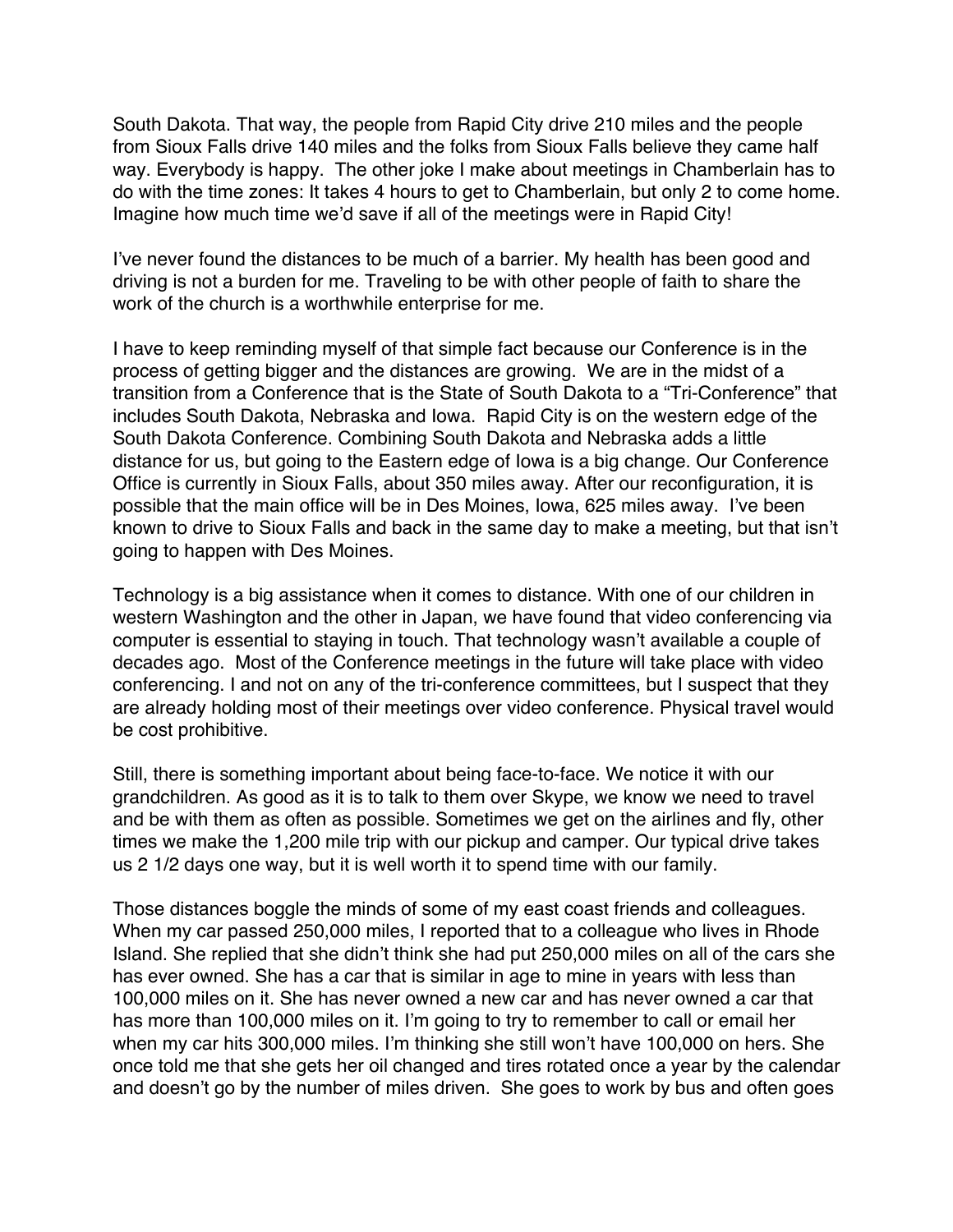<span id="page-31-0"></span>several weeks without taking her car out of the garage. She lives in a different world than I.

I'm thinking that for quite a few of my colleagues today's trip would be a big deal. I'm thinking it is slightly farther than I drove last week, but about the same. It is just what we do in order to stay in touch with one another.

I accept the fact that my carbon footprint is probably a lot bigger than that of my eastern colleagues. I try to be careful about my energy consumption in other ways. Our home doesn't require air conditioning the way theirs does. We can eat meat that is produced a short distance from our home and vegetables from our garden. But there are efficiencies to cities that cannot be reproduced in rural areas. Although we believe ourselves to live in a city, it isn't like the cities on the coasts and the fact that we are more than 300 miles in every direction from a city that is larger than ours is incomprehensible to my east coast friends.

Still. I'm happy where I am. My wife and I get six hours in the car for conversation today. (You know, 4 hours going and 2 hours coming home!) I'm looking forward to it.

Copyright (c) 2017 by Ted E. Huffman. I wrote this. If you would like to share it, please direct your friends to my web site. If you'd like permission to copy, please send me an email. Thanks!

### **October 15, 2017 – Hearing the Story Freshly**

I wasn't present and I didn't witness it, but I have heard the story and it is a story worth repeating. A young boy in our preschool was participating in a class that was discussing the stories of Moses. He knows the stories, having heard them both at home and in church and he was eager to participate. Asked to tell the story of Moses as a baby he began in the first person, "When I was a baby I fell into the water and some people came and pulled me out of the water."

He didn't know it, but his style of telling the story stands in a long and rich tradition of reporting on the exodus. It is a custom, among some teachers of this critical biblical story, to always tell the story in the first person, imagining oneself to be in the heart of the story. "When we were slaves in Egypt . . ." begins one famous telling of the story. The concept is that God's actions of saving the people are universal actions and that we are all included in the family of Israel. Whether we have come to our faith community by birth or by choice, we stand in the lineage of the people who God chose for special responsibilities. The stories of ancient Israel are not stories of others, but of our people, our community. By accepting the faith in our generation, we accept the history that led us to this place. We are not different from the ancients, but rather members of the same family.

I have observed this practice when telling the stories of our people. I try as often as possible to speak in the first person, speaking as a member of the family. However, I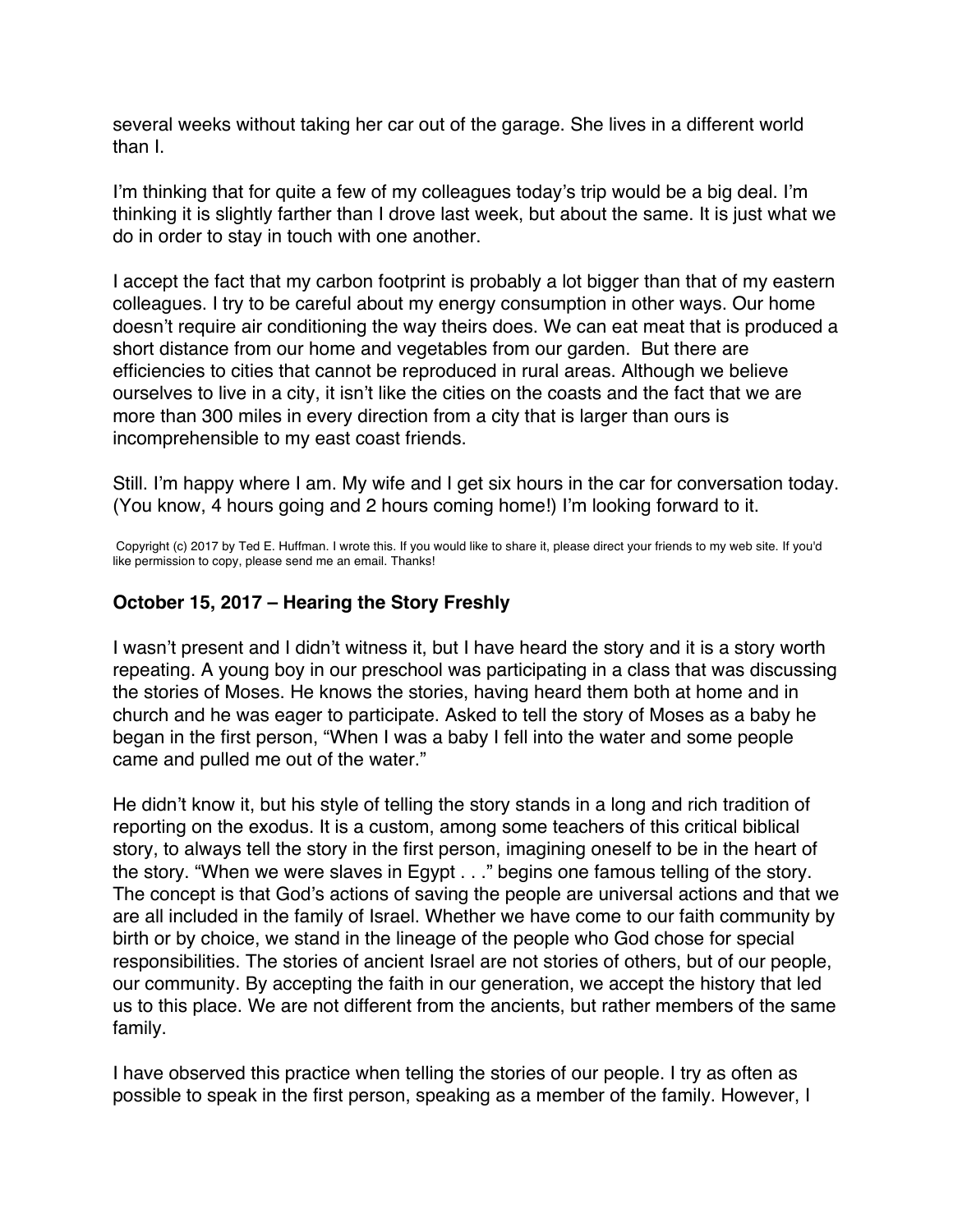don't think I ever have thought of myself as Moses. The uncommon leaders that God has provided over the course of history are somehow set apart in my mind. I can imagine being a member of the crowd, a part of the family, but I don't see myself as God's spokesperson, carrying God's word to Pharaoh or leading an unruly tribe through a generation of wandering in the wilderness with all of the challenges of feeding and maintaining morale. I'm no Moses.

There are other parts of the story where even though I use the correct words, I have trouble imagining myself as part of the events I am reporting. Take the story of the golden calf, for example. It is much easier for me to think of this incident as something that people who think much differently than I would do. When we tell the story, removed by all of these generations from the event, it always seems like the actions of impulsive, rebellious, and frankly, stupid people. How could they think that worshiping an idol made of gold was somehow equivalent to worshipping the God who brought us out of Egypt? See how I used "they" and "us" in that sentence? I instinctively separate myself from that part of our history. I don't want to be one who worships idols.

I do, however, have to admit that the problems of turning away from God and worshiping idols are as present in my generation as they have been in every generation of God's faithful people. Of course, we aren't prone to melting down earrings to make a calf for a kind of primitive religious ceremony. We are more likely to think that a golden soccer trophy is more important than worshipping God. We are more likely to think that working extra hours to provide extra income to purchase a fancy home is more important than caring for the spiritual health of our children. Our idolatries take a different shape than the calf in the story, but they are as real and as present.

If we would understand this story about our people's straying from relationship with God, we also have to put ourselves into the next part of the story - the part where Moses argues with God for the salvation of the people. God says to Moses, "I've seen these stiff-necked people. Now leave me alone so that I may consume them with the fire of my wrath. I'll start over with you and make a great nation." Moses begs God to reconsider. He even asks God what the Egyptians would think of God destroying the people after having brought them out of slavery. The fate of the people hangs in the balance. If I tell the story properly, however, it is our fate that hangs in the balance. God has every reason to be angry with us. God has every reason to give up on us and focus on others who might be more grateful, more appreciative and more attentive to worship.

Somehow, Moses' argument prevails. And God changed his mind about the disaster he was planning to bring upon us. We weren't wiped from the face of the earth over the golden calf. We didn't experience the harshest form of judgment. We found forgiveness.

The story teaches more about the nature of God than it does about our human nature. We didn't get forgiveness because we said the right prayers or because we somehow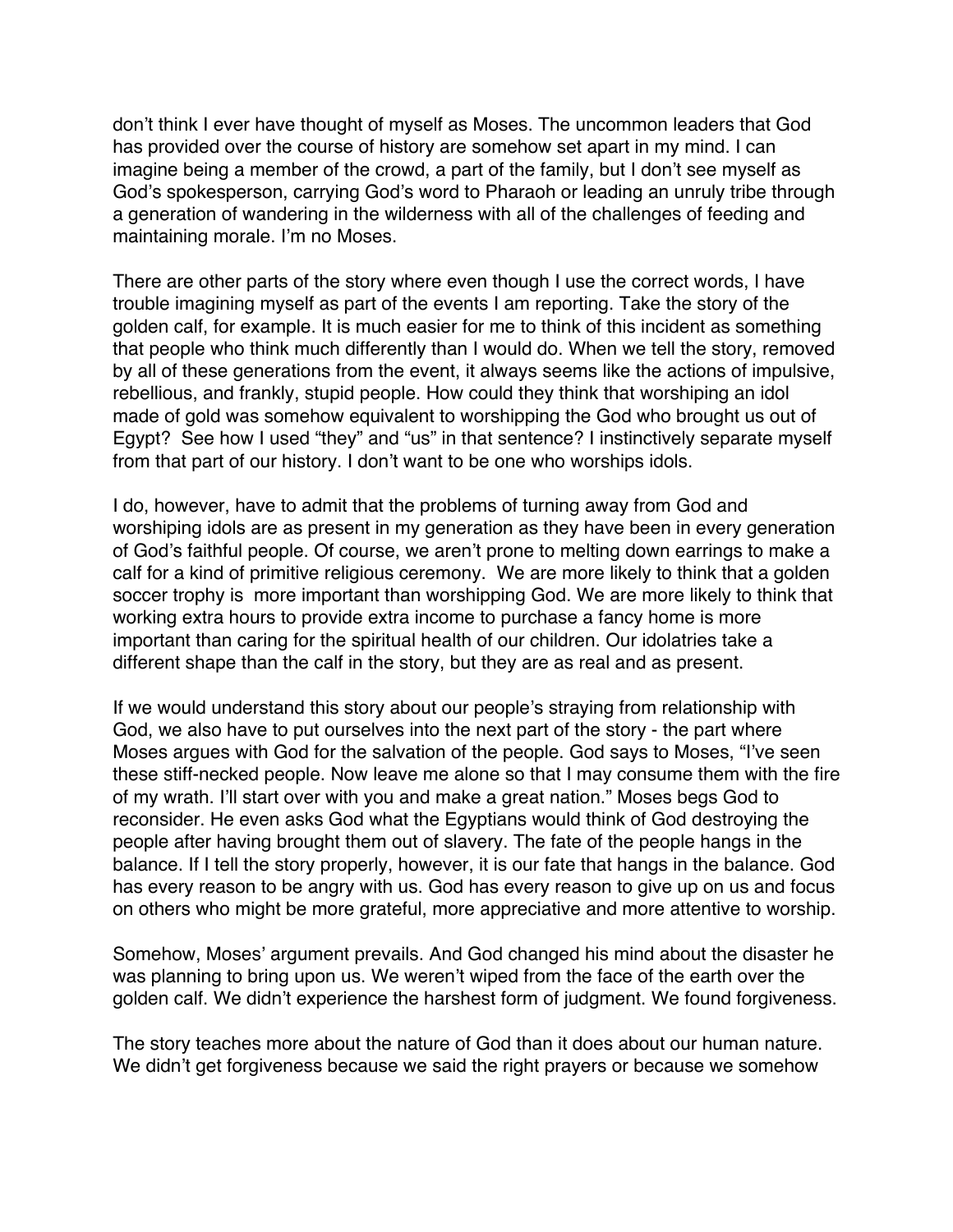<span id="page-33-0"></span>saw the evil of our ways and changed our course of action. We received forgiveness because God is gracious and granted us forgiveness that we in no way deserved.

We came this close to being no people at all, and yet God has continued to see us as his people, his family, his community.

Perhaps is is the courage and boldness of that three year old who can tell the story of Moses in the basket in the bullrushes as his own story that keeps God falling in love with us over and over again even when we stray so far from the basic commandments we have received. The prophet Isaiah, when imagining the peaceable kingdom, suggests that a little child shall lead the way.

When our children tell our story, may we learn to listen very carefully. They speak the truth.

Copyright (c) 2017 by Ted E. Huffman. I wrote this. If you would like to share it, please direct your friends to my web site. If you'd like permission to copy, please send me an email. Thanks!

### **October 16, 2017 – When Disaster Strikes**

I don't want to sound detached and like everything is in my head. I know that I love complex thought and I deal with a lot of things by thinking and writing and using words. But I am actually a pretty emotional person. I don't mask my emotions well and people usually know when I am upset or when I am grieving or when I am passionate about a topic. On the other hand, I have no intention of making my daily journal entries into a catalogue of emotions only. I celebrate my ability to think and analyze.

I have been reading posts and following the news of the California Wildfires. I am less interested in statistics than I am in people. Singer/Songwriter Bobby Jo Valentine, whose career I have been following and who has performed in our church, is one of the thousands who has lost his home. Everything is gone. Every sound system, all of the CDs except those he had in his car, all but one of his guitars . . . everything. Over the next little while, one of the problems will be trying to figure out what is the highest priority. What do you get first when everything is destroyed? Essentials like toiletries, food, and clothes come first, but what comes next?

There is another factor and that is the process of second guessing that is going through his head. He knew that the area where the home was located was fire-prone. There were other reasons, including family issues, that compelled them to live where they did.

This is just one story. I haven't seen the total on the number of homes burned, and the fires are still raging, so the number will be higher in the days to come. One report I read said that at least 5,700 structures have been destroyed. That's 5,700 stories. And the death toll of 40 is sure to rise. Hundreds are still missing.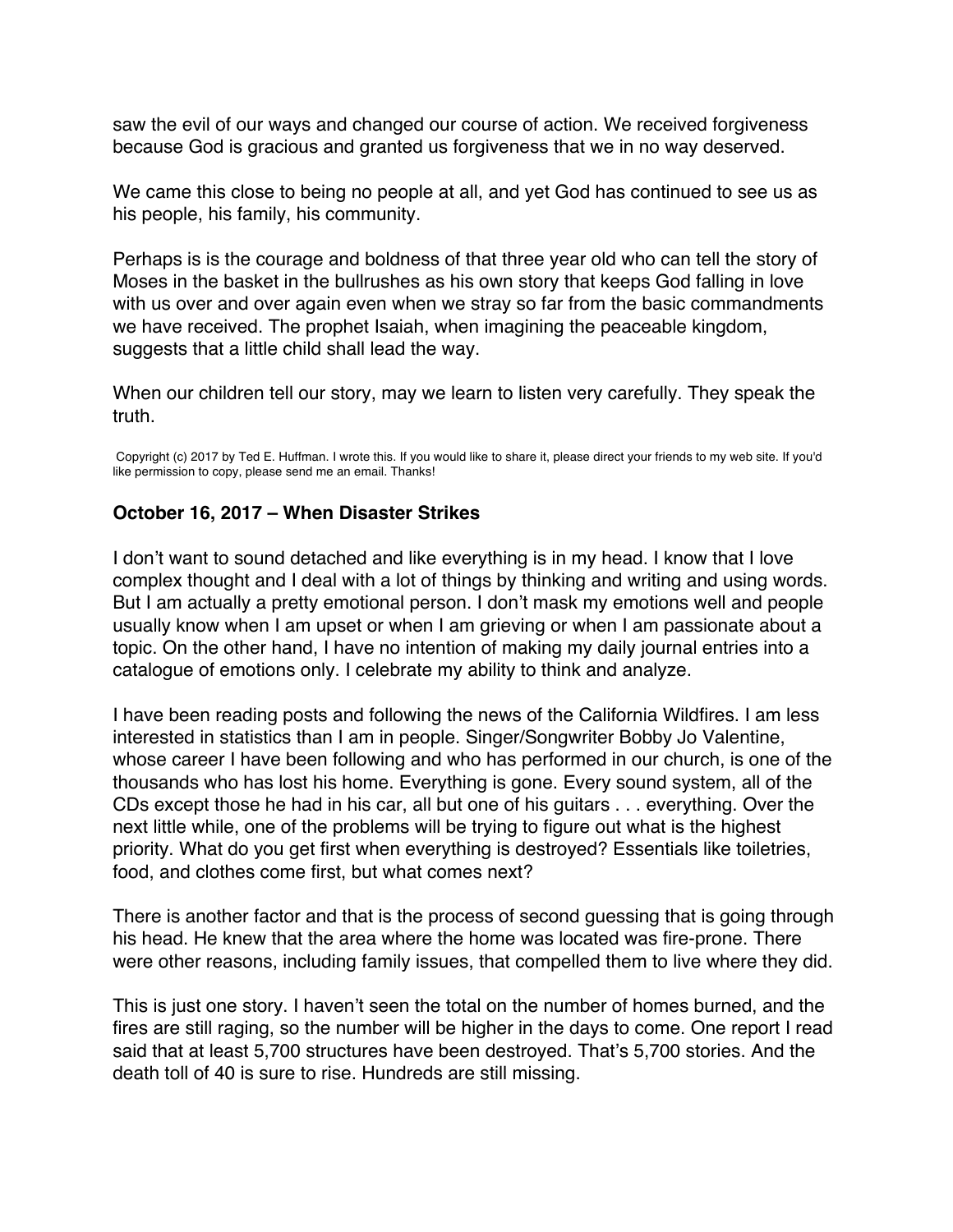It seems like this has been a year of natural disasters. Hurricanes, floods, fires. Experts tell us that these devastating natural disasters are getting worse. There are many factors that influence the frequency and severity of disasters and I am not going to analyze all of those factors today. One factor is that population is growing and people are attracted to the places that are vulnerable. People enjoy living in Florida. Its natural beauties and mild climate draw people to buy homes in the state. The population density is much greater than we see here in South Dakota. The fact that historically Florida has been a magnet for hurricanes, getting hit more than any other state since they began keeping records back in the 1850's, has not deterred people from moving there. But natural disasters rarely become the focus of our attention for long. People move into areas that have previously experienced flooding and return to storm ravaged locations as soon as the winds die down and the water recedes.

The same is true of wildfire. People want to live in places with lots of natural fuel. I know. I live on the edge fo the forest. The truth is that a devastating wildfire could roar through the hills and our subdivision would be as vulnerable as those that have been destroyed in California. When the fires heat up, homes become additional fuel for the raging flames. But we put those fears aside and while we do a little to try to "fireproof" our property, we aren't obsessed with fire.

Some natural disasters are affected by human decisions, such as global climate change and decades of fire suppression that result in excessive fuel build up. But natural disasters have been a part of this planet for as long as it has existed. Both of our children live within the zone known as the ring of fire, an area of increased volcanic activity on the coasts of the Pacific Ocean. The beautiful mountains that they see every day are active volcanoes that hold the potential for great devastation. Those same regions are prone to intense earthquakes and resulting tsunamis, such as the 2011 Tohoku earthquake and tsunami that prompted the worlds worst nuclear disaster at Fukushima.

Researchers in the Pacific Northwest have discovered that every few hundred years and offshore fault known as the Cascadia Subduction Zone ruptures in a manner that causes powerful earthquakes and devastating tsunamis. The odds of an 8-magnitude or greater earthquake range between 30 and 40 percent in the next 50 years in the area where our son and his family live.

It is probably true that natural disasters are possible in every part of the world. Those of us who live outside of hurricane zones might face a higher risk of wildfire, blizzard and tornadoes, but the power of nature is immense and our human structures are tiny by comparison. We all live with a certain degree of vulnerability. It is easy to criticize from a distance - labeling as foolish those who build homes in flood zones or to close to areas known to be ravaged by wildfire.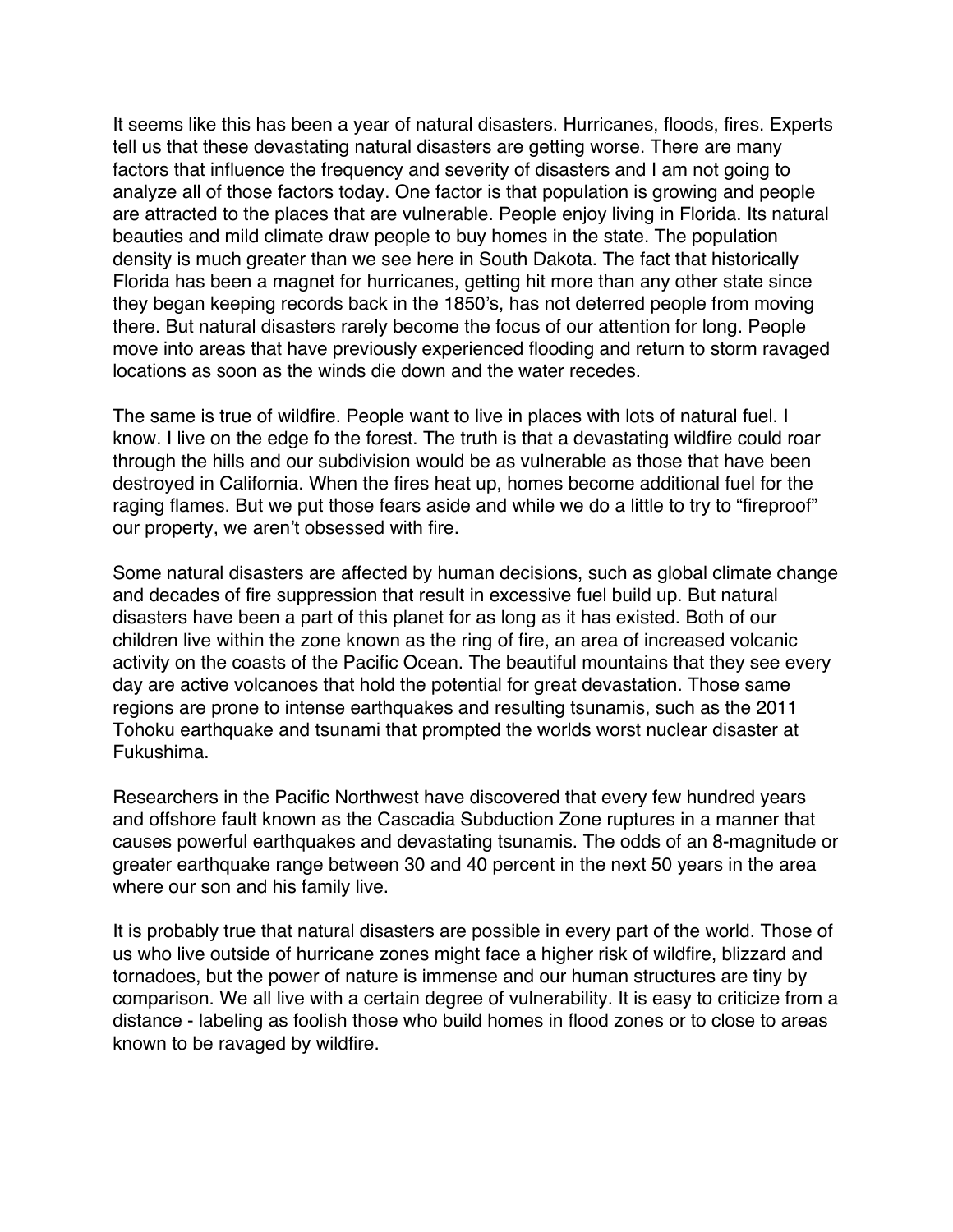<span id="page-35-0"></span>We are learning to use science and technology to limit the hazards of this world. Better weather monitoring and forecasting has enabled more people to evacuate ahead of devastating storms. Earthquake prediction, while far from a completely accurate science, has increased in reliability. Seismic hazard maps now exist while just a few decades ago, people didn't know when or where to expect an earthquake. Modern communications technologies enable better access to emergency information. There were some amazing rescues in Houston during the flooding that were assisted by social media and the use of cell phones and the Internet.

In the disaster response community, emergency managers are being trained in "all hazard" approach to emergencies. People need to be ready for whatever might happen. Disasters can come in many different forms. Sometimes there will be little or no warning. Individuals need to have survival and evacuation plans in place for whatever might occur.

We cannot live our lives in constant fear, but a bit of preparation can make a big difference when disaster strikes.

Copyright (c) 2017 by Ted E. Huffman. I wrote this. If you would like to share it, please direct your friends to my web site. If you'd like permission to copy, please send me an email. Thanks!

#### **October 17, 2017 – Coots**

The Free Dictionary online defines coot as "An eccentric or crotchety person, especially an old man." I've been thinking that I may have become one. I'm not really all that crotchety, perhaps, at least if that means bad-tempered, grumpy or grouchy. I can be a bit irascible and occasionally curmudgeonly, at least a bit stubborn, though I've never shooed away Christmas carolers with a "bah humbug." Still, I have been known to refer to myself as an old coot from time to time.

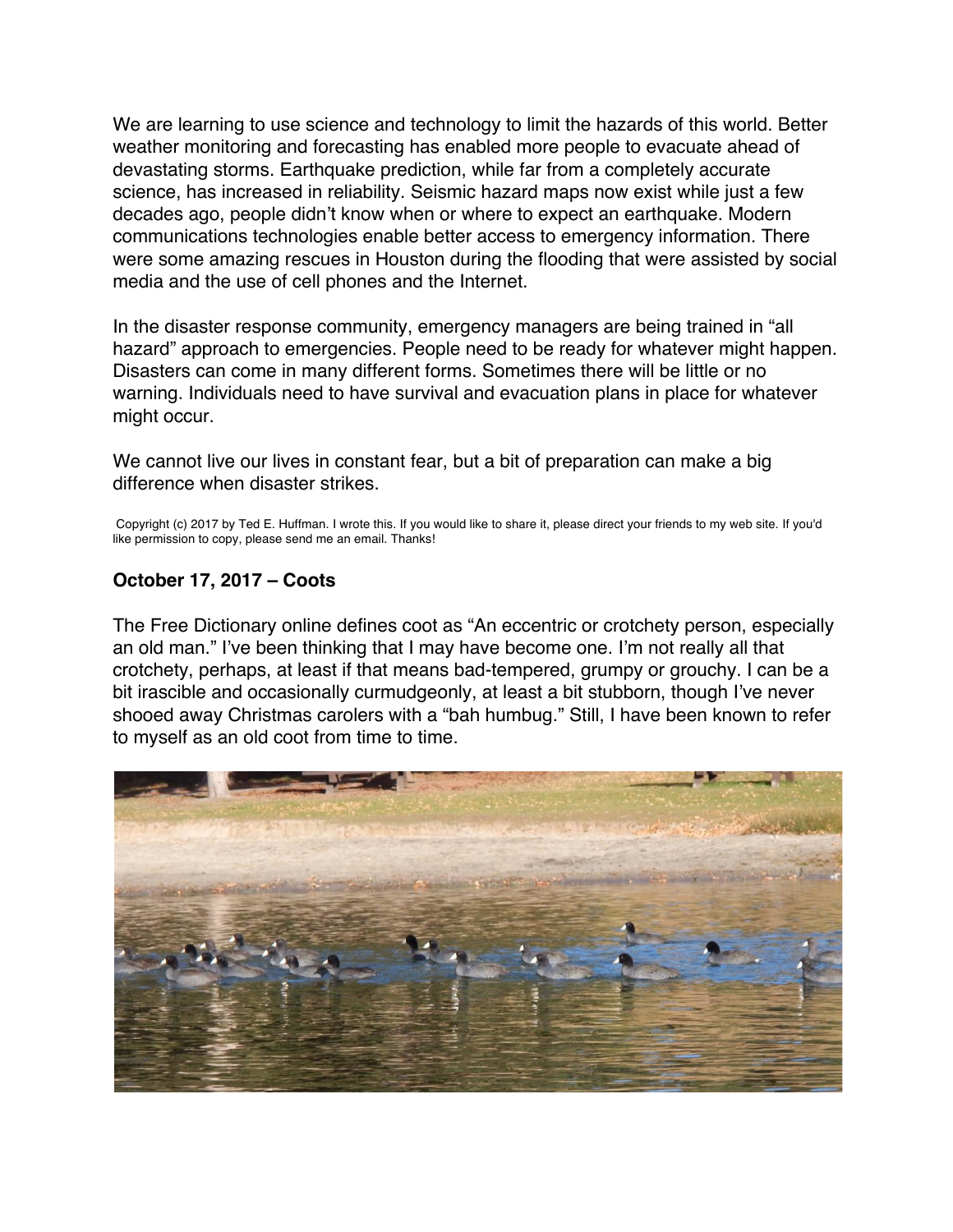So I was really in my element yesterday when I was surprised to find, when I went kayaking at Sheridan Lake, two rafts of coots paddling around and feeding near the shoreline. The distinctive white-billed birds don't normally hang around in the hills. In fact, I don't remember ever seeing them in this part of the country. their year-round habitat is pretty much along the west coast, though they move north and east during breeding season. Nesting pairs aren't that uncommon in Ontario and I guess that they can be seen virtually anywhere in the United States during the summer. I'm figuring that these particular birds are on their way back west after having summered in Canada, or perhaps in some wetlands of northern Minnesota.

At first, when I arrived at the lake, I thought they were ducks. They're a relatively small bird and the rafts were floating on the water. They didn't have the distinctive colors of our summer ducks and as I got closer, I could tell that the shape of their bills was quite a bit different. Coots are not ducks. They don't have webbed feet. They are more capable when walking on land or in the mud, though their feet make it more difficult for them to go quickly on the water. This makes for an awkward splash-filled take off from the surface of the water.

Yesterday was a beautiful day with a slight breeze and bright, sunny skies. There were only three or four boats left in the water at the lake and at least two of them were headed for their trailers yesterday. The docks have been pulled and soon they'll go out and take up the floats in preparation for winter. I'm a bit fan of paddling during the shoulder season. I switch from canoe to kayak when it starts to get cold and I have to wear special clothing in case of an inadvertent swim, but I get to have the lake to myself. The change of seasons is fun to observe. Spring means geese - lots of Canadian geese on the lake. Summer brings the mallards. Mallards swim with their tails above the water. When they take to flight, the transition is almost instant. They spring from the water in a manner that is very different from the coots I was watching yesterday.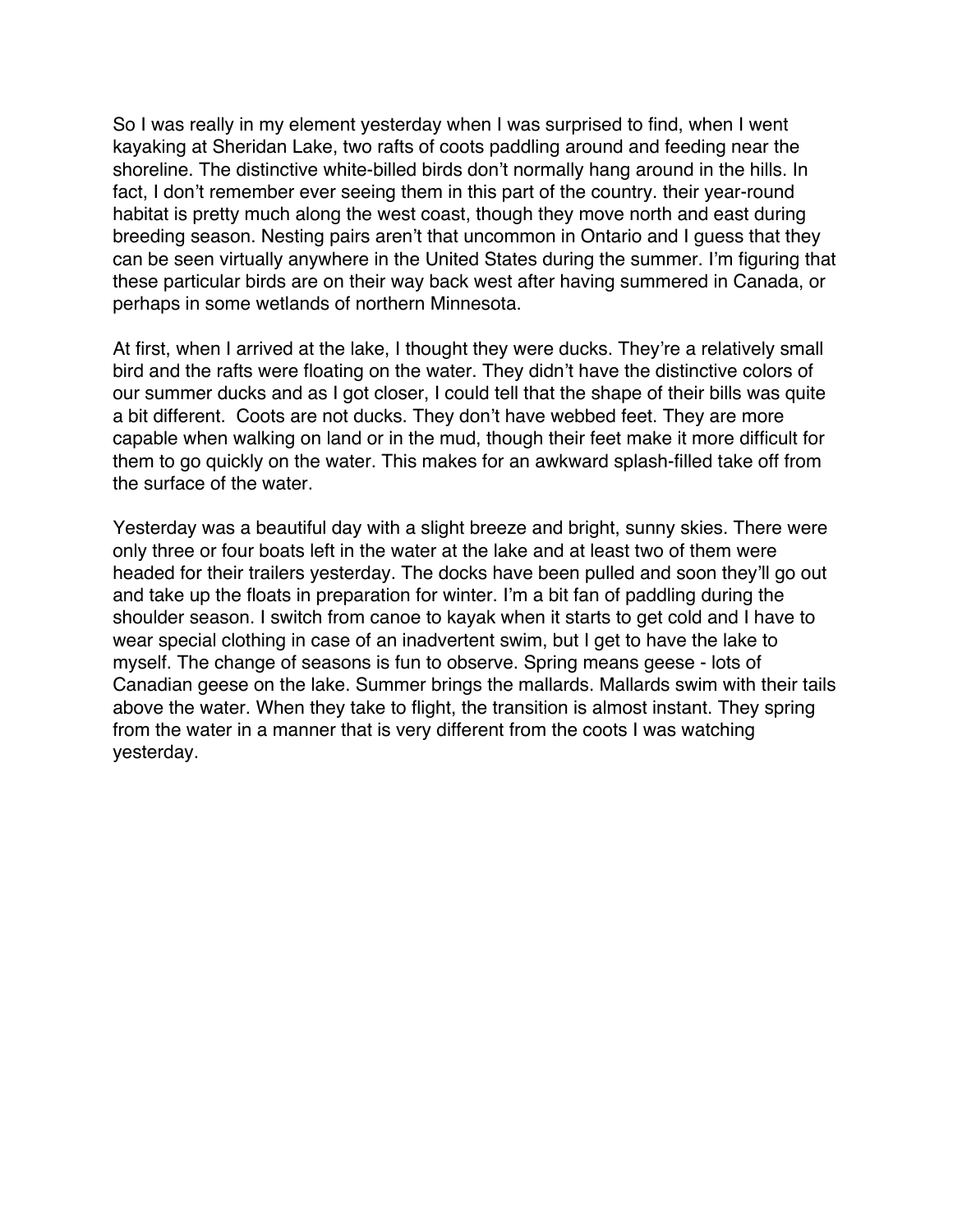

Both geese and mallards nest along the edges of the lake, so I get to see the little chicks paddling along before they have fledged. If I paddle too close to them, they'll scramble and hide in the reeds at the edge of the lake. Their skill at hiding combined with the speed of transition from swimming to flying for the adult birds really pays off in the middle of summer days when the lake fills up with all kinds of people playing in the water, paddling everything from kayaks to stand-up paddle boards and flying around the lake on jet skis and almost anything that could be towed behind a motor boat. Quite a few people seem pleased to tool around the lake in boats that are way too big for that body of water. I find paddling very early in the morning to be the best in the mid summer season, to avoid the traffic. Jet skiers seem to enjoy sleeping in and I've no reason to dissuade them.

But this time of year I get the combination of some very beautiful days and a nearly empty lake. Yesterday, I felt that I was a little over dressed as I paddled my little boat, but that is necessary because you always have to dress for the water temperature not the air temperature even if you are very unlikely to get wet. An accidental spill could turn into a tragedy for the unprepared.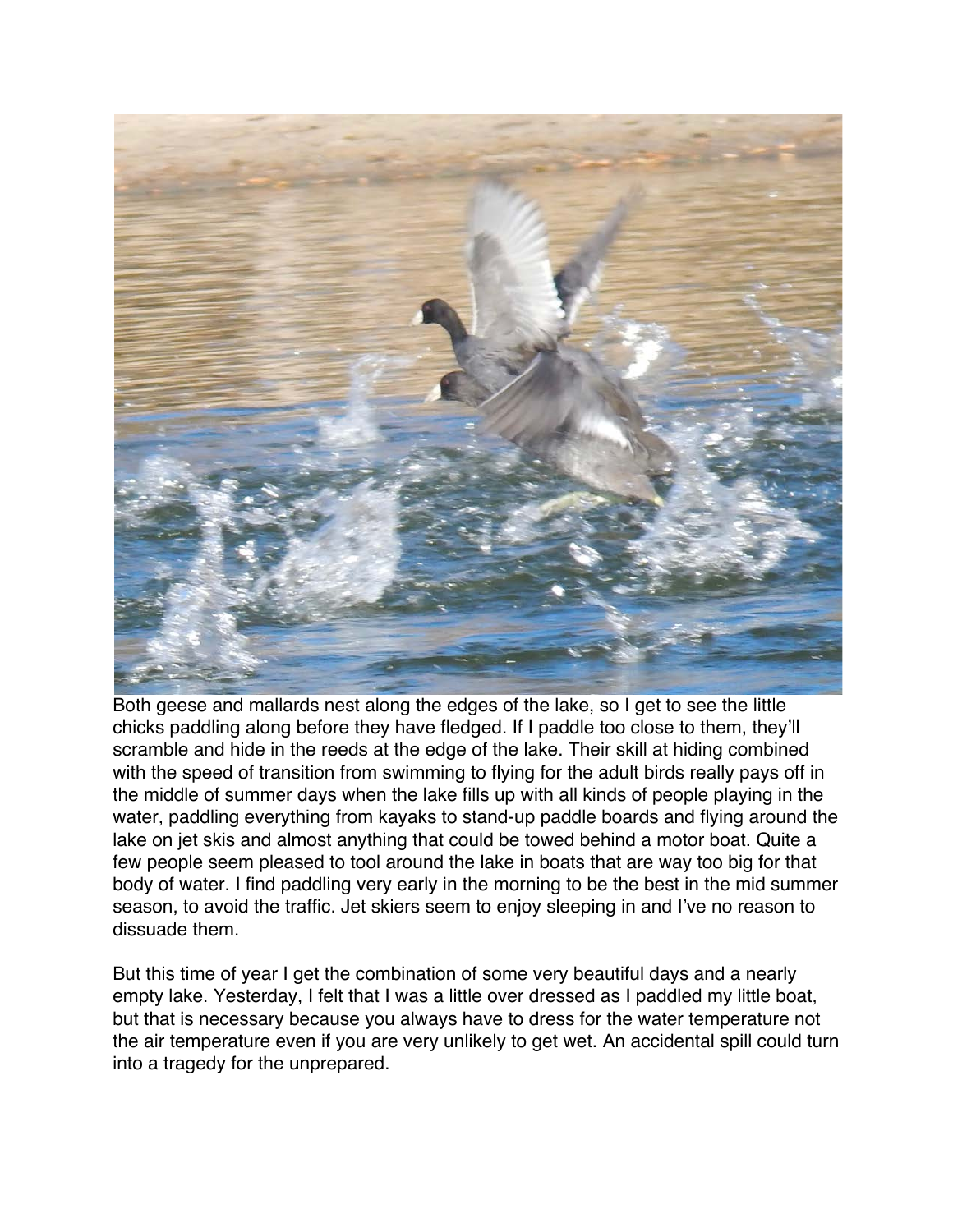<span id="page-38-0"></span>Yesterday I was quite lazy and didn't get to the lake until about 9 am. Mine was the only car in the parking lot and there were no other boaters in sight when I launched. Paddling my homemade wooden kayak with a Greenland paddle allows me to be very quiet. At first I didn't know what kind of birds I was seeing, so I tried to float as close to the coots as possible in order to photograph them. As long as I didn't make too much noise they were willing to allow me to come quite close. The raft, however, was bound to stick together. They would not have allowed me to paddle into the midst of the group. When I paddled toward them, they all swam in the same direction to get out of my way. Across the lake, I found a second raft floating and feeding along the shoreline. They allowed me to get a good look and to snap a few pictures with my simple point-and-shoot camera. In a similar manner to the way I prepare for myself to get dunked should something occur, I only carry a waterproof camera when I am paddling. This doesn't have the resolution and won't take the long zoom lenses that I use with my good camera, so I am aware of its limitations, but from time to time I get a decent picture all the same.

Before long it was time for me to finish my paddle and take my boat from the water. I had lots of other things to do and in the afternoon, after doing a few other chores, I was able to spend an hour or so working on building a new kayak in my garage. That project has been going on far too long and I need to spend the time to finish it.

But for one glorious hour in the morning, it was fun to be out on the lake and not be the only coot on the water.

Copyright (c) 2017 by Ted E. Huffman. I wrote this. If you would like to share it, please direct your friends to my web site. If you'd like permission to copy, please send me an email. Thanks!

#### **October 18, 2017 – I'm not Gone Yet**

Part of life is trying things that you have never done before. It seems like that is one of the themes of my story. I'm attracted by doing new things and don't want to fall into a rut of always imitating the way that I have done things in the past. Sometimes this tendency leads to some spectacular failures. Not every new idea is a good idea. Not everything that I try succeeds. That has always been acceptable to me. Making mistakes and learning from them has been one of my modes of continuing education.

Of course every human being has certain life events at which there is only one shot. Being born is a once-in-a-lifetime, though it requires no conscious choice on the part of the one being born. You only get one first day of school, one first bicycle ride, one first kiss. There are many other fists in life. We also only get once death, although I don't know what it would mean to fail at that critical life task. Everyone gets through it one way or another eventually.

There are, however, a lot of things that are repeated, usually with significant differences. A first day on a new job is usually a bit of a repeat of other first days in new jobs. A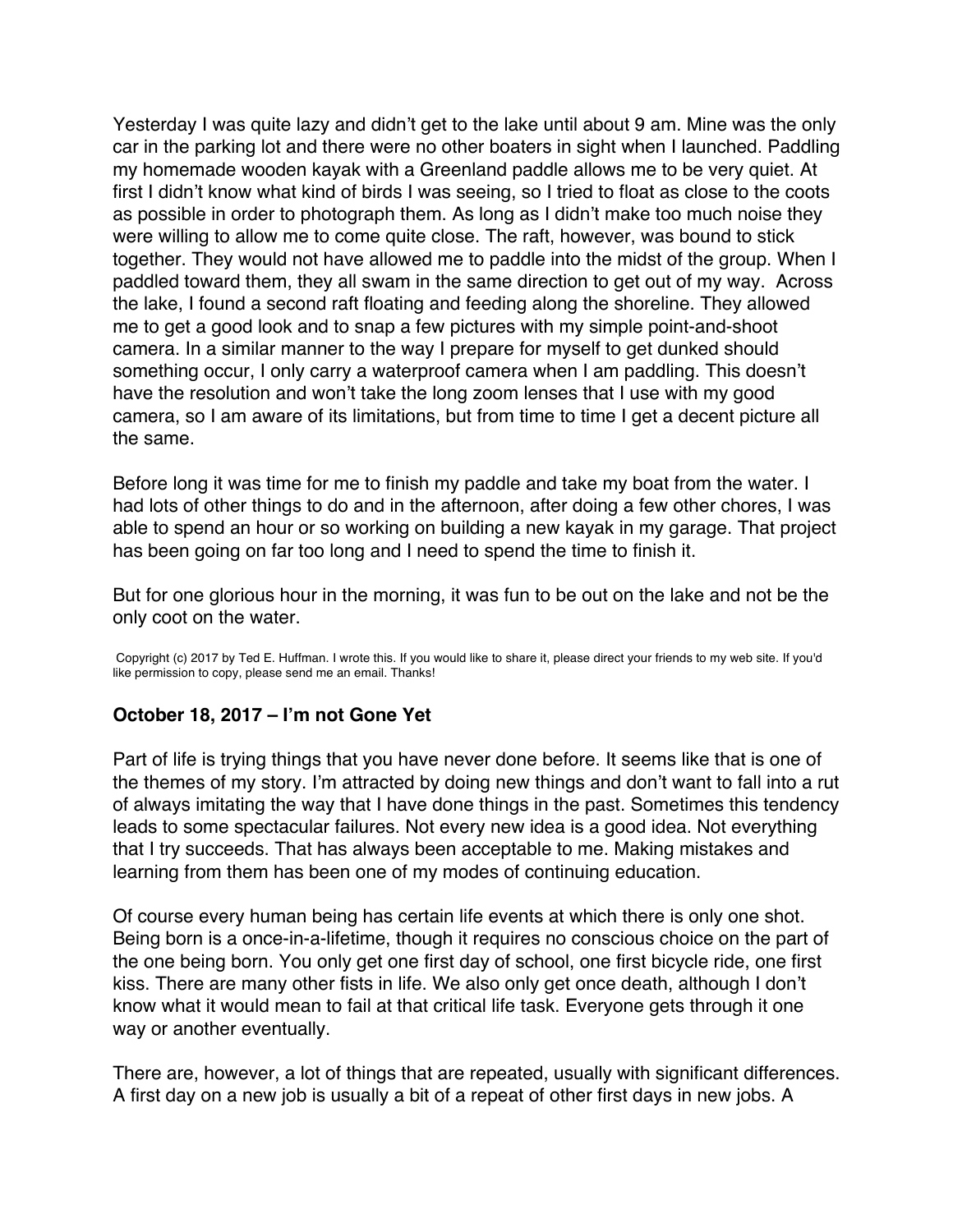vacation, while the destination may be new, is a process that is undertaken repeatedly. I've met more than one person who has retired multiple times. Life frequently gives a second chance to attempt a critical task.

The last few weeks have held some strange firsts for me and they aren't ones that I have consciously chose. We have been having some meaningful conversations about leadership transition in our church. Because a colleague is retiring at the end of this month, it is a good time for our church to consider what kind of leadership it wants to pursue in the future. There are many possible staffing configurations and different ways that the congregation might proceed. The conversations have been healthy and good for the church, I believe. They have, however, had some unintended consequences.

At an out of town meeting a colleague approached us and wanted to discuss our retirement. The colleague had mistakenly interpreted a report of the leadership transition conversations in our church as an announcement of our retirement. This colleague obviously wanted a shot at the job that I currently hold. I have made no announcement of my retirement and although I do think about it from time to time, am not ready to make such an announcement. I think the colleague was disappointed that he wouldn't be able to submit an application for my job in the next few months. That somewhat awkward conversation has been repeated a couple of times in the context of our congregation as various members have made inquiries about retirement plans.

While I realize that I occupy a public position and that leadership in the church is a very important concern for all of the members of the church, I am also a fairly private person. I am not comfortable discussing the details of certain aspects of my life in public. I would like to reserve conversations about my retirement for the period between the time it is announced and the time I actually retire. And I'd like that period of time to be relatively short. Of course we don't control all of the conversations and I may not get my wish in this case.

Unlike a few people who have retired multiple times, I have never before retired. Some aspects of retirement are, frankly, threatening to me. I do not long for a separation from the congregation I have loved and served for the last 22 years. I am not counting the days until I will no longer be leading worship each week. There are some things I would like to do in retirement, mainly travel and visiting with family, but I have been willing to defer those things at the present as I am fully engaged in work.

There are a few milestones I would like to pass before I announce my retirement. I'd like to get beyond my 40th anniversary of ordination which is nearly a year away. I'd like to complete the six capital projects that our congregation voted to accomplish over a fiveyear period. I'd like to guide the congregation through its transition following the retirement of our Minister of Spiritual Nurture. And there are other goals I share with the congregation. Some of those goals are threatened slightly be too much conversation about what happens in the church after I retire.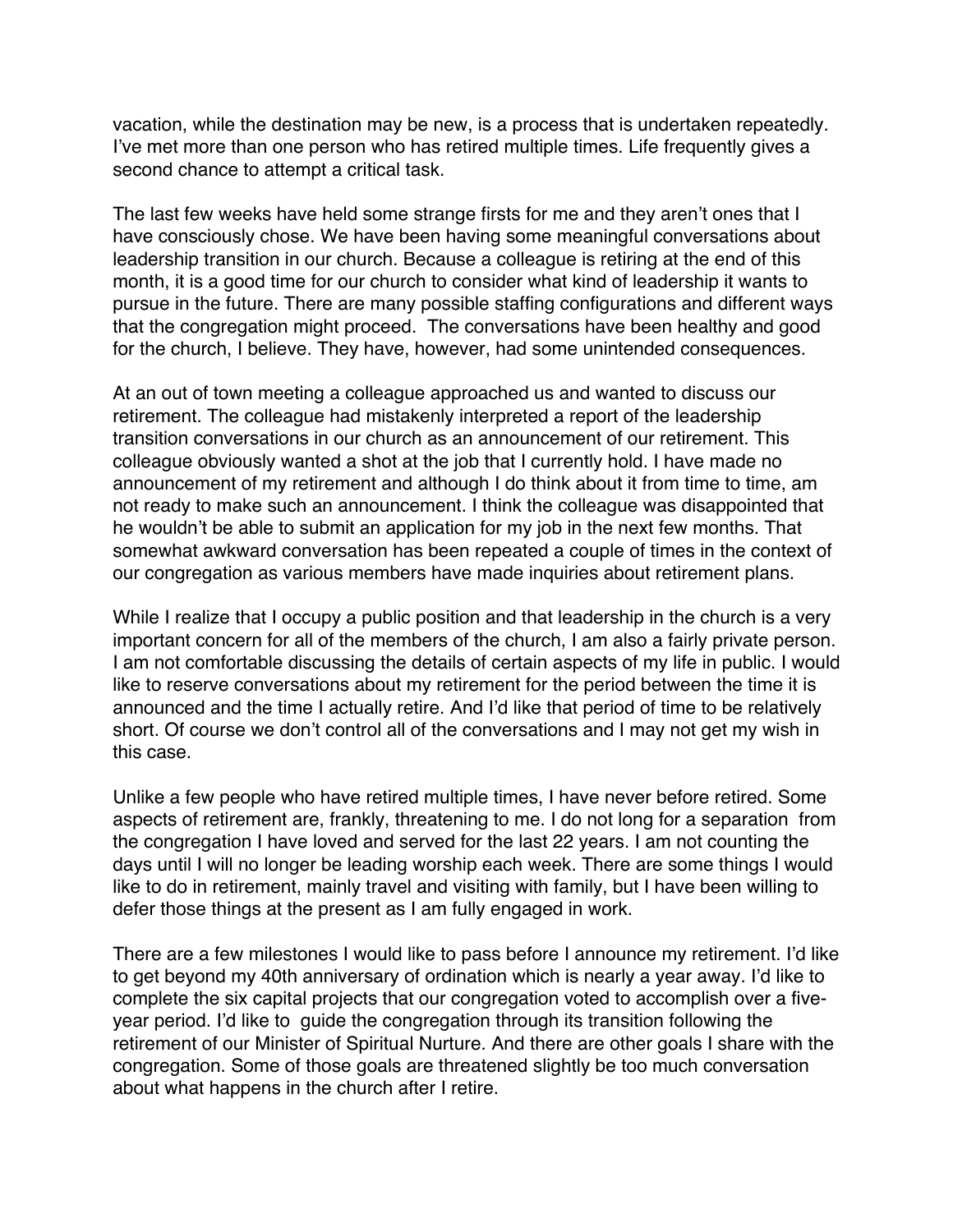<span id="page-40-0"></span>I'm pretty sure that I don't have the option of simply not talking about retirement now that the questions have begun. Like other things in life, I'll discover some way to muddle through. I have frequently said that the years of active parenting when our children were living at home were more a matter of muddling than of careful preplanning and execution of a plan. We simply did what we had to do at the time, sometimes exhausted from lack of sleep, but somehow carrying on. Maybe this part of my life requires a similar capacity to muddle through, trying to be as responsible and as thoughtful with each decision, knowing that I won't get the various decisions in the right order and that there is no single right way to do this.

However, for the record, as far as I know, I'm not gone yet. I plan to lead worship this Sunday and I'm working hard on Advent and Christmas plans. I'm looking forward to Holy Week 2018 and thinking about major capital projects for the summer of 2018. I'm working hard to complete the bathroom remodeling project at the church and have set the end of the year as the completion date. Those working on the project know I expect us to be using the new bathroom by Christmas Eve.

I did a bit of additional research after writing yesterday's journal entry. The longest-lived coot recorded by science lived to an age of 22 years. That means that any coot over 20 years of age is definitely an old coot. That means I definitely fall into that category.

The rumors of my demise are, however, somewhat premature.

Copyright (c) 2017 by Ted E. Huffman. I wrote this. If you would like to share it, please direct your friends to my web site. If you'd like permission to copy, please send me an email. Thanks!

#### **October 19, 2017 – Living my Poem**

I have many friends that I have never met face to face. Most of them are authors and I have come to know them through books, articles, columns and blogs. I recognize their names and their style of writing and I enjoy turning to them for wisdom, insight and understanding. One of those friends is Parker Palmer, a Quaker elder, educator, and founder of the Center for Courage and Renewal. Recently he wrote, "Our lives leave a trail of words, even when we're not speaking or writing." He compares life with a poem that we compose as we go. Reflecting on a line that Henry David Thoreau wrote in "A Week on the Concord and Merrimack Rivers," he develops the idea of life being written as a poem. Thoreau's couplet is this:

*"My life has been the poem I would have writ But I could not both live and utter it."*

I'm pretty sure that I am not as eloquent as Thoreau, nor as perceptive as Palmer, but I like the idea. My life has been a kind of a poem, and it clearly is a verse that has not yet come to its conclusion. There was a stage in my life, when I was pursuing my academic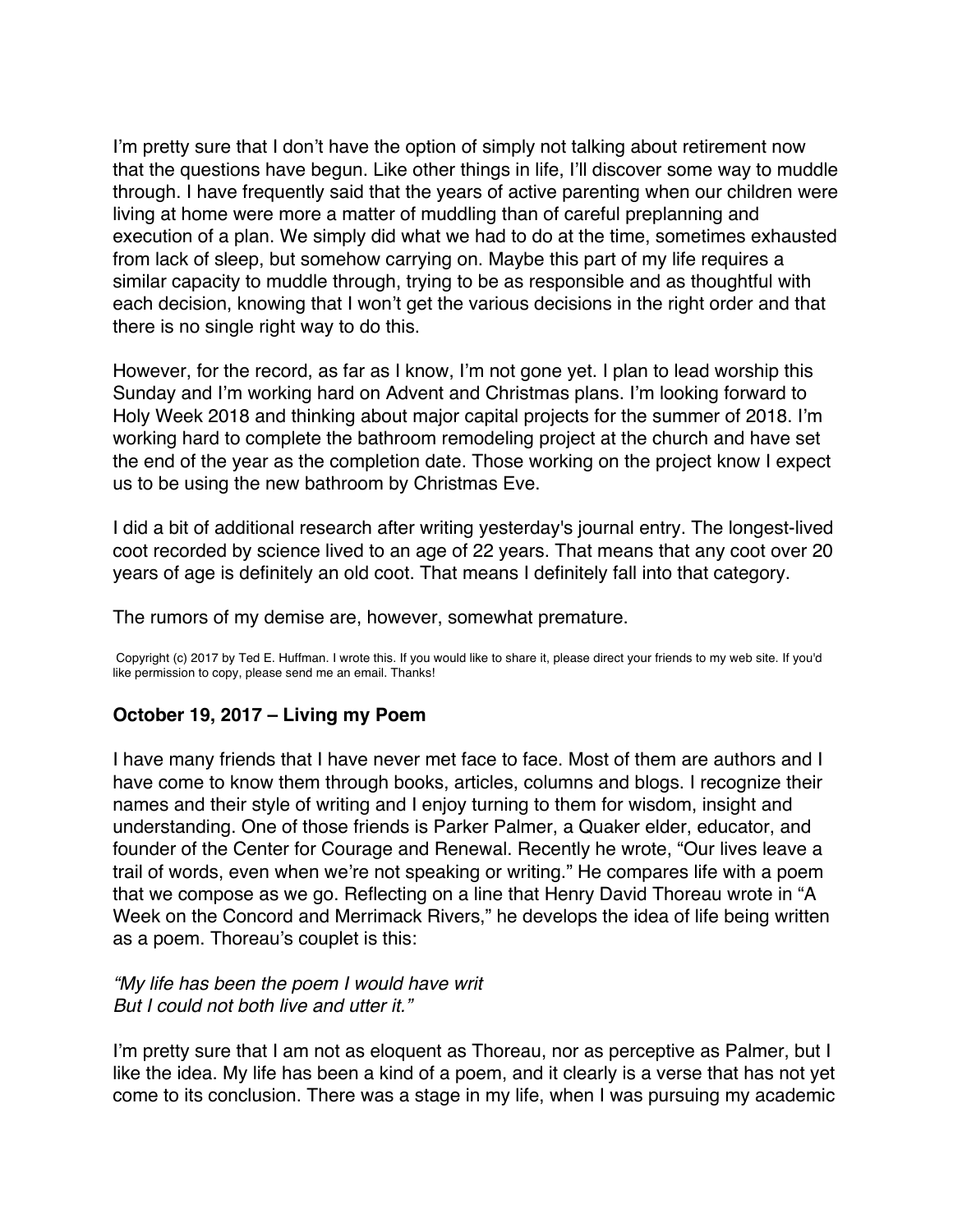career, when I didn't give poetry much thought or time. The particular education that I was following required enormous amounts of reading. I loved the reading and dove in deeply, but I didn't make time for other kinds of reading. The only fiction I read during my college and graduate school careers were novels that were assigned reading for courses I was taking and a few short stories read from magazines when I was taking a break from school. I nearly gave up poetry during this time as well, thinking wrongly that time was too short for frivolous words.

Now that I am older, and perhaps a tad wiser, I have come to know that poetry is far from frivolous. Yes, there are flowery verses full of sunshine and light. But there is much more poetry that wrestles with the complexity of human existence, not shying away from pain and sadness. Robert Penn Warren wrote, "For what is a poem but a hazardous attempt at self-understanding: it is the deepest part of autobiography."

At its best, poetry is the most significant form of human communication. That fact is reflected in the huge amount of poetry in the Bible. We think of the Psalms as a book of poetry, which is true, but there is a lot of poetry in other parts of the Bible. The prophets, seeking to communicate the deepest intentions of God to human listeners, often resort to poetry. The power of verse to reach beyond the range of prose is clearly demonstrated in the prophetic vision. The Gospel of John uses poetry to reach beyond the power of prose to express the deepest connection of God and humans, something that is literally beyond the power of words to express. That sense of being beyond, however, does not prevent John from providing some powerful and deeply meaningful words to open his Gospel: "In the beginning was the Word and the Word was with God and the Word was God."

Parker Palmer wrote that he intended to write a book with Thoreau's concept, "The Poem I Would Have Writ." Perhaps he thought of it as the ultimate autobiography. He did a lot of research, read and re-read Thoreau, wrote and re-wrote chapters and talked with his friends. A lot of work went into the book, but it just didn't come together. It just wasn't working. One of the problems is that his live was on-going. He had new ideas and new insights. He thought of different ways to say things. He gained fresh perspectives and new ways of thinking.

The result is, so far, not a book. Perhaps that book will be written one day. Palmer, however, did come up with a poem:

#### **The Poem I Would Have Writ by Parker J Palmer**

*My life has been the poem I would have writBut I could not both live and utter it.* —Henry David Thoreau

The first words are the hardest. Sound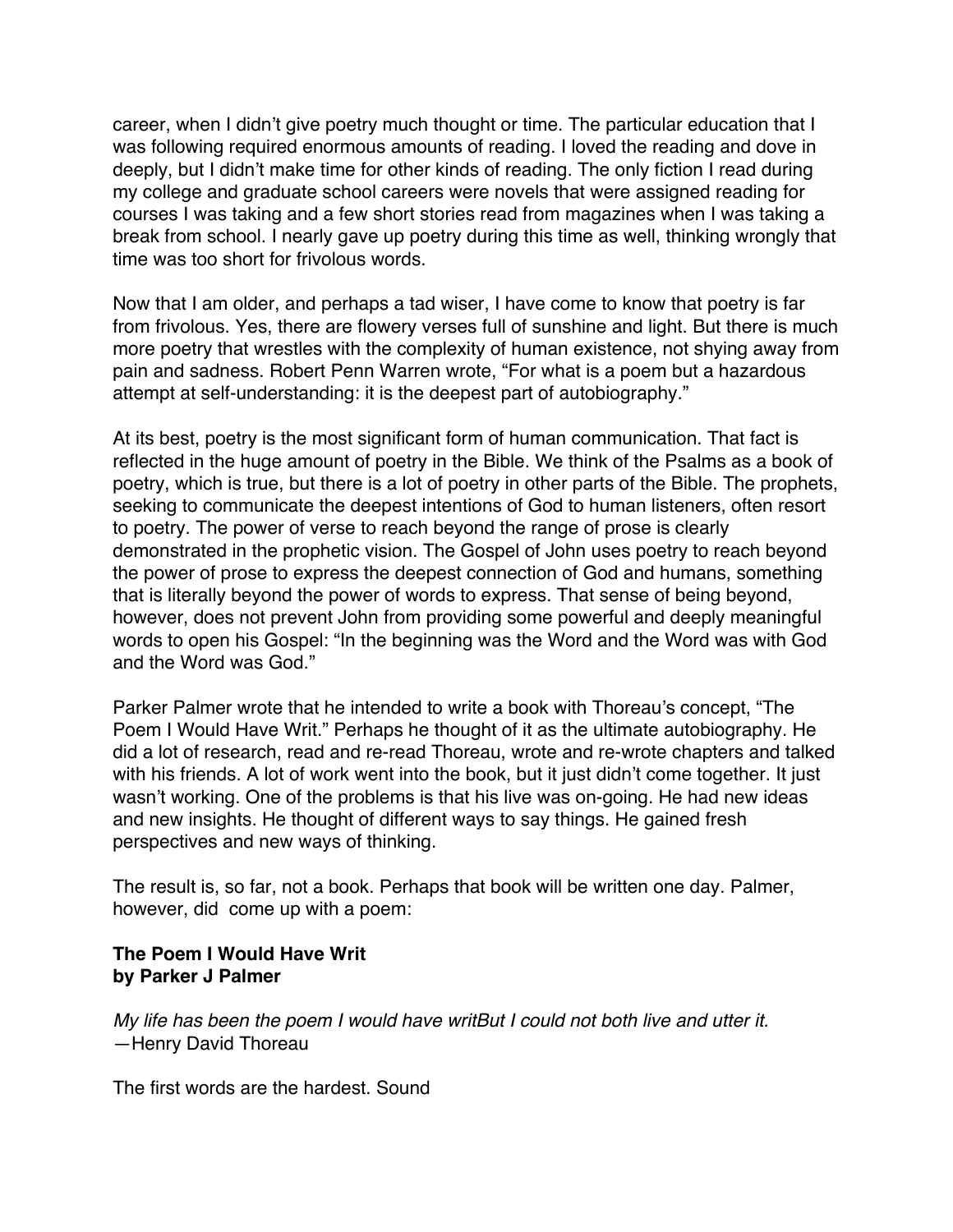surrounds you in the womb, grows louder when you're born. You listen. You know the day will come when you must speak words, too — that's how we make our way through this trackless landscape called the world. But how? And what to say? And what does saying do?

Later, words come easily. You learn to speak the language of what you want and need, to help you find a pathway into and through your life, to make it clear what you believe, reach out to friends, find work to do, heal your wounds, ease your fears, get chance on chance to give love and receive. Sometimes words leap out of you in ways you soon regret or in ways so magical you silently rehearse them, hoping never to forget how these words came out of the blue, begging to have life breathed into them by you. You live a life of words.

Then you learn that first words aren't the hardest. The hardest are the last.

There's so much you want to say, but time keeps taking time and all your words away. How to say — amid the flood of grief and gratitude you feel — "Thank you!", or "How beautiful, how grand!", or "I'm so glad I survived…", or "I was changed forever the day we two joined hands and lives."

As you reach for your last words, you realize, this is it  $-$  this ebbing tide of language called your life, words trailing into silence, this unfinished poem you would have writ — had it not been for the heartache and the gift of all the years that you've been living it.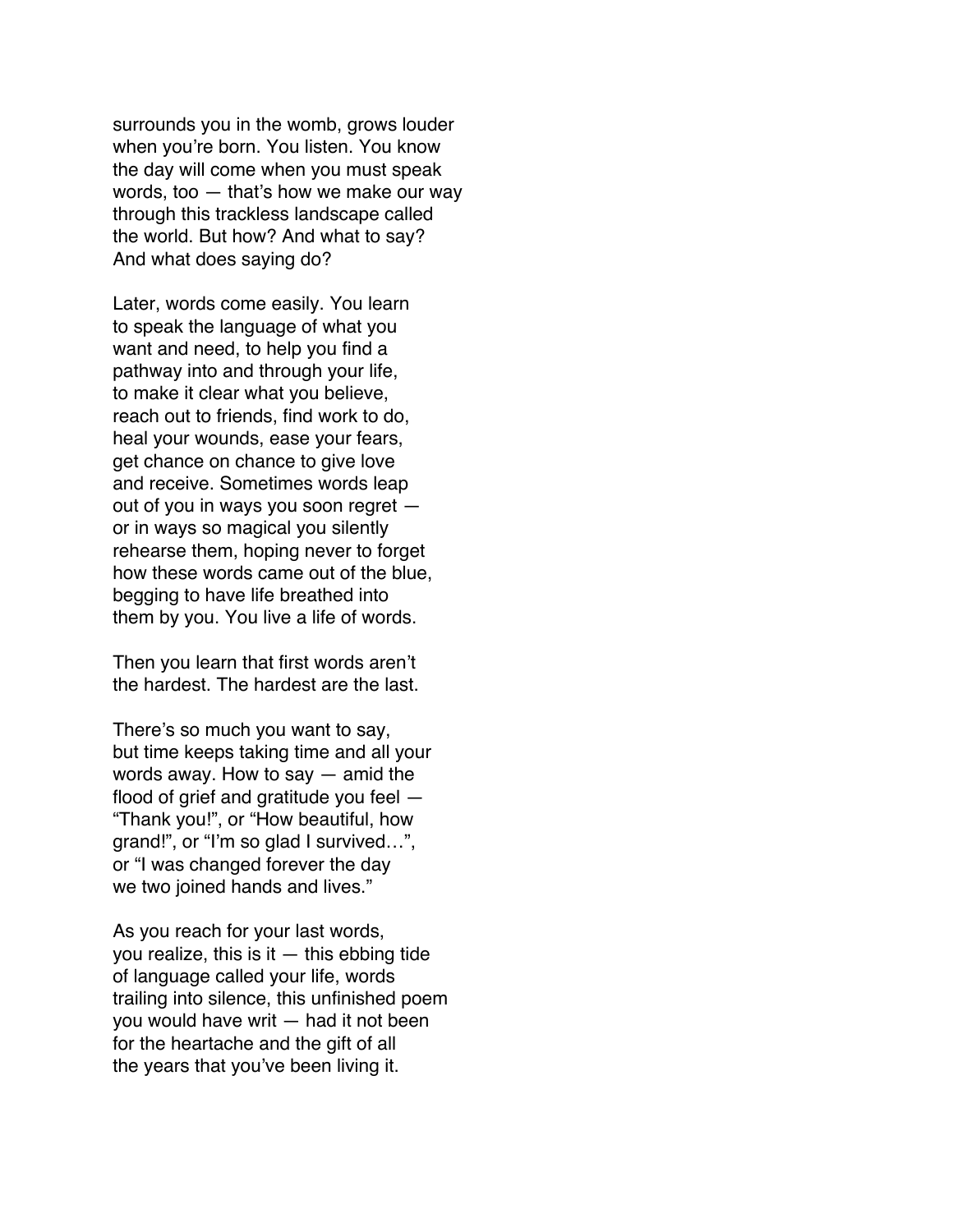<span id="page-43-0"></span>One line has been sticking with me as strongly as Thoreau's quote stuck with Palmer:

"Then you learn that the first words aren't the hardest. The hardest are the last."

With a bit of luck and God's blessings, I am a long ways from my last words. And that is a blessing because I'm thinking that there is a lot of my poem that I have yet to live.

Copyright (c) 2017 by Ted E. Huffman. I wrote this. If you would like to share it, please direct your friends to my web site. If you'd like permission to copy, please send me an email. Thanks!

#### **October 20, 2017 – Succession or Transition?**

A friend who had worked in information technology and accounting in a major corporation and is now retired, once told me about how the company for which he worked did succession planning. Part of the process was for employees to make lists of every task they performed in a month so that the actual job, as opposed to the job description, could be known. Then the list was revised to eliminate tasks that should be delegated to other employees. Finally each remaining task was coupled with other people wishing the corporation who had the training and expertise to do each task. When tasks were discovered that there was only one person who could do that task, then others were trained.

I suspect that the system worked well for the corporation for whom my friend worked.

It would never work in the church. There are several reasons why. On reason is that there is not a rigid boundary between jobs performed by paid staff and jobs performed by volunteers in the church. Having been pastor of this congregation for quite a long time, the tasks I perform are in part dependent on which tasks are best suited to the particular volunteers who are elected to various leadership positions in the church. It is often, but not always the case, that I end up dong the jobs that no one else is doing. That often means that we need to look at other ways to get those jobs done, but in the short term, the senior pastor is the "buck stops here" person in a church. If the dispenser in the rest room needs additional paper towels I often simply put towels in the dispenser. That doesn't change the fact that we have a janitor to do that job most of the time, it just means that sometimes the job just needs to get done and someone needs to do it. My having a fit over whose job it is has no value at all. Just getting the job done enables the smooth operation of the building.

Yesterday, I started with some computer work, including writing liturgy for Sunday's worship. I checked in with a retired pastor, spoke on the phone with a pastor serving a different congregation, made a visit to an inmate in the jail and took a cup of coffee to a county employee who couldn't get away from his desk because there was a problem with phone lines in downtown Rapid City and they needed extra help staffing the phones that were working. I went over our call list with the other ministers and noted the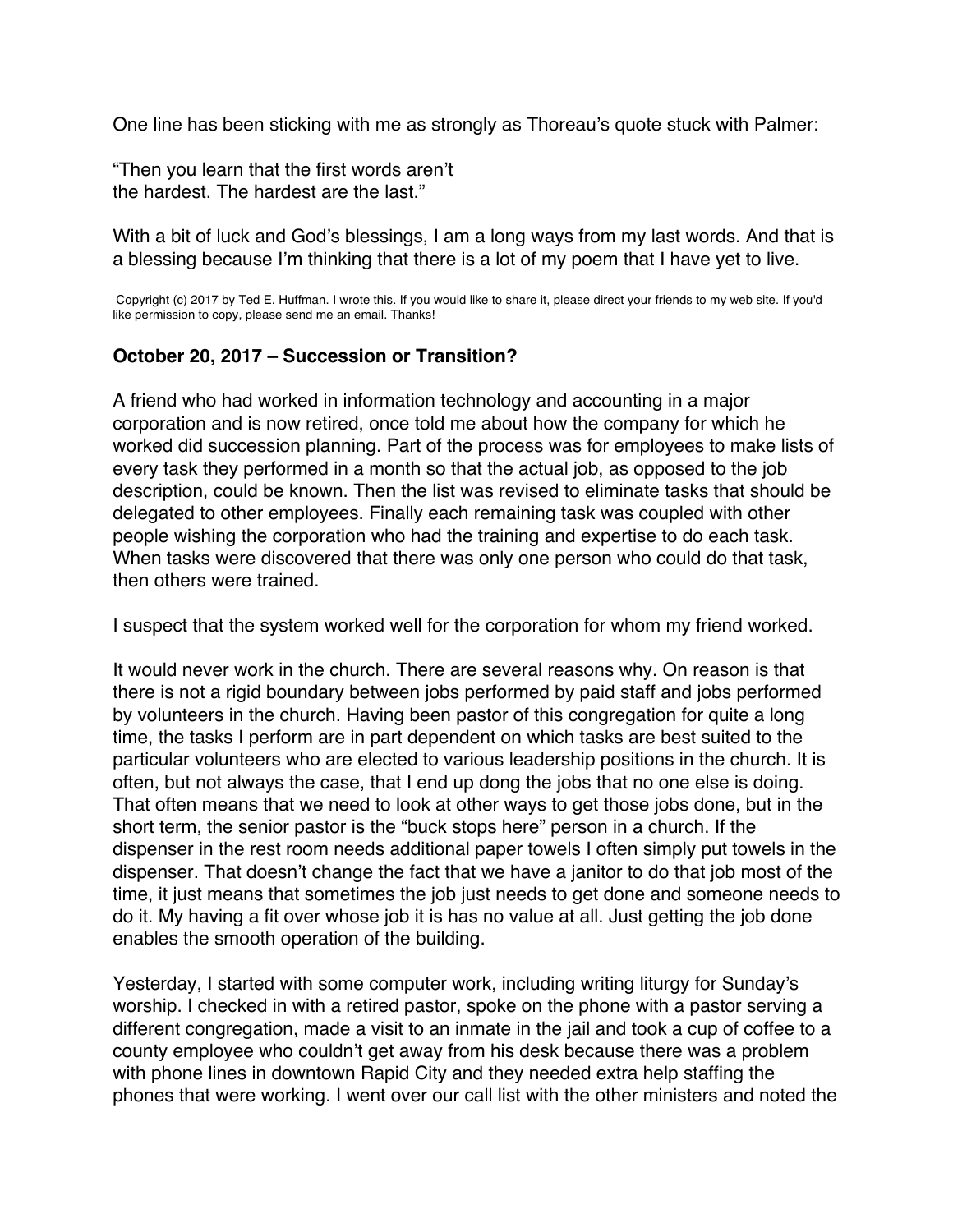people who are in need of special attention in our congregation. We discussed pastoral care concerns in general and a few specific cases. I also framed a 6' section of wall and removed floor tiles as part of a small remodeling job we have going at the church, met with a committee, consulted with our office administrator, spoke on the phone with an engineering company involved in a street and utility reconstruction project on a street near the church, consulted with another member of the board of a community nonprofit, worked on the script for our early Christmas Eve service, and responded to a plethora of email messages. It wasn't exactly a typical day. It wasn't atypical, either.

The framing of the wall would normally have been done by volunteers. We had the workers lined up, but one had a combination of a heavy work load and some health concerns of his partner that were not anticipated. Another volunteer was suddenly called out of town to help support another department that experienced an unexpected death. It wasn't anyone's fault that I was the logical candidate to get the job done in preparation for the electrician's arrival this morning. Had I not possessed the tools and skills, things would have had to be rescheduled. As it turned out, the smooth operation of the church sometimes requires that I do things that are well outside of my job description.

That list of tasks, or even the skills and abilities that are required to accomplish them, however, is of little use to the next person who becomes the pastor of this congregation for one simple reason: The way I have done things is not the only way for those things to be done. A new person will bring different skills and abilities, a different style of leadership, and a different way of solving problems.

the bond between a pastor and a congregation is a relationship and as is true of all relationships, it requires hard work on both sides. Successful relationships come from congregations and pastors who are honest as they choose one another and willing to work hard to make the relationship work for all. This is not to say that there aren't parallels with business, just that ministry truly is a unique vocation and less defined by the tasks accomplished than by the identity of the pastor. It is not so much what you do as who you are.

I've been a bit uncomfortable talking about leadership succession when it comes to the church. As we as a congregation adjust to the retirement of our Minister of Christian Nurture, we need to allow some time to grieve. She is a capable and gifted leader. We will miss her leadership in several key areas of our life together. Then, when we've had some time to adjust to the new realities of our lives, we can begin to assess which directions we want to go in terms of leadership as we move forward. Perhaps the next phase won't have someone with that title. Perhaps the next phase will involve a different set of priorities for the congregation. Perhaps someone will appear who seems to be a very good match for our congregation. That was definitely the case with the person who is retiring. She came along at the right moment for our congregation and offered the right set of skills and leadership qualities.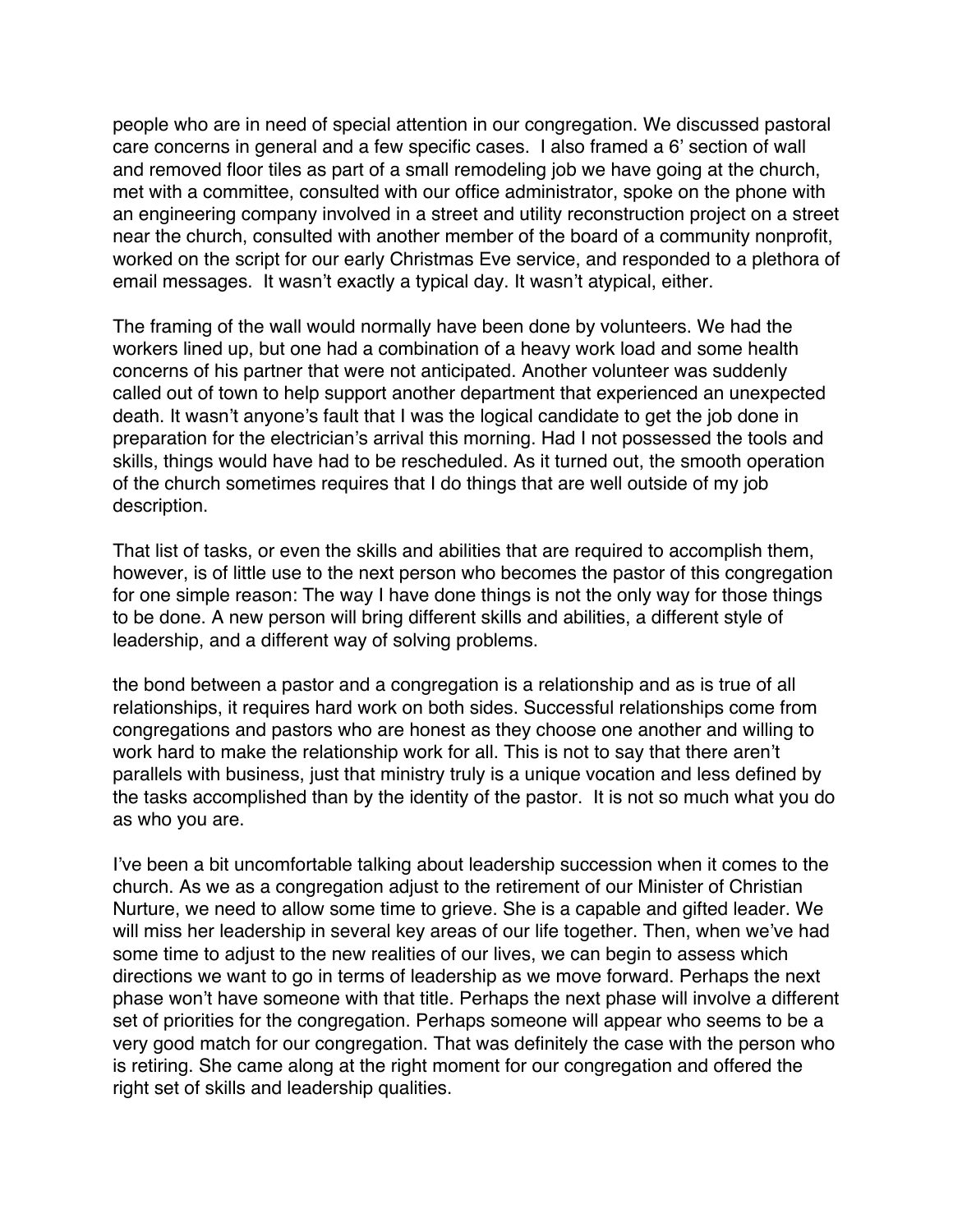<span id="page-45-0"></span>For now, I have no intention of asking her to make a list of the tasks she does each week. We will discover that together as we move forward.

Copyright (c) 2017 by Ted E. Huffman. I wrote this. If you would like to share it, please direct your friends to my web site. If you'd like permission to copy, please send me an email. Thanks!

#### **October 21, 2017 – Lessons in Language**

I have a nephew who is a high school English teacher in a fairly small town in Oregon near the border with Washington. We don't get to see him as often as I'd like. He is a fascinating and educated man and each time we are face to face our conversations are delightful. He has traveled extensively and speaks multiple languages, a skill that he uses regularly in his work. The parents and grandparents of some of his students use Spanish as their regular language at home and being able to converse with them helps him to meet the needs of his students. He reads extensively and always is a good source of new and exciting book recommendations.

He teaches a course in journalism and emphasizes the development of communication skills to his students. He speaks about integrity and objectivity in reporting and writing and the power of honest language.

I wonder if some days he feels that his efforts have become futile in a world of Internet bots posting fake news stories using computer algorithms to target unsuspecting readers who are trying to sift through all of the scams and spam to get an update on family members and friends. Are there times when his efforts to teach reporting and writing skills seem small and unforgotten in a world of trolls and liars who seem to dominate nearly every media these days? It is a conversation I'd love to pursue with him.

I hold him and his colleagues in high regard, however. I believe that teaching the skills of writing and clear expression are of great value to society. I believe that citizenship is a skill that must be taught in a democracy. That seems to be a fact that is frequently ignored in the hyper=partisanship of our current political climate. Twitter wars are hardly expressions of articulate language use. Political rhetoric is rarely logical, concise or clear. Much of what is labeled communication doesn't communicate well at all.

In the midst of this, local newspapers are teetering on the edge of financial ruin. Our local newspaper has abandoned half of the building including the area that housed a bustling newsroom when I moved to this town. There are so few employees at the newspaper that it is hard to see how they get the paper out at all. Major journalistic tasks are left undone. There is virtually no editing going on. Those who produce the newspaper don't notice when a story is repeated or a headline doesn't coincide with the article. Grammar mistakes that would distress a generation of high school teachers are everyday occurrences.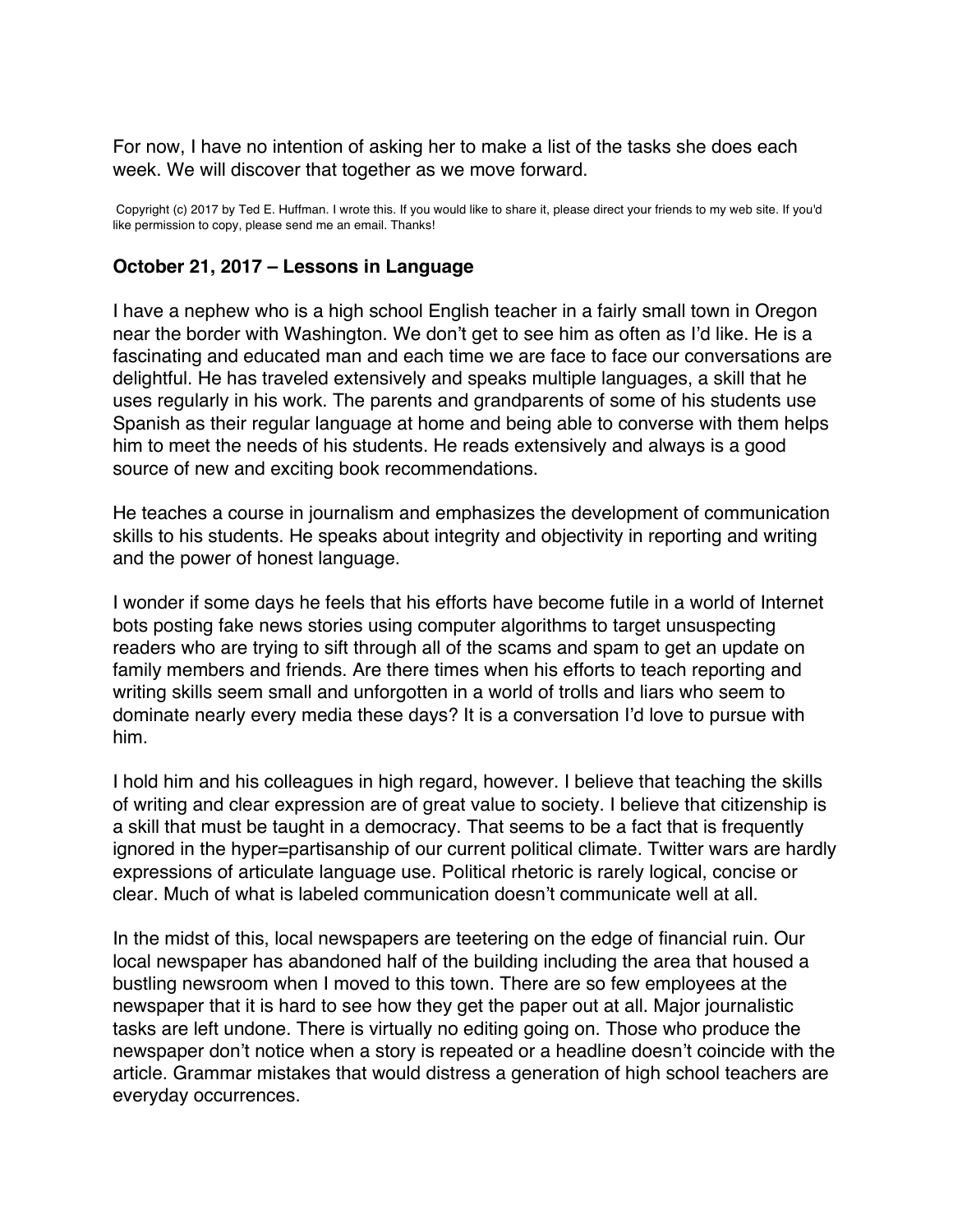I don't want to be a language cop. I understand that language is constantly evolving and that some of the "rules" we learned when we were younger no longer apply. In fact I had a conversation with my English teacher nephew about ending sentences with prepositions. I was taught, somewhere along the way that it is never acceptable to end a sentence with a preposition. This rule, however, is rapidly becoming a grammar myth. Long accepted in oral language, ending sentences with prepositions is now considered to be acceptable in writing. Here is an example: "What did you step on?" would have been corrected to "On what did you step?" by some of my teachers. But no one really talks that way and it doesn't make sense to write in ways that are not common to conversation. So I accept that there are times when having a preposition at the end of a sentence is acceptable. That doesn't make the sentence, "Where are you going to?" stronger than "Where are you going?" Extraneous prepositions sill should be eliminated by competent writers. After all, the point of writing is clear communication.

There are plenty of examples, however, of writing that does not result in clear communication. Here is a complete paragraph, written by staff writer Richard Anderson of our local newspaper:

"Rapid City Central head coach Thad Caldwell, who along with Cobbler athletics director Darren Paulsen and others, have been developing the course and he said they have been looking to build one that most people around the state would be acceptable with."

I can't even tell what the single sentence paragraph means. The concluding preposition is supposed, I guess, to connect people around the state and the cross country running course at a resort in the hills. I'm unclear whether or not acceptance by most people in our state is required for a running course for high school students. I'm unclear whether or not "most people around the state" means "a majority of South Dakotans," "a random sampling of tourists," "more than half of the taxpayers," or just "a lot of high school students and their coaches." And how does one become acceptable "with" anything? Why do people need to be acceptable with a running course? In a way it seems that it might be more important for the course to be acceptable to people than the other way around. Perhaps it is good news to learn that most people are acceptable, since I think I may be vaguely a part of the group referred to in the sentence.

The story clearly shows the lack of editing. A good editor could have found the solution to the convoluted paragraph in the title of the article: "Hart Ranch course should please runners and fans." Actually, reading the headline only results in clearer communication than reading the entire article.

Fortunately, the topic of the article is not vital to national security or critical to public safety. The problem, however, is that it is representative of the quality of writing in local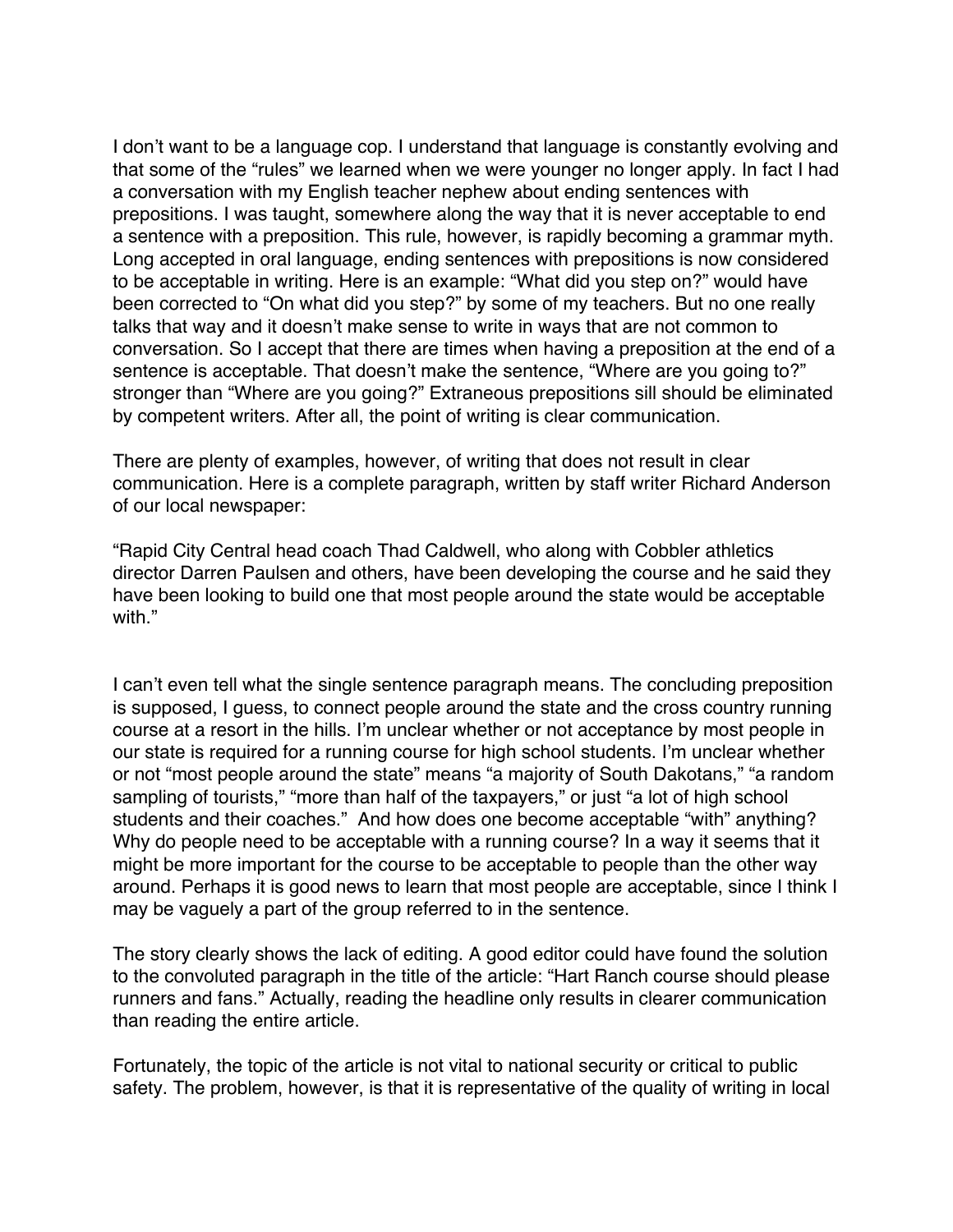<span id="page-47-0"></span>media. The standards to which we hold a paid professional writer are far lower than those by which high school students' essays are graded. There are days when I feel like taking a red pen to the newspaper. And I am not qualified to teach High School English.

Sometimes in this life you need to do the right thing even if the wrong triumphs. Despite the words in our newspapers every day, I still believe in the power of language and effective communication. My hat is off to high school English teachers everywhere. They face an enormous challenge.

Copyright (c) 2017 by Ted E. Huffman. I wrote this. If you would like to share it, please direct your friends to my web site. If you'd like permission to copy, please send me an email. Thanks!

#### **October 22, 2017 – More to be Revealed**

The very nature of God makes it a challenge for humans to know God. It often doesn't seem that way because there are overwhelming experiences in life that reveal the power and creativity of God. The birth of a child, the journey of grief, the wonder of creation, the warmth of community - there are many human experiences that reveal aspects of God. Yet God is always more - always greater than even our ability to imagine. Furthermore there are perils of imagining God as less than God is. People experience something to be true and quickly jump to the conclusion that they possess all of the truth, which is a fallacy. People stand in awe at the beauty of a sunset and convince themselves that they understand the nature of beauty, which is not the case.

The Biblical narrative demonstrates how even after generations of seeking God, our people fail to fully understand God. There was a time when we understood God as being revealed to our ancestors. "The God of Abraham, Isaac and Jacob" was one way of talking about who God is. Later we spoke of God as the author of freedom: "The God who led our people out of slavery in Egypt." The psalmists speak of God as the creator of all things: "When I look at thy heavens, the work of thy fingers . . ." They hint at God's eternal nature: "Before the mountains were brought forth, or ever thou hadst formed the earth and the world, from everlasting to everlasting thou art God." Over and over again, our people come up with ways of speaking about God only to discover that words fail us. God is always more than we can speak and we are never fully able to describe God.

The impossibility of the task, however, doesn't prevent us from trying. We use analogies. We say God is like a father or like a mother. These are small truths, but they don't capture the full truth. In Hebrew, the language of the portion of the Bible commonly known as the Old Testament, scriptures are referred to as Torah. The word Torah means truth and the scriptures are held to contain truth. But there is another way of speaking. Adding the article ha to the word transforms its meaning. HaTorah is the ultimate truth - the truth of God. In English, we might say "Truth with a capital T."

One of the challenges of speaking of God or of Truth is that we often present ourselves as if we have been on a quest for new discovery when in reality we frequently are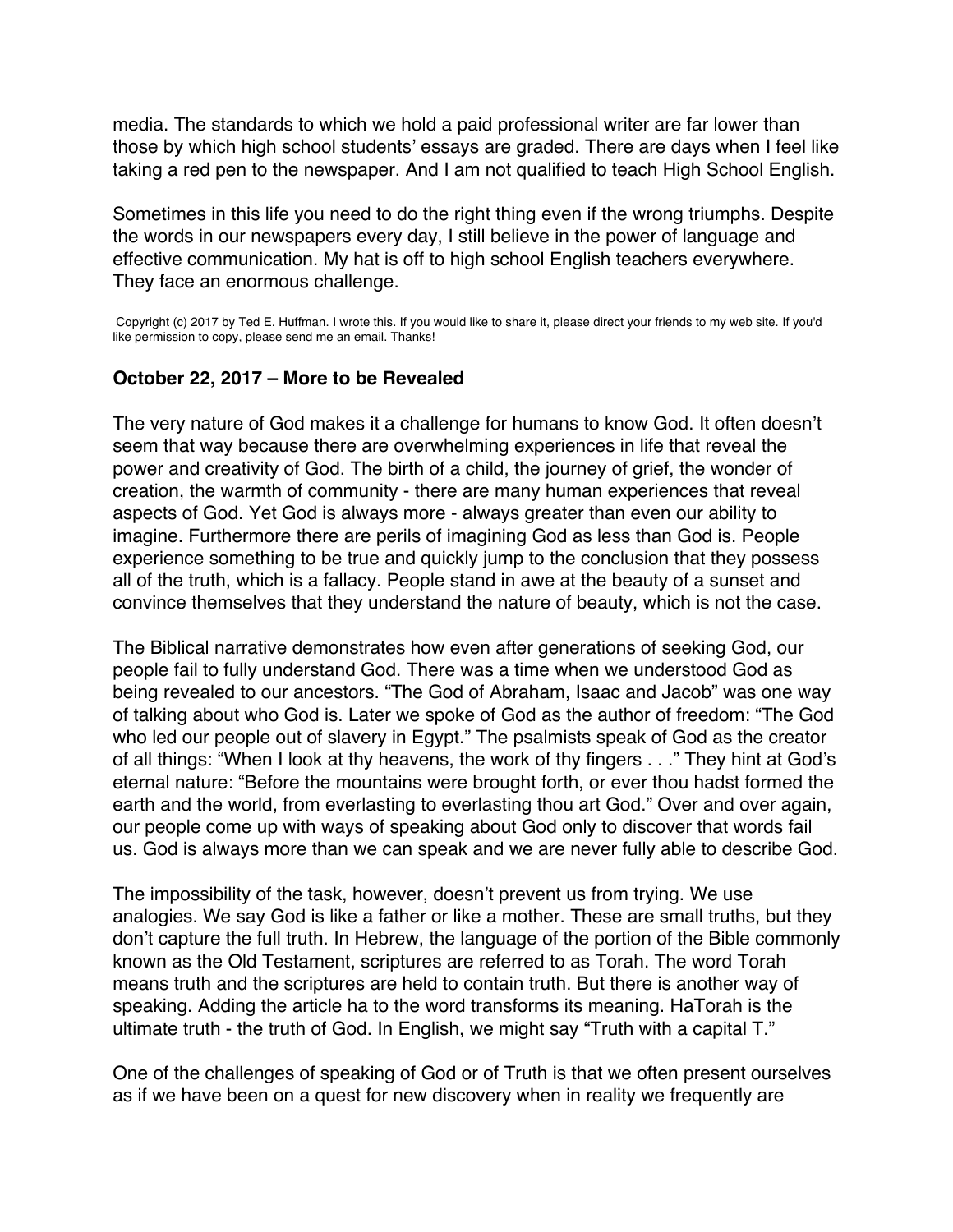arguing for positions we arrived at by other means. We combine previously held biases and prejudices and speak as if we possess moral truth. We become entrenched in a particular worldview and convince ourselves that ours is the only way of seeing the world. This form of fundamentalism virtually always leads to violence. Once we have convinced ourselves that we are right and others are wrong, it is a short leap from "we should convince them of our truth" to "we should force them to our position." There are numerous examples from around the world of people resorting to violence while claiming that they hold the good of others and are doing what they do for the highest of moral reasons.

We have often been guilty of a form of altruism when trying to help others. We identify a victim and try to render assistance. Compassion comes to us naturally and we feel the urge to help. Our helping, however, is rarely just help. We make judgements about what healing and justice would be for the person we want to help and we conclude that it must look like the way we live our lives. Our helping turns into a form of cultural exportation and a devaluing of other people's way of living. Early missionaries tried to impose dress codes on indigenous Hawaiians despite their Northern European modes of dress being inappropriate in the tropical heat. Do gooders saw children naked and eating insects in Central Australia and removed them from their homes and families, imposing western clothing and ways of living that stood in stark contrast the the ways people had lived successfully for millennia before the arrival of Europeans. Boarding schools for the education of indigenous Americans turned into a form of cultural genocide. Our attempts to do good have often resulted in not being good at all.

We become so convinced that we possess the truth that we fail to see the truth in others' ways of being.

Our human tendencies to fall short and make big mistakes was observed by our ancient ancestors. The stories of Exodus stand as examples of the ways we have convinced ourselves that we are right and others are wrong. God gives simple instructions for living a life of freedom and humans turn them into rules and impose human punishment without even noticing that the commandments are not demands, but rather simple instructions for living freely. See how quickly Israel moves from the ten commandments to the complex legal codes of Leviticus. That is our story, and there is much that we could learn about human foibles and frailty from reading it.

The focus text for this morning's sermon tells the story of Moses, who was reported to be "the most humble of men" arrogantly asking to see God's glory. It is an audacious request. God knows that Moses is incapable of taking in God's glory. God knows that the human capacity to experience the fullness of God is limited. Moses forgets his place. Even this greatest of leaders reveals his desire to lead from a position of special knowledge and special relationship instead of leading from the midst of the people. God protects Moses in the cleft of a rock and shields Moses' vision with the hand of God. Then God reveals a bit more of God's nature. It makes a story that our people have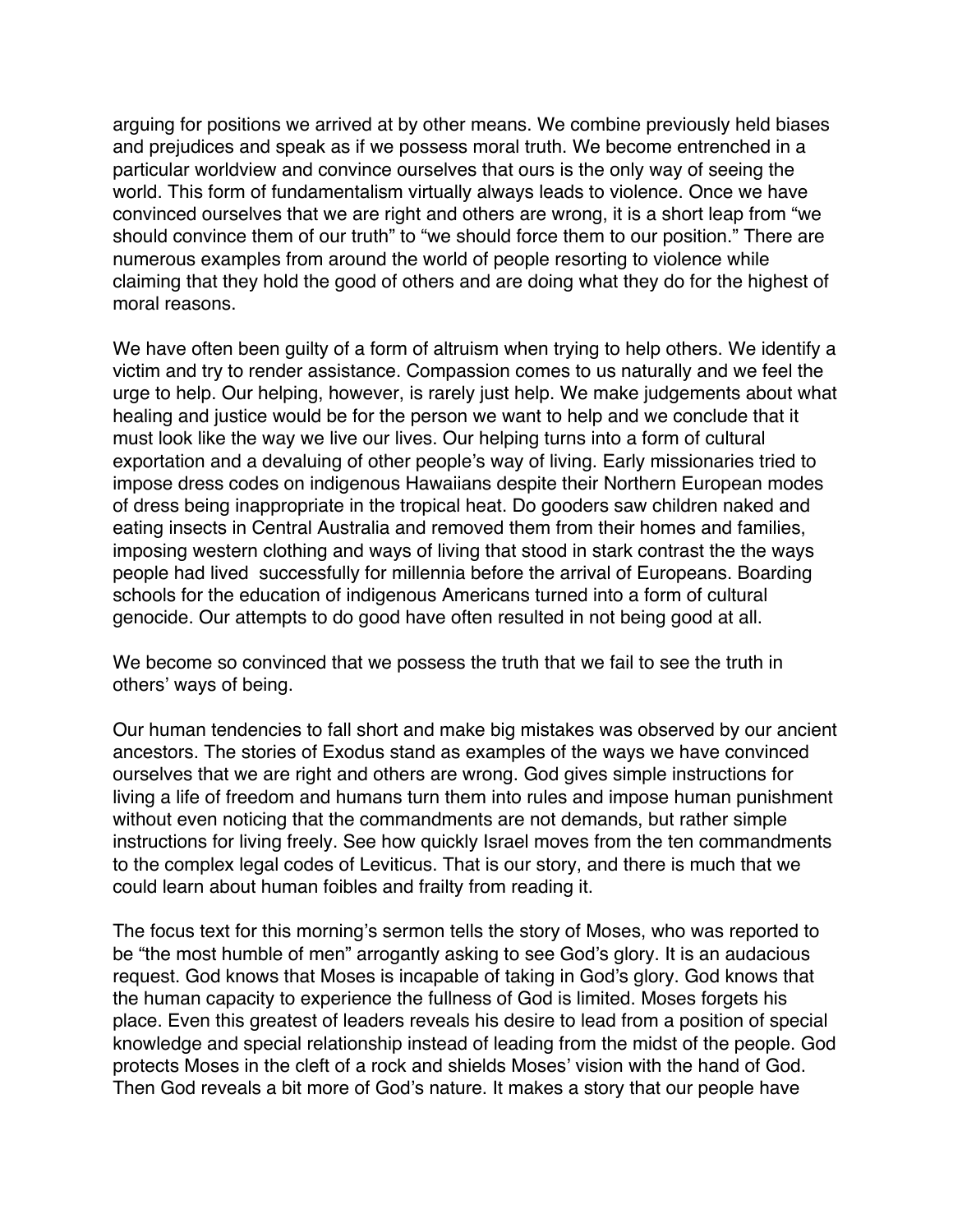<span id="page-49-0"></span>been telling for 4,000 years. But it does not allow us to possess the full knowledge of God.

When we are able to humbly admit that we do not possess the whole truth we become capable of seeing the truth in others' ways of living. God is that God of all people in all times and places. We, who inhabit this place in this time, still need to discover that there is much more to be revealed than the knowledge we already possess.

Copyright (c) 2017 by Ted E. Huffman. I wrote this. If you would like to share it, please direct your friends to my web site. If you'd like permission to copy, please send me an email. Thanks!

#### **October 23, 2017 – A Prick in the Fingertip**

On Friday, I was handling a boat on which I am working and a single thread of fiberglass cloth that had been saturated with epoxy that had cured poked a tiny hole into the tip of my finger. It was like getting the smallest of splinters. It bled a bit, so I put a bandaid on it and went back to work. By bedtime, I could remove the bandaid. On Saturday, I was working on a trailer and a single strand of copper wire poked a small hole in my thumb. It decided to bleed. I reached for my handy first aid kit in my pickup and put a bandaid on it. That bandaid was gone by bedtime as well. The tiny little pricks in the tips of my fingers hardly bears mentioning. I can feel the places where both events occurred this morning, but neither is a cause of pain or distress. One is on the side of my left thumb. The other is on the tip of my pointer finger on my right hand. That one is in the part of the pad where my finger strikes the keyboard as I type. It doesn't seem to be affecting my typing, but it gets pounded a bit. I type a lot. Most of the time I use wireless external keyboards with my laptop because I'm capable of wearing out the keyboards. My last computer, which I had for a little over seven years, had the keys replaced twice in the span of its life.

Feeling that tiny little irritation, which will be gone in a day or so, reminded me of living with my mother during the years that she was a brittle diabetic. Part of that time she managed the task of testing her blood sugar (glucose) levels herself. After a while, however, that task became a problem for her and I took over. Three times a day, and more often when things weren't going smoothly, I'd take an alcohol wipe, clean the tip of one of her fingers, and use a little spring-loaded device to make a small hole with a sharp lancet into the finger. I'd then put a drop of blood on a test strip and insert the strip into her testing device. While the machine did its work, I'd hand her a tissue and she'd put pressure on the fingertip until the bleeding ceased. It was rarely more than a small additional drop of blood on the tissue. I'd record the results and follow the ups and downs of her levels, adjusting insulin dosages and diet to manage her sugar levels to the best of our ability. Her glucose injections usually went into her belly and they didn't seem to bother her at all. Her finger tips were a different matter. I traced her hands onto a sheet of paper and marked an x on the location of each prick. I tried to change the location of the pokes in a regular pattern, making sure that I avoided a site that was recent. After years of regular testing, her finger tips were mostly scar tissue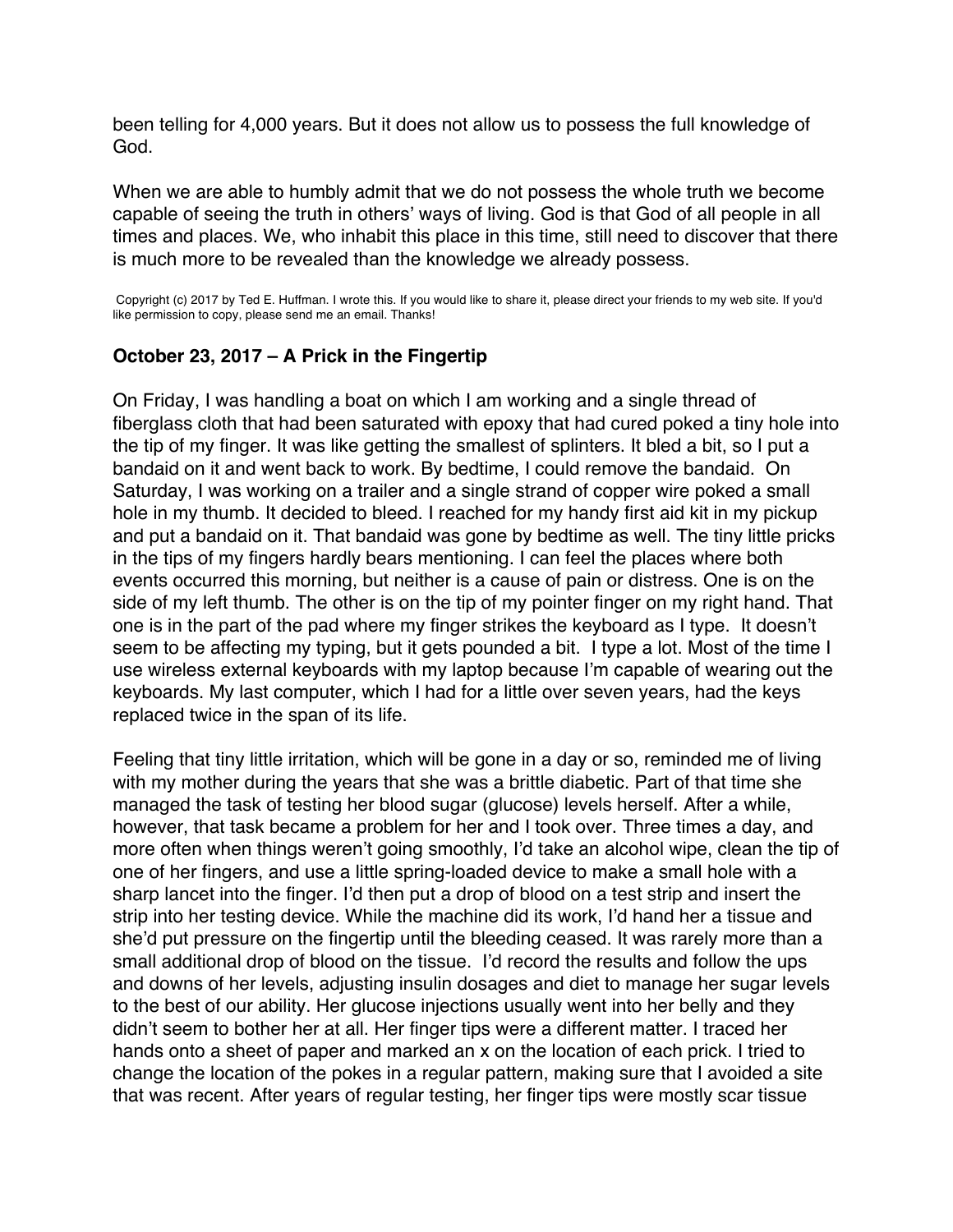and I had to adjust the lancet device to get it to poke deeply enough to produce that small drop of blood.

Fingertips are filled with capillaries, making them a good source for that tiny drop of blood needed for the test. They also have many more nerve endings than other areas of skin, facilitating the dexterity that enables us to type and hold gentle items and do a great deal of other tasks. So fingertips are a good place to poke and they hurt when they are poked.

I can remember those charts of mother's hands. I used six different places on the edges of each finger before starting over with a new chart. That's 60 finger pokes. Towards the end of her life we were going through two charts a month. She never complained, but I think that her fingers must have hurt sometimes.

What is amazing to me is the way that my brain works. A tiny splinter of fiberglass in the tip of my finger can give me memories of my mother. Testing blood sugar levels was such a tiny part of my relationship with my mom. She gave me life. She fed me from her own body. She made sure I was clean and comfortable and warm. She tucked me into bed and read stories to me. She cleaned up messes from when I was sick and different messes that seem to follow little boys around. She counseled me when I was upset and taught me some very practical life skills like how to do my laundry and how to cook a simple meal. I poked holes in her fingers.

But I also got the deep privilege of holding her hands in mine several times each day for a couple of years.

She was widowed young - before her 60th birthday. After my father died, she said that one of the things she missed was holding his hand. He, like his son, was a fast walker. She had short legs and preferred to walk at a more leisurely pace. When they held hands, both compromised so that they could walk together. He was right-handed and she was left-handed, so they usually walked with him on the left and her on the right. They had perfected that art long before I appeared on the scene. Waling hand in hand was a part of their lives for as long as I can remember. Virtually every Sunday we'd walk to church as a family and back home afterwards. My folks held hands as they walked and we kids sometimes ran ahead and sometimes lagged behind - a loose-knit clump of people heading down the sidewalk. After he died, she missed the feel of her hand in his.

I got to hold her hands. Sometimes life gives you the biggest gifts and it takes a little while for you to realize how wonderful they are. This week I got a couple of pokes in my fingers that turned into genuine blessings of memory.

Copyright (c) 2017 by Ted E. Huffman. I wrote this. If you would like to share it, please direct your friends to my web site. If you'd like permission to copy, please send me an email. Thanks!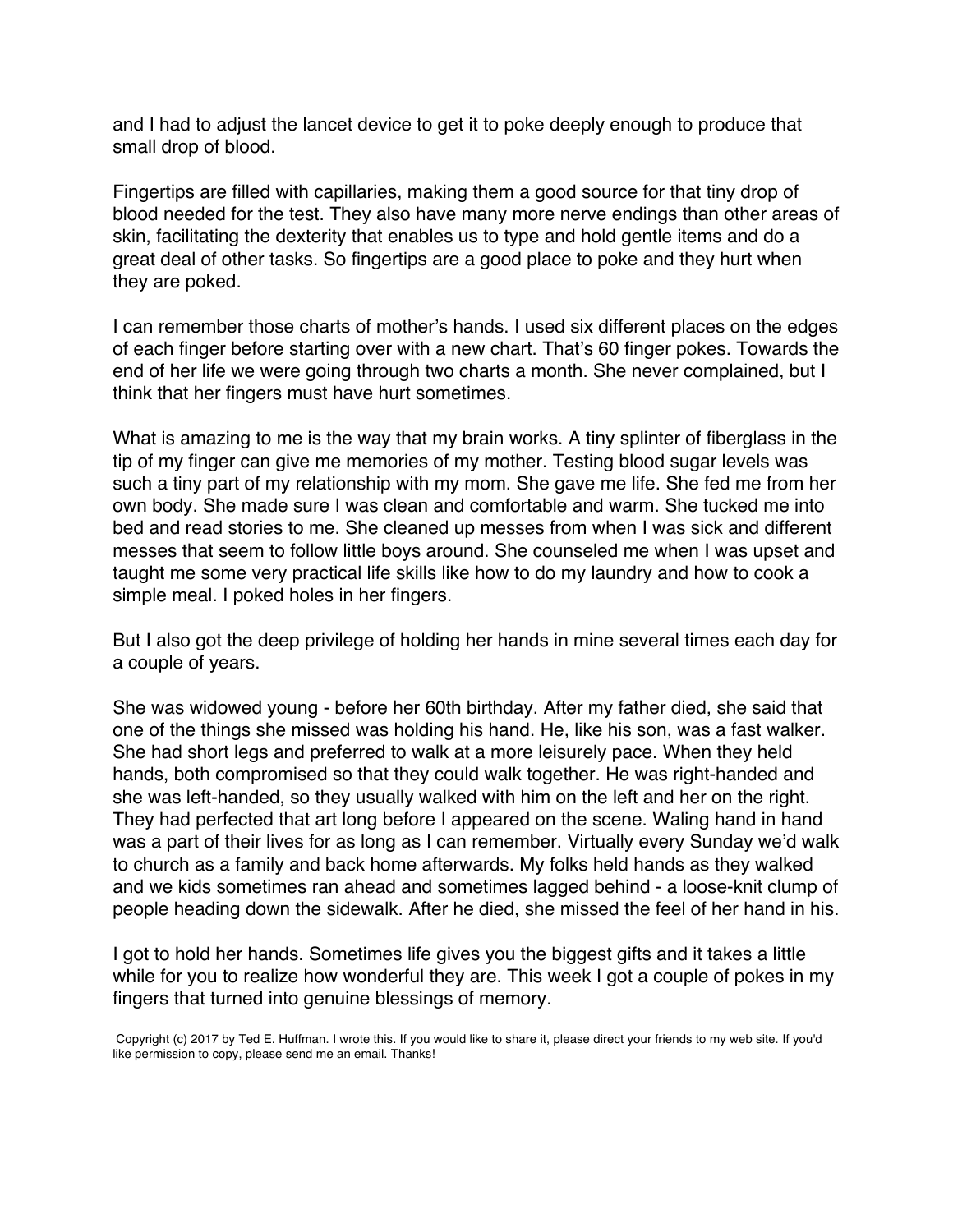### <span id="page-51-0"></span>**October 24, 2017 – An Idea**

I've begun to notice that our service from United Parcel Service is not as good as it once was. The drivers are frequently late, arriving at the church after normal business hours. Packages shipped via "Second Day Air" generally arrive in our town on the third day. I'll follow the tracking and they same to make it into our state on the second day, but don't get to our town and out for delivery until the third day. When I place an order on Amazon.com, I generally simply accept that the delivery date will be one day later than promised. One UPS driver told me, "Amazon is killing us!"

I remember when United Parcel Service first became a nationwide delivery service. We were amazed that they could deliver a package to any home anywhere in a reasonable amount of time. My cousin lives down on the river bottom outside of a very small town in rural Montana. He has more than four miles of road that lead to his place and no other place. His place is not on the way to anywhere else. Yet UPS sends a brown van all the way to his home with his packages. We lived in North Dakota when UPS began to be the dominant package carrier and they said that they could only deliver to a street address. We all got our mail at the post office and had post office box numbers, but we had to use our street addresses if we expected UPS to deliver. That was fine for us, but the little town just west of where we lived had no street names. The locals just made up names. Texas street was where Tex's shop was. Hanson Lane was the street where Hansons lived. You get the picture. Without street signs, finding the addresses was impossible unless you were from that town. The UPS driver would come to town, stop at the Senior Citizen's Center, and ask for directions just like everyone else.

We were amazed that a for profit company could compete with the United States Postal Service. UPS specialized in package delivery and they got good at it. The company wasn't really a new company. It was founded in 1907. But it wasn't a national service and it was largely unknown in our part of the world until the 1980's. UPS didn't become a publicly held company until 1999. Perhaps they were spurred along by the success of FedEx, a company that specialized in overnight deliveries. FedEx has been around since the early 1970's, but it took a big leap forward in 1981, when it opened its SuperHub facility in Memphis TN. It remained Federal Express until adopting the FedEx brand in the mid 1990's.

But the real marvel, when it comes to communication isn't either company. It is the United States Postal Service, a government run communications company that serves all the people of the United Stated. Benjamin Franklin was appointed the first Postmaster General of the United States in 1775. Delivering the mail was a priority for the newly forming government. Throughout nearly two and a half centuries, the US Post Office has gone through an amazing set of circumstances to deliver the mail. Before the railroads crossed the continent, Pony Express riders made sure the mail got through. During times of war and times of peace, the post office delivered letters all around the world. We have learned that we could rely on the United State Postal Service. The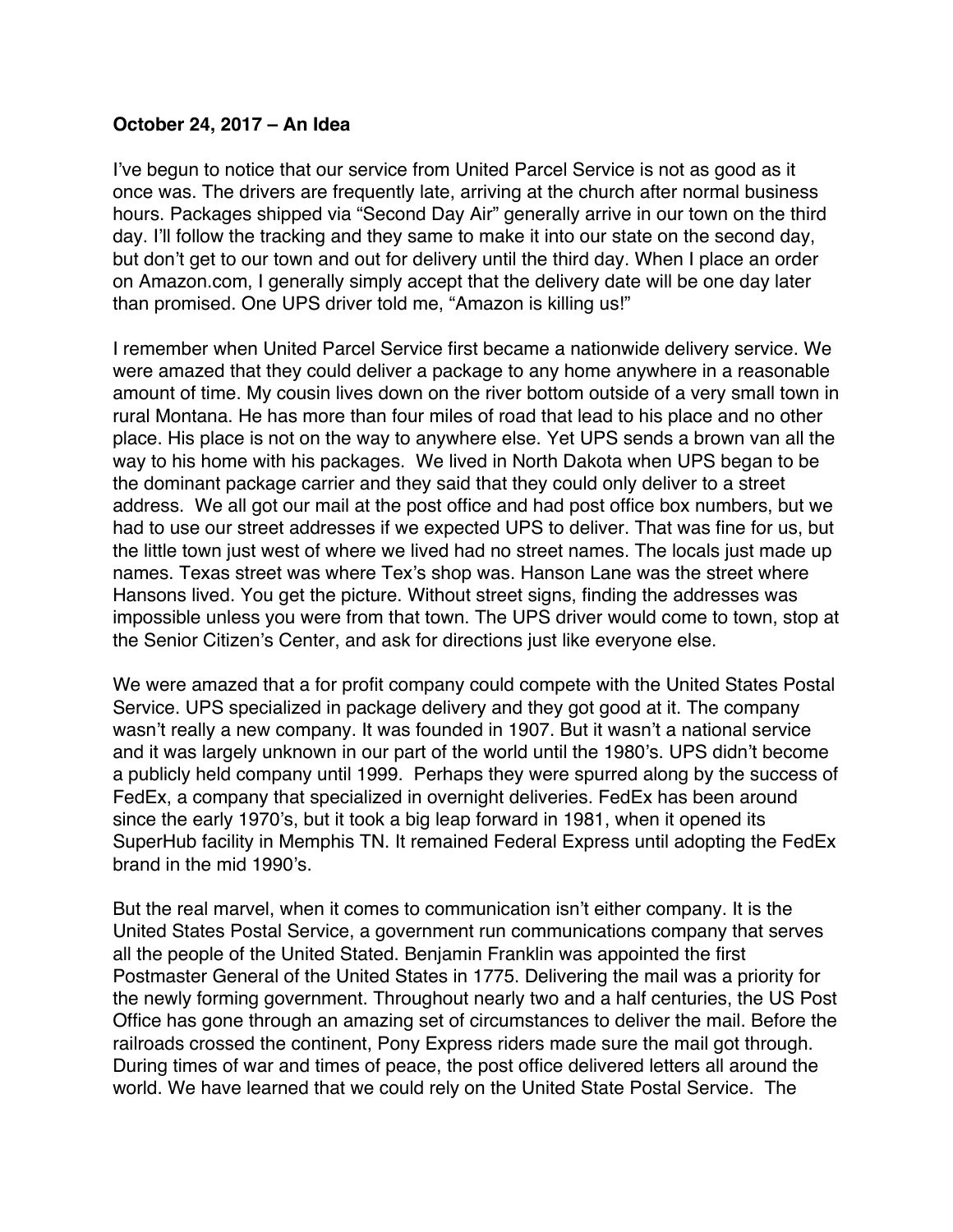official mission of the Postal Service includes "the obligation to provide postal services to bind the Nation together through the personal, literary, and business correspondence of the people. It shall provide prompt, reliable, and efficient services to patrons in all areas and shall render postal services to all communities."

Contrary to popular opinion, famous phrase chiseled into the stone over the entrance of the New York City Post Office is not the official motto of the service. "Neither snow nor rain nor heat nor gloom of night stays these couriers from the swift completion of their appointed rounds." That motto has been around since about 500 BCE.

The world, however, is changing. We don't write letters the way that we used to. Email, text messaging, video conferencing, and a lot of Internet-based communications tools are now the standard of communication. While we still send a few cards and write a few thank you notes, more and more our mail is mostly filled with advertising and junk. As we switch to electronic bills and payments, we don't even receive that many bills in the mail any more. Much of what we do receive we never read. I don't need catalogues from companies whose products I can see on line. I don't need advertisements for products that I have no intention of buying. There is a lot that comes in the mail that is worthless to me.

All of this is background to an idea that has been capturing my imagination. At the founding of our nation, our forebears believed that communication was a legitimate function of government. They saw no need for a for profit corporation to deliver the mail. It was deeded a necessary service and right for all citizens. A well-informed citizenry was deemed essential to a modern democracy. Those values remain true. In our day, however, the media is no longer letters in envelopes. What would it happen if our legislators saw electronic communication as being as essential to the survival of our democracy as mail was to our founders? Instead of having for profit corporations like Facebook and Twitter messing with official communications, instead of having foreign governments sponsoring misleading advertisements in an attempt to influence the outcome of elections, what if we developed an official United States Internet Service, providing Internet to all of our citizens because informed citizens are essential to democracy?

I know that some people think that the government already does too much and others don't trust the government to do a good job with such a technical service. But if it were a national priority, we are quite capable of working together to provide efficient and modern communication "to bind the Nation together through the personal, literary, and business correspondence of the people."

I don't expect my idea to go anywhere, but it may well be an idea worth considering.

Copyright (c) 2017 by Ted E. Huffman. I wrote this. If you would like to share it, please direct your friends to my web site. If you'd like permission to copy, please send me an email. Thanks!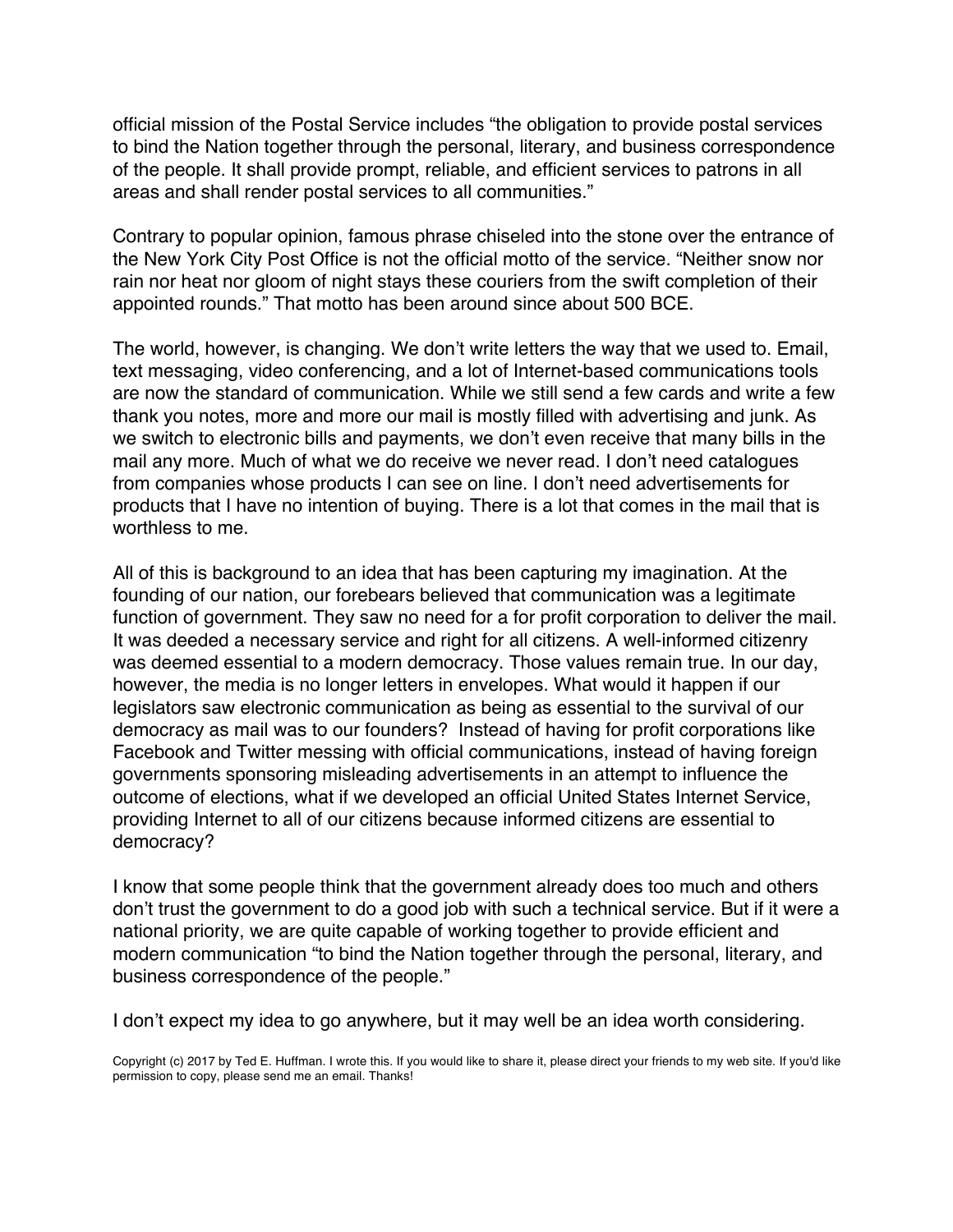### <span id="page-53-0"></span>**October 25, 2017 – Preparing for Winter**

During the fall and winter, I wear the same thing most days. I have a half dozen mock black mock turtleneck shirts which I wear with blue jeans. It is simple. I don/'t have to put much thought into what I will wear. I can put on a sports coat if the occasion demands a bit of formality or simply wear a parka when the weather is fierce. I wear a nice pair of walking shoes most days, but when it is cold and the streets are filled with snow and slush, I wear hiking boots and my feet remain toasty. The main advantage of this wardrobe is that I don't have to spend time or energy thinking about what I will wear.

There was a time when I wore a white shirt and a tie to work every day. I kept a sports jacket in my office for more formal meetings and worked in my shirtsleeves most of the day. Then, while on sabbatical, I began to notice that the standards of dress for professionals was changing. My doctor no longer greeted me dressed up, but often wore surgical scrubs instead. The folks in the dentist's office also switched to scrubs most of the time. Even the bank, which used to be a place of formal dress sprouted casual Fridays and neat polo shirts with the bank logo began to replace white shirts and ties. Because my job has to do with forming relationships and drawing close to the people I serve, my dress began to evolve to reflect the norms of the wider culture. I purchased colored shirts and a few brighter ties. Then, after another sabbatical, I began going without ties during the week. Gradually, I shifted from dress shirts to polo shirts to the mock turtleneck shirts I wear during the fall, winter and spring.

I have never put much thought into what I was going to wear and still don't. I'm sure that if anyone was paying attention there have been months when I wore the same tie on Sunday for weeks in a row. It is Wednesday, and I think I wore a red tie on Sunday, but I'm sure I'll wear a red tie on this coming Sunday simply because it is Reformation Sunday. It will probably be the same one.

But today - now here is a dilemma. I've been wearing black mock turtle necks and blue jeans for weeks now. After all it is past the middle of October. But it is already 60 degrees out there and the forecast calls for 80 by mid day. It simply isn't a long-sleeve kind of day. At least my shirt needs to be different. On Wednesdays, I walk downtown leaving the office a little after 7 am and after sharing a couple of bible studies, walk back to the office around 10 am. By then it will be much too warm for my autumn usual. That means I have to make a decision about which short-sleeved shirt to wear. No worries, however, life has much bigger challenges and I'm pretty sure I can cope with these circumstances.

What is harder to wrap my head around than what to wear is that today is also Winter Weather Awareness Day in South Dakota. Officials of the South Dakota Office of Emergency Management are urging all South Dakotans to start planning for cold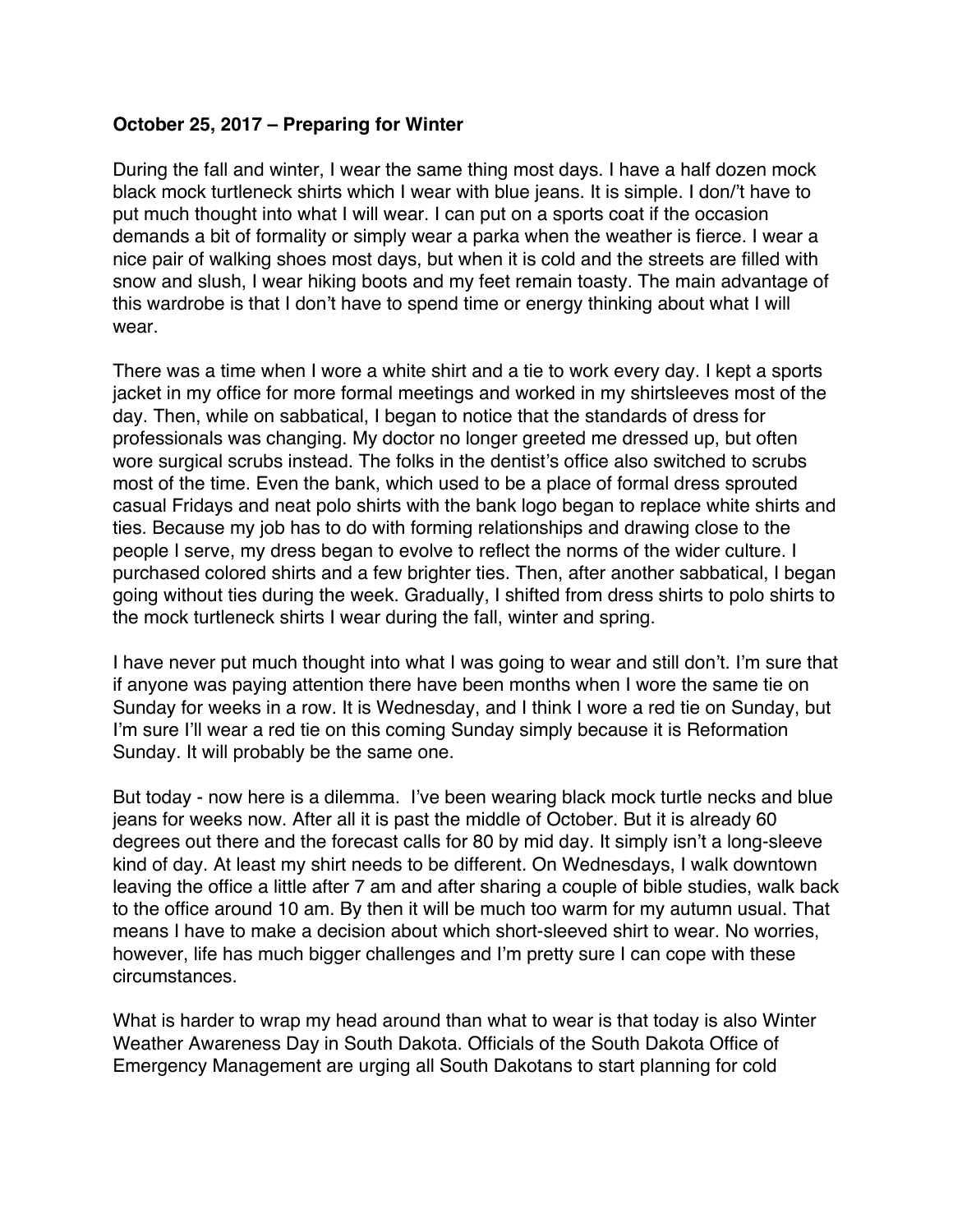temperatures and snow. They warn that power outages, blocked roads and other conditions can force people to stay at home during severe weather.

Having once spent the night in our pickup because of a failed starter when we were 8 miles from the nearest home, I have been even more disciplined about the winter gear I carry in my vehicles whenever I leave home. We were warm enough and didn't suffer during our overnight stay and easily walked out to help the next morning, but we didn't have much food with us. These days, my winter survival kits contains freeze dried meals and high energy snack bars and even coffee and tea for warm beverages. I've got a small stove and candles and flashlights and enough emergency blankets to build a shelter were we to be forced out of our vehicle. But each fall it is time to take all of the gear out of the survival pack and make sure i've got the right stuff. I replace the flashlight batteries and check the equipment.

It is a good idea to make sure that we have sufficient supplies at home as well. We keep a fairly well stocked pantry and while our diet might be a bit monotonous if we were to be snowed in for an extended period, we certainly would not lack for proper nutrition. We know from experience that in an extended power outage you eat through the refrigerator first and then you can use the freezer as an ice box after a few days. I keep my chainsaw and snowblower in good operating condition, so we could deal the a fallen tree or a snow-blocked driveway. We are fortunate to have a capable four-wheel drive pickup and tire chains for all four wheels should the snow get deep.

We're pretty much ready for winter.

I'm not, however, completely prepared for 80 degree days in October. Let's see, I need a hat and sunscreen for walking. I probably don't need the extra hooded jacket, warm stocking cap and gloves that I am currently carrying in the small pack I tote back and forth between the office and home. Don't worry, I may have become more casual with the passing of time, but I won't be wearing short pants to work. The light reflecting off my pale white legs might pose a hazard to others. Besides after all these years, I'm not really comfortable wearing shorts to work, though I did so on a couple of occasions this past summer - the first time I took that bold fashion step.

In South Dakota we always have to be ready for whatever weather comes our way. I like the bright sunshine, but I could use a little less heat in October. I have no fear, it probably won't be long before we're complaining about cold weather.

Copyright (c) 2017 by Ted E. Huffman. I wrote this. If you would like to share it, please direct your friends to my web site. If you'd like permission to copy, please send me an email. Thanks!

# **October 26, 2017 – Frustrating Technology**

Like everyone else I know, I have a mixed relationship with technology. I'm certainly no luddite. I use computers every day. I have a very capable laptop that I use for writing my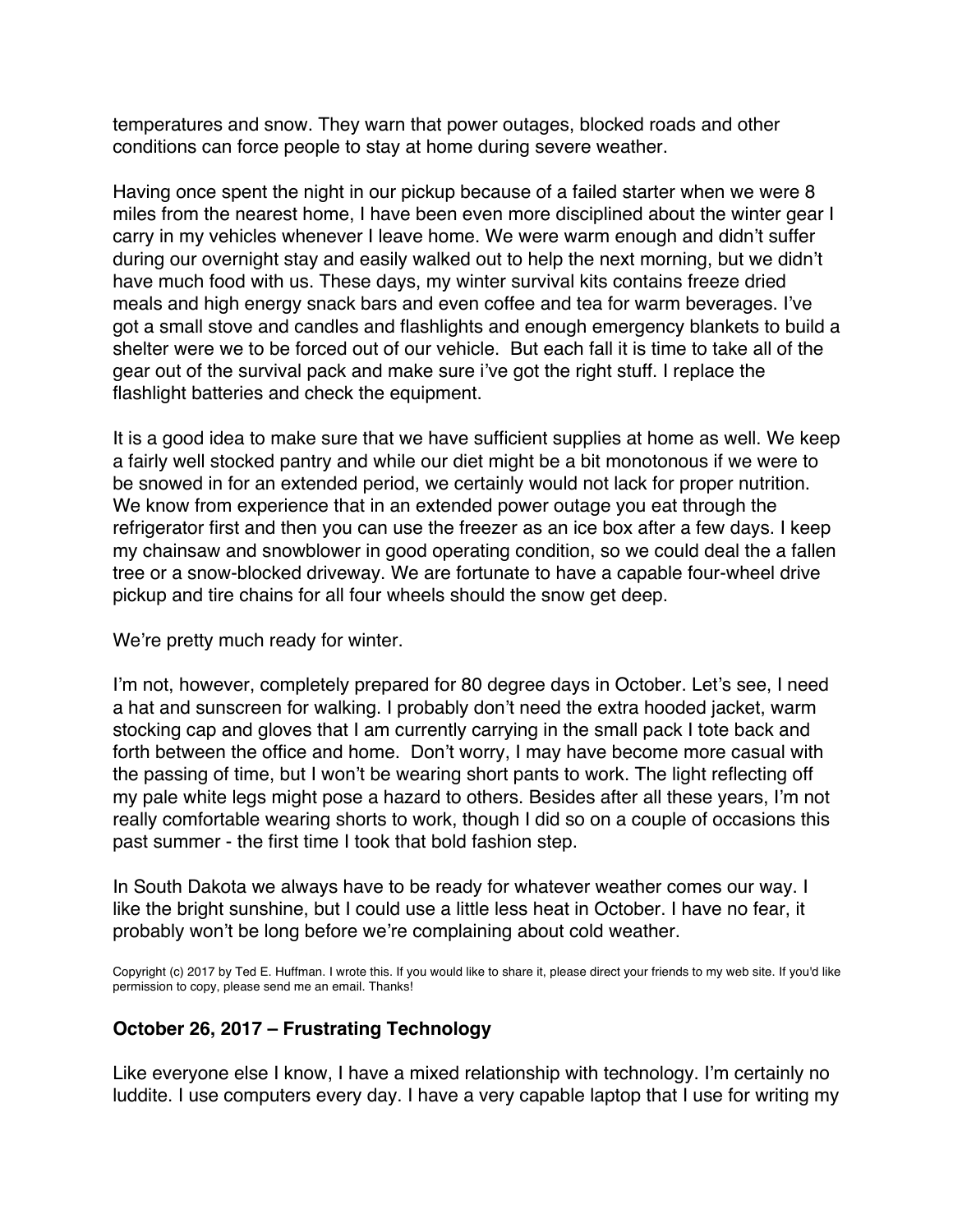<span id="page-55-0"></span>blog. There is another laptop at the office of which I am the exclusive user. I carry a smart phone with me 24 hours a day, seven days a week. I used the phone for being available to respond to calls in the middle of the night as well as using it as a camera and an alarm clock. I use FaceTime to video chat with my family. I send and receive text messages and check my email on my phone multiple times each day. I've got applications for tracking my medicines and blood pressure, for paying with my bank card, for keeping shopping lists, looking up Bible passages, reading books, managing my bank accounts and much more. I have a tablet computer that I use for leading worship. I have the entire service, including hymns and choral anthems set up to display on the device so that I need carry only one small thing for leading worship. I use technology every day and while it can be intrusive, for the most part I appreciate the things that the various devices allow me to do.

Still there are aspects to the use of technology that drive me up the wall. Last night gave me a clear example. Our church has digital controls that manage our boiler, air handlers and other components of our heating system. One of the features of the computer controls is that we can enter the building schedule into the system and it will turn heat up and down based on actual building use. This is generally managed by office staff who can use any of several different computers to mange the system. That system also allows for checking temperatures in various parts of the building, catching problems with the system and diagnosing problems so that the correct repair person can be notified. It has an additional feature that sends text messages to phones when the system sends out an alert of a problem. Theoretically, we would be notified if a pump goes down, a filter needs to be replaced, or the boiler fails to ignite, leaving our building exposed to damage from cold weather. That is the theory. The reality is that the system sends us text messages that are obscure and rarely give us enough information to know what is going on. The most frequent message I receive from the system has to do with an air handler that frequently doesn't put out quite the air pressure that the sensor expects. The air handler is working well and the filter is fresh and clean, but as it spools up the pressure rises more slowly than the sensor is programmed to accept. This causes it to send a false message about the condition of the filter. I receive multiple messages each day about this. We've had the technician over many times attempting to address the problem, including readjusting the programming for pressures, etc. But each visit of the technician is over \$100 and as steward of the church's finances, I have found myself being willing to accept false messages rather than spend too much time chasing the problem.

Last night a sensor that measures water flow went into alarm. We probably have a pump coupler or perhaps even a pump in the system that is failing and needs to be replaced. We have multiple pumps in our system and the temperatures are warm enough that this isn't a crisis. It does not demand paying the extremely high rate for a contractor to come out in the middle of the night to address the problem. It doesn't even mandate my going back to the office after a 14 hour day to check on it. It can be felt with in the morning. The system, however, has sent 97 text message alerts to my phone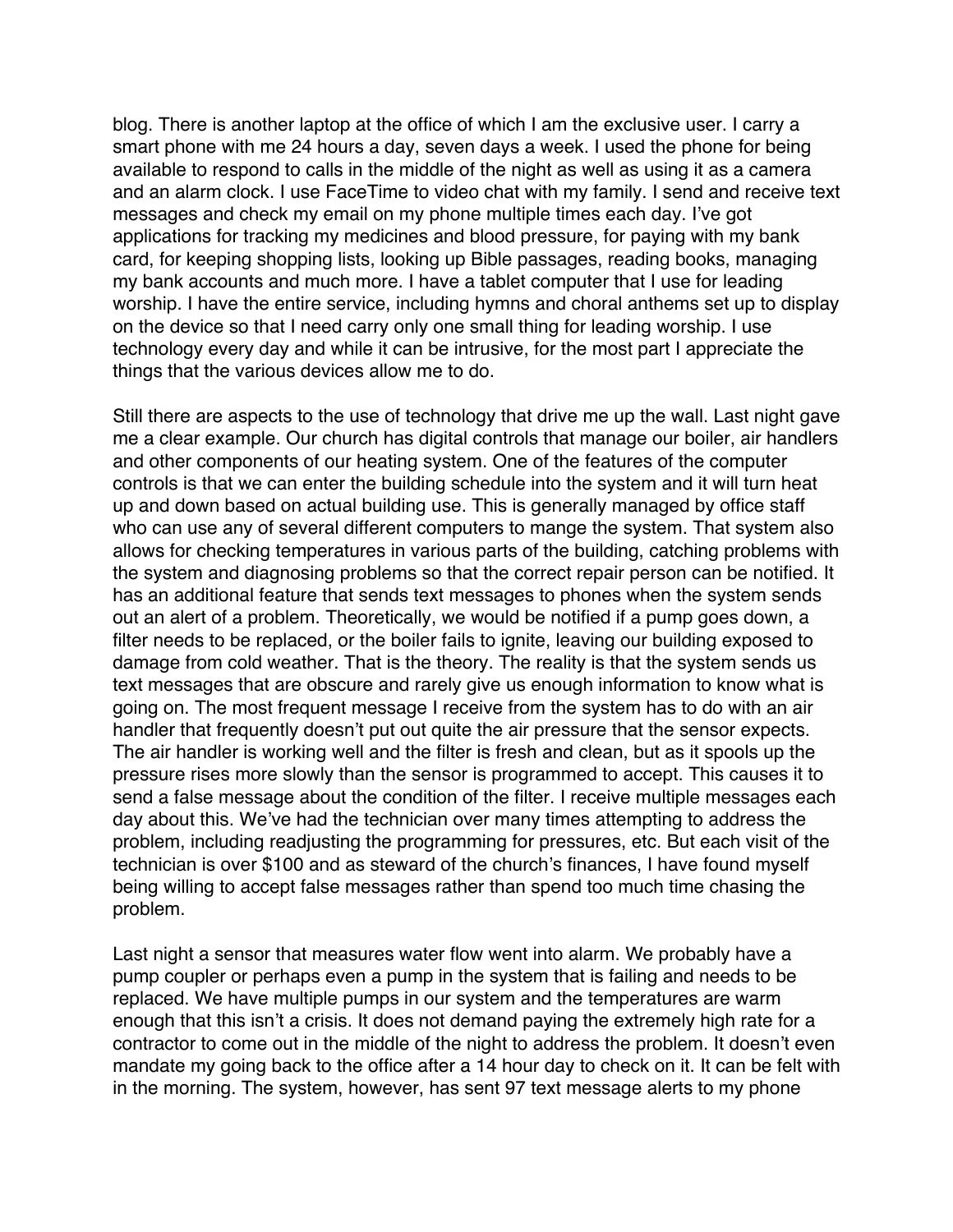since 10 pm last night. I turned off the tone in my phone that sounds when I receive text messages. It meant that I wouldn't know if another person sent me a text message, but it allowed me to sleep, which is pretty important. Even if there had been a total boiler failure, there would be no need for the same message to be sent nearly 100 times to the same person.

This morning, I'm considering removing the text alerts from the system. We have yet to be able to use them in a meaningful manner.

More technology isn't always better. The day will come when the software is improved and the system will work in the way that it is intended to, but in the mean time, being on the cutting edge of technology doesn't really make life better. It just makes life more cluttered with things that we learn to ignore.

What we want is for our technology to work when we need it. What we don't want is to spend huge amounts of our time or money solving problems with the technology.

I've learned over the years that we rarely need the best specifications or the latest and greatest gadgets. While developments in software are usually designed for the latest and most capable machines, for the most part older computers work fine for our needs. We don't need the most powerful processors or the largest memories for the jobs we do at the church. We certainly don't need to replace our computers every couple of years. Replacing computers almost always involves a learning curve for staff and ends up making us less productive in the short run. I've learned to get a kick out of young technicians referring to our equipment as "this old machine." I know that the next time we call for assistance we'll have a different technician because our machines seem to last longer than the technicians last in their jobs.

Like many things in life our computers frustrate us and demand more time and energy than we would like. Still, we've become dependent upon them and have to learn to live with them.

This morning, however, I'm thinking that I could easily live without text messages from the computer that runs the church's heating system.

Copyright (c) 2017 by Ted E. Huffman. I wrote this. If you would like to share it, please direct your friends to my web site. If you'd like permission to copy, please send me an email. Thanks!

#### **October 27, 2017 – Consider the Source**

Sometime in the last 24-hours, I read a meditation by Jerry Colonna, who is an advisor to On Being, the blog and web site hosted by Christa Tippet. His reflection was about his struggle with the state of American politics, something that is a cause of concern for a lot of us these days. What keeps rolling over and over in my mind, however, is how he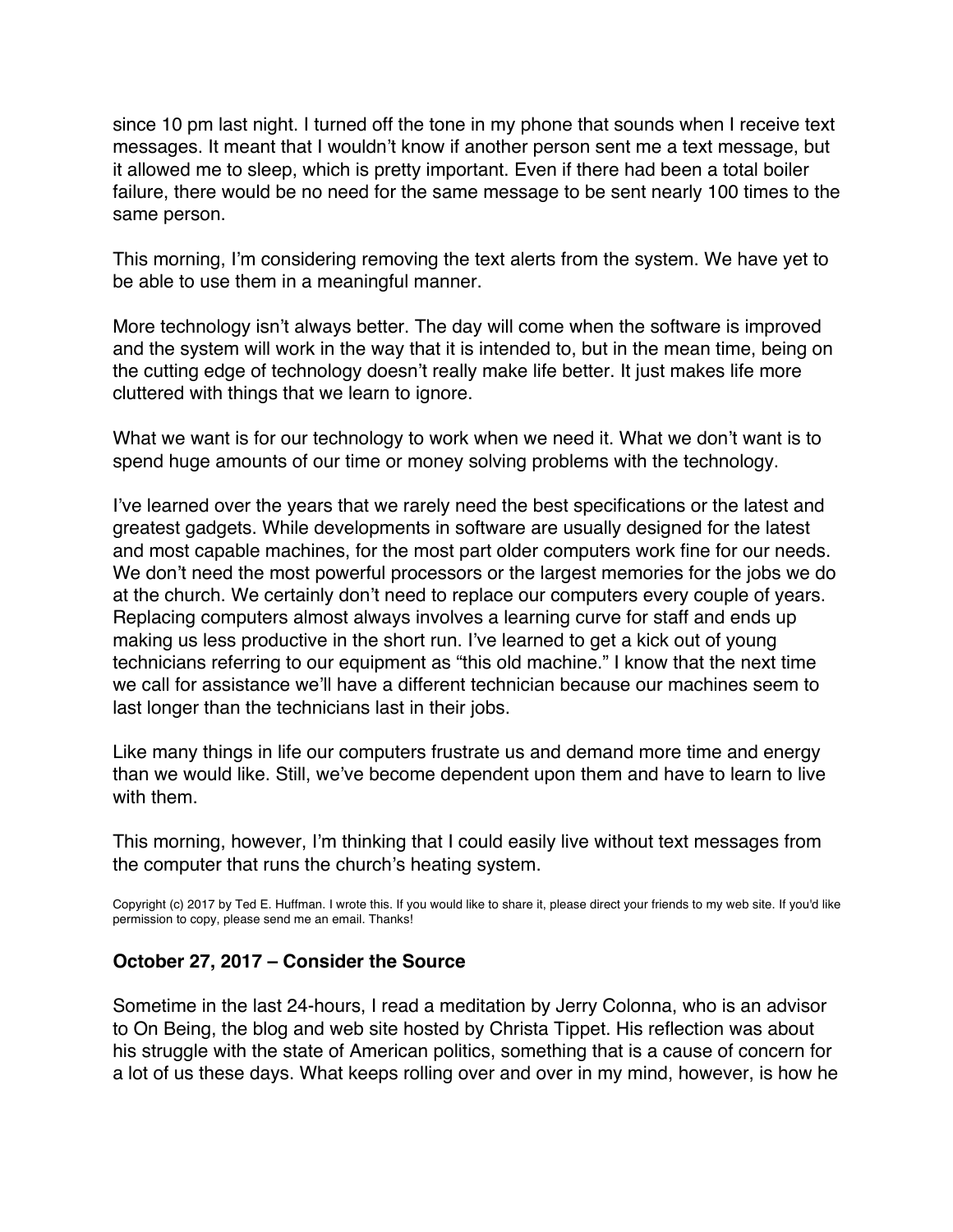<span id="page-57-0"></span>opened the piece: "With apologies to Saint Francis… Lord grant me the serenity not to bite the hook of my anger and fear."

My initial reaction was to wonder why apologies to Saint Francis were in order because he had adapted a line from a prayer by Reinhold Niebuhr. Both men wrote prayers that are widely quoted and often misquoted in popular writing, but I couldn't come up with a line in Saint Francis' most famous prayer that matched the line in Colonna's piece. I really think he was referring to Niebuhr's prayer.

Here is the prayer of Reinhold Niebuhr in its original version:

God, give us grace to accept with serenity the things that cannot be changed, Courage to change the things which should be changed, and the Wisdom to distinguish the one from the other.

Living one day at a time, Enjoying one moment at a time, Accepting hardship as a pathway to peace, Taking, as Jesus did, This sinful world as it is, Not as I would have it, Trusting that You will make all things right, If I surrender to Your will, So that I may be reasonably happy in this life, And supremely happy with You forever in the next. Amen.

Niebuhr prays for grace to accept with serenity and Colonna prays directly for serenity but the reference seems pretty clear.

I'm not a Saint Francis scholar, but in my limited knowledge, I would judge this to be his most famous prayer:

Lord, make me an instrument of your peace: where there is hatred, let me sow love; where there is injury, pardon; where there is doubt, faith; where there is despair, hope; where there is darkness, light; where there is sadness, joy.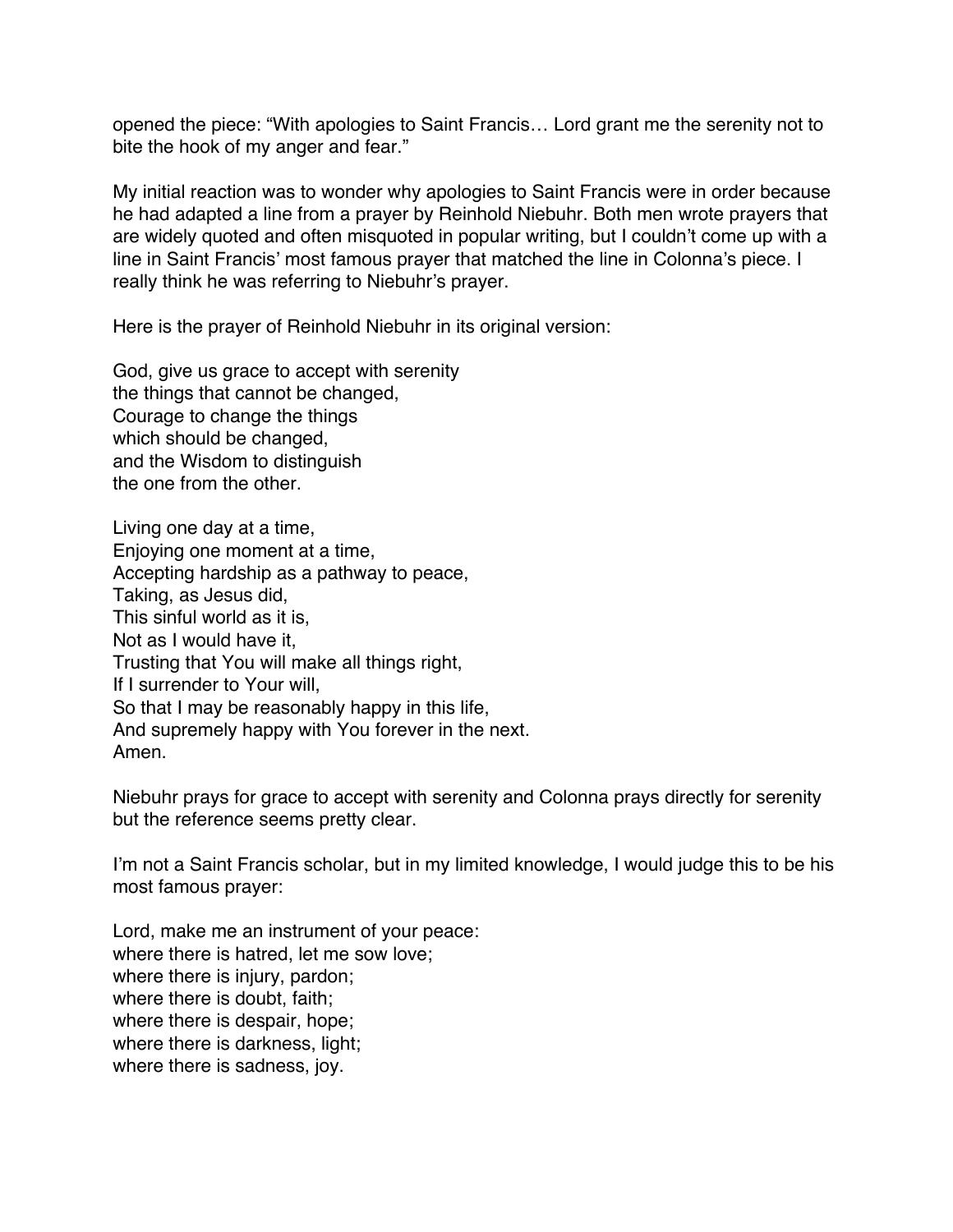O divine Master, grant that I may not so much seek to be consoled as to console, to be understood as to understand, to be loved as to love. For it is in giving that we receive, it is in pardoning that we are pardoned, and it is in dying that we are born to eternal life. Amen.

I see nothing in Colonna's line that would require an apology to Saint Francis, but I do see a reference to Niebuhr.

On the one hand, it isn't a big deal. Neither Saint Francis nor Reinhold Niebuhr would withhold forgiveness from Jerry Colonna and neither would be offended that he made a reference to something of which he had been the original author. Both were committed to the free sharing of ideas and the development of serious thinking.

It has become so common in our public lives, however, to engage in a sort of intellectual laziness. I fall prey to it frequently in my own writing, especially in these journal entries. Each morning I sit down to write and follow the strains of ideas, often inspired by the writings of others to whom I do not give credit. I don't adhere to the disciplines of my academic life, wherein I surrounded myself with original sources and educated myself about the field of literature surrounding a topic before writing. Instead, I write out of my memory and, I hope, out of my heard about the topics that come to my mind. It isn't quite the stream of consciousness writing of Jack Kerouac or Samuel Backett or Dorothy Richardson. I've never come close to the ability to just write the ideas as they come to my mind. Most of my journal posts come from at least a few hours of mulling and thinking about ideas.

My process, however, may have unintended consequences. Because I am nearly constantly processing ideas and because I read a lot, I suspect that I am frequently guilty of accidental plagiarism. I write down an idea that came from someone else's writing without being conscious that the idea is not my own. I have occasionally wondered what would happen if I were to use one of the computer programs designed to detect plagiarism to check my writing. I have never used any of those programs and am not familiar with them. When I have been in the position of teaching the instances of plagiarism that I did detect were very obvious. It is easy, using computers, to simply cut and paste large blocks of text from other sources. There is nothing wrong with quoting other authors. I have two prayers by other authors in today's journal. Whaat is intellectually dishonest is using another's words and claiming them as your own.

I'm not very afraid of that kind of mistake, however. I would never intentionally do that. But I suspect that I am frequently guilty of the kind of mistake I detected in Jerry Colonna's piece. I sort of know the source of an idea and I proceed without taking time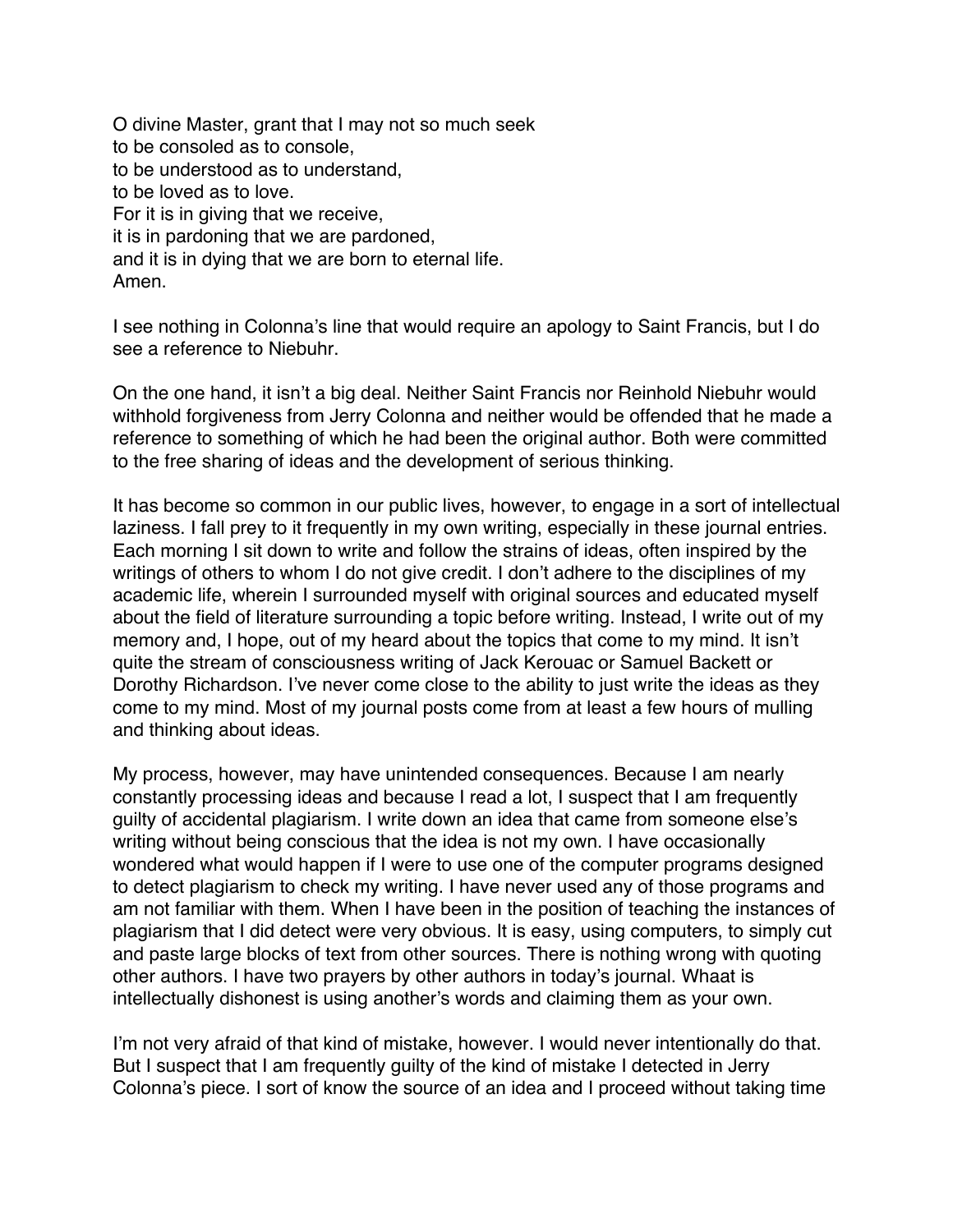<span id="page-59-0"></span>to fully check my sources. It is more a matter of intellectual laziness than of outright dishonesty.

The widespread use of social media and the regular posting and reposting of ideas from other people has given us a tolerance for practices that would be considered inappropriate in academic writing. Among the things I regularly read are carefully edited books, but I also read a lot of posts to blogs, Facebook and even Twitter posts, since people have discovered that by converting a page of text into a graphic and posting it they can put a lot more than 140 characters on Twitter. Reading all of these things does lead me to a certain kind of laziness about checking sources. I rarely pass on the things I read directly, but I am not always aware of how much reading such things influences my thinking.

There is still room and need in this world for those who are careful with their use of words. I hope that I can maintain enough discipline in my writing to demonstrate care for the ideas of others.

Copyright (c) 2017 by Ted E. Huffman. I wrote this. If you would like to share it, please direct your friends to my web site. If you'd like permission to copy, please send me an email. Thanks!

### **October 28, 2017 – On the Phone**

I remember that at the time I moved to South Dakota I was convinced that I did not need a cell phone. My father-in-law had a bag phone that they carried in the car for use in emergencies and they loaned it to us for the trip to Rapid City in which we closed on the house we now live in. We knew that the pone wouldn't work in any of the rural and isolated areas through which we would drive, but thought it might work to make any needed business calls while we were in town. I think I made one phone call to the realtor with that phone in a multiple-day trip.

I remember telling people that I didn't want a cell phone, which at the time we referred to as "car phones." They were mostly too big to carry around with you and frequently needed to be plugged into the lighter in the car and an external antenna to work. I said that I enjoyed the solitude of the car and the ability to speak with others as I drove and I had no desire for the interruptions of a telephone.

After I settled in town, the realities of serving a larger congregation than before meant that I was spending a lot of time outside of the office. I was making calls to members, visiting in the hospital, making contacts with community organizations and getting to know the congregation I was serving in a lot of different ways. The interim pastor who had preceded me in my position had worked mainly from the office and my style was a bit difficult for the office manager. She would receive calls for me and not know where I was or when I was going to return to the office. After several incidents of missed communications, I eventually got a cell phone. By that time they were small enough to be carried in my pocket. I gave the number to my colleagues at work and to my family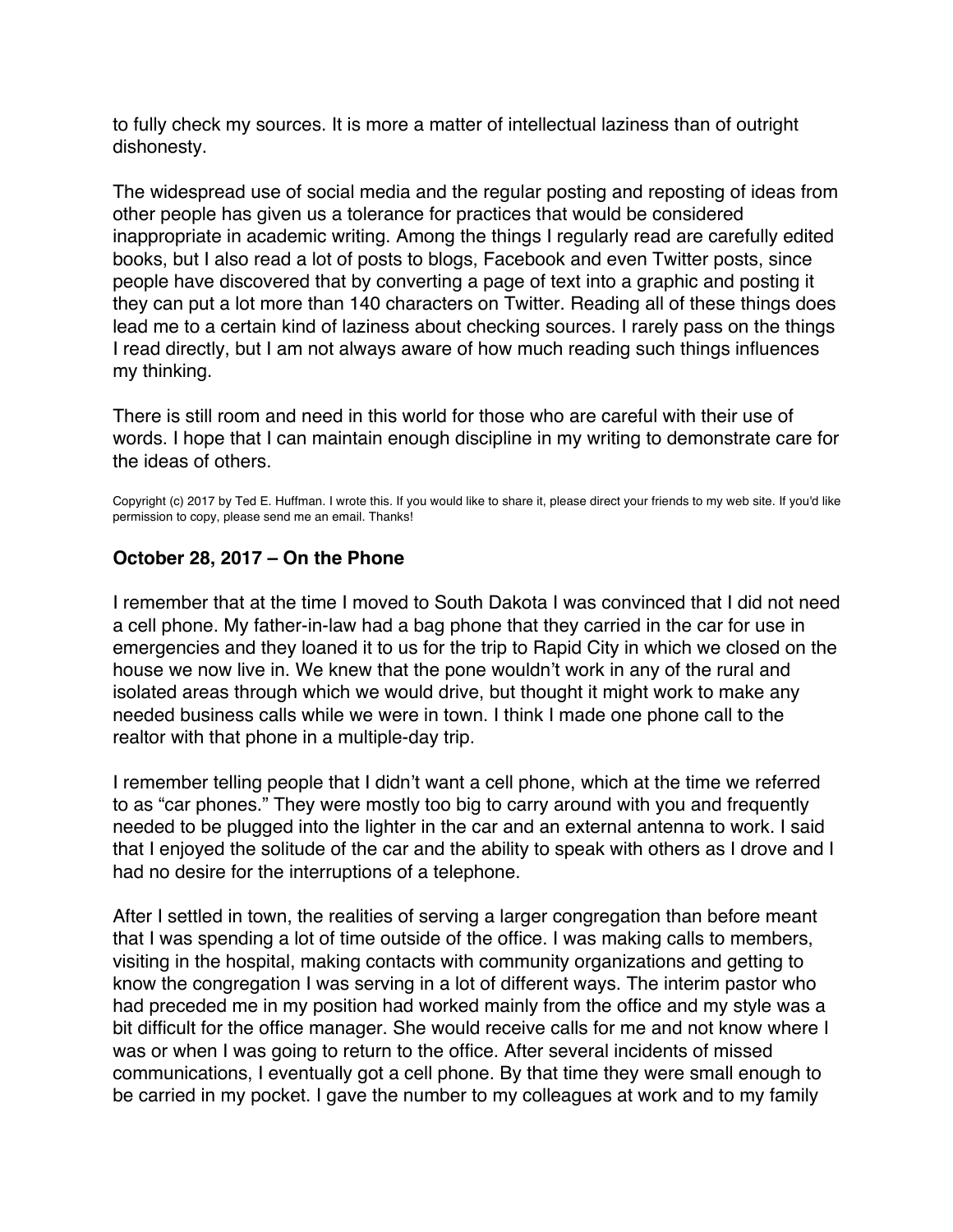members, but didn't circulate it widely. At first the receptionist at the church would take a message for me then hang up and call my cell phone rather than giving my number to church members and others who called. I might receive one or two phone calls a day on my phone.

That was a long time ago. Times have changed. My phone rings frequently and it vibrates to alert me of incoming text messages and emails. My cell phone number is on my business cards and a lot of local people, including many church members have it. At choir practice last week, our director handed out some music that the choir had sung a few years ago and one member showed me that one piece of music had my name and cell phone number written on it in pencil. It isn't just choir members, either. I get calls from lots of church members on my cell phone. Many community leaders only have my cell phone and use it exclusively to communicate with me.

Yesterday was a good example. I don't log my phone calls, but here are just a few calls I remember from yesterday.

- The chair of a human rights committee on which I called phoned to discuss the need for an immediate decision on a matter.
- •
- A local community leader called to see if I could deliver an invocation at a community event.
- •
- A woman from a community southeast of town called for assistance. This call sort of surprised me because it was the actual owner of the phone that called me. I've identified that phone as one that gets passed around and my number has been identified as the one to call if you need assistance when in Rapid City. I frequently get calls from that number and find myself speaking with people whom I've never met what say they got the phone, with my number in it, from a friend.
- •
- My office called to inform me of a member of the church in the hospital.
- • The executive director of a local non-profit called to set up a meeting.
- •
- I received a thank-you call for a presentation I had made earlier in the week.

There were plenty of other calls as well. About half of them occurred while I was driving. I have a hands-free connection in my car that allows me to answer the phone without actually handing the device and I hear the caller over the car stereo and speak through a microphone mounted near my head while driving.

My car doesn't seem to offer the same kind of solitude that was once the case. The change came so gradually that I didn't really notice it happening. My phon went form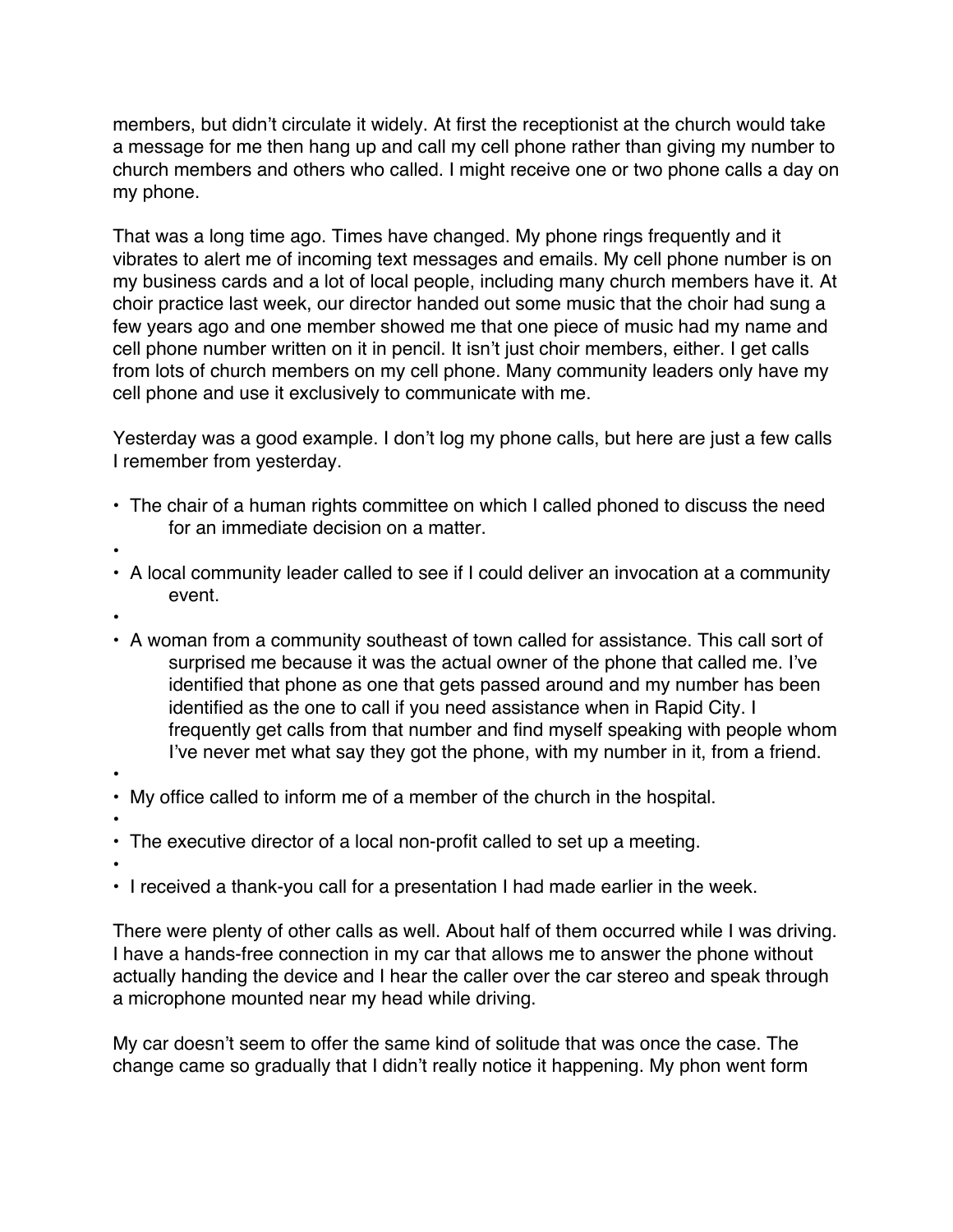<span id="page-61-0"></span>one or two calls a day to dozens. I don't seem to get irritated when it rings or vibrates. I keep the ringer turned off much of the time.

And I let calls to to voice mail when I am visiting in the hospital or in direct conversation with someone else. That, of course, creates a need to make time to listen to messages and return calls as soon as it is convenient.

We live in a world where constant communication is expected. In some cases it is demanded. I have been reprimanded for not responding quickly enough to emails and text messages. I don't like responding to email with my phone. The keyboard is too small for my fingers and I'm well adapted to the full sized keyboard on my computer. I try to set aside two or three times for responding to email each day, but I don't intend to respond to each message as it is received.

Yesterday I was visiting a woman in her late nineties who had fallen and broken her hip the previous day. The surgery had gone well and she was sitting up in a chair in her hospital room. As we were visiting, she took two calls on her cell phone. I decided that if she could adapt to the technology of the time, so could I.

Still, if you call, please be prepared to leave a voice mail. I wouldn't dream of interrupting a conversation with you to answer my phone, and I won't do it if I'm conversing with another person either.

Copyright (c) 2017 by Ted E. Huffman. I wrote this. If you would like to share it, please direct your friends to my web site. If you'd like permission to copy, please send me an email. Thanks!

#### **October 29, 2017 – Leadership**

The church that my family attended when I was a child is currently seeking a new pastor. They've had a lot of pastors over the years. I can remember four different pastors between my baptism and the time I went away to college. The average tenure of pastors in that time was in the neighborhood of four years. It was fairly common for our church to hire a young pastor, just graduated from seminary and when that pastor moved on to hire another fresh graduate. It was an entry-level job, with lower pay than some other congregations, but served as a great place to gain some basic experience. In those days the church owned a parsonage, so housing was one of the benefits of the job. Over the years since I moved away from that town it has had many different pastors, some beloved, some barely remembered. I don't think that they have had any pastors who served much longer than a decade and they've had quite a few who served shorter. In this particular search, I noticed that for the first time in my memory they are advertising the position as a three-quarter job. The membership and financial base of the church has shrunk and their options for leadership are more limited than was the case when I was a child.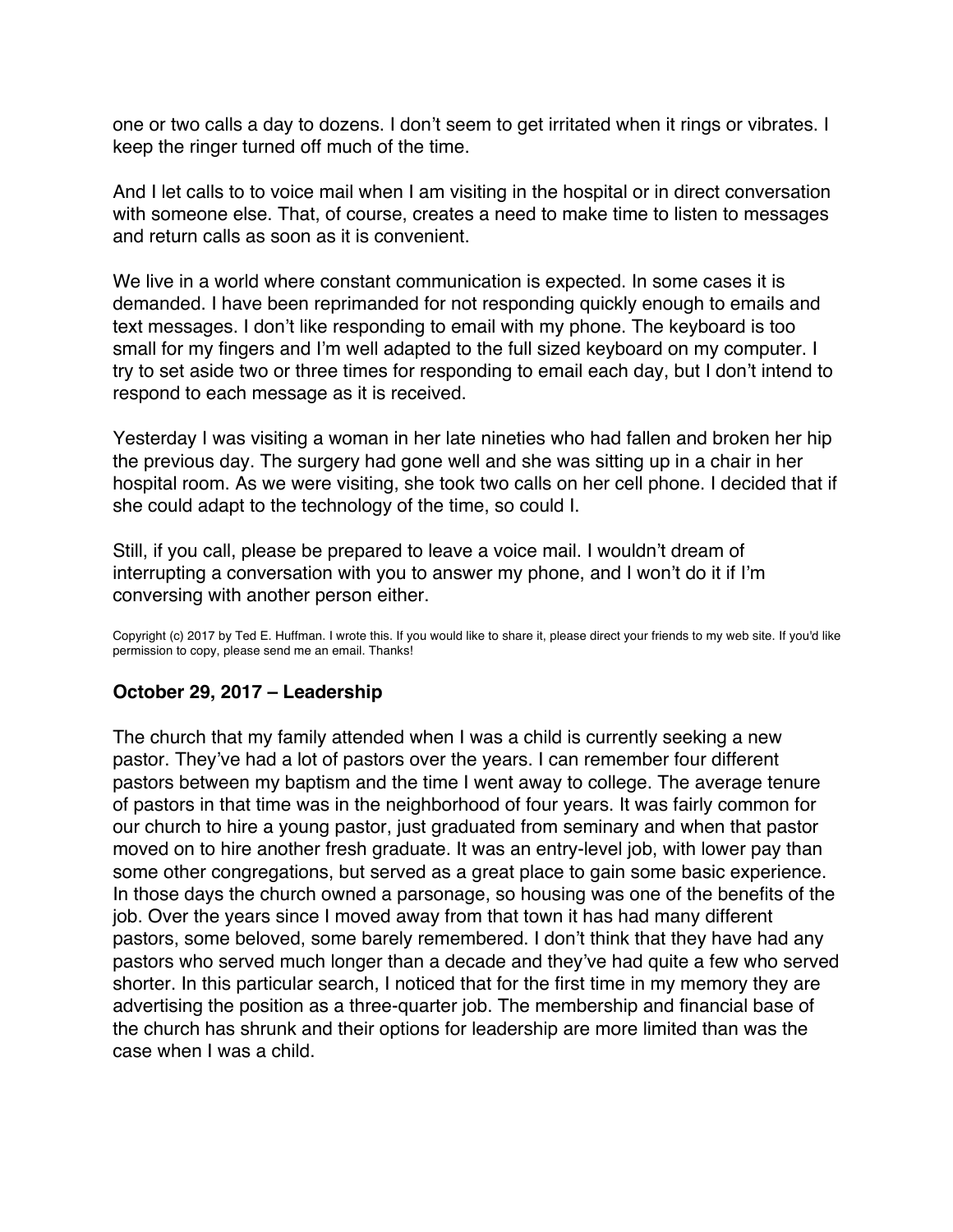Part of the difference between then and now is that students who have just completed seminary are more expensive for at least two reasons. It costs more to support a pastor because health insurance is so much more expensive. Today health insurance for a young couple with children costs nearly double the amount of our entire support package when we began our ministry. Although there has been some inflation n that time, inflation doesn't account for all of the difference. The second factor is educational debt. The cost of obtaining a four-year undergraduate degree plus a three-year graduate degree is staggering and most students emerge with educational debt that demands that their income be higher in order to pay off the loans. This means that recent seminary graduates are often too expensive for smaller congregations.

The prospects don't look to promising for my home church. It is likely that they will be searching for their next pastor for an extended period of time. Perhaps they will find a pastor who is nearing retirement and looking for a cut back in hours. Perhaps why will find a pastor who is part of a family where the spouse produces sufficient income to allow a lower salary for the pastor. Perhaps they will find a bi-vocational pastor who can work at another job to provide a complete income. The setting is gorgeous with access to all kinds of recreation. The town is pleasant with all necessary services. The congregation is probably not too challenging. However, most pastors don't see advertisements for part-time work as part-time. They see it as all the work with only part of the salary. Since a pastor's work is never finished, 3/4 of a pastor's job is also never finished.

Paying attention to my home church has got me to thinking about leadership in general. There is a kind of a joke that all congregations are seeking the perfect pastor and that the perfect pastor is an impossible combination of qualities. Congregations tend to think they want younger pastors to attract younger members, but they also want very experienced pastors that don't make newcomer's mistakes. They want a pastor who will bring in new members, but they also expect the pastor to spend most of their time caring for the exiting members. It is always a bit of a dilemma.

From a wider perspective, we seem to want our leaders to be more than is humanly possible. And we have a tendency to tell the stories of our former leaders in such a way that we remember them as more than they were.

This is the week of reading the biblical report of the death of Moses. Deuteronomy reports that Moses was 120 years old when he died and that his sight was unimpaired and his vigor undimmed even at this advanced age. There are few biblical reports of any of Moses' shortcomings. Even though we hear reports of the people of Israel complaining about Moses' leadership, he is always presented as an able and capable leader who always did what God asked of him. Despite the rather exaggerated reports that come from looking back, Moses did not live forever. He was mortal. Even if we don't remember his less appealing qualities, we do know that he was human.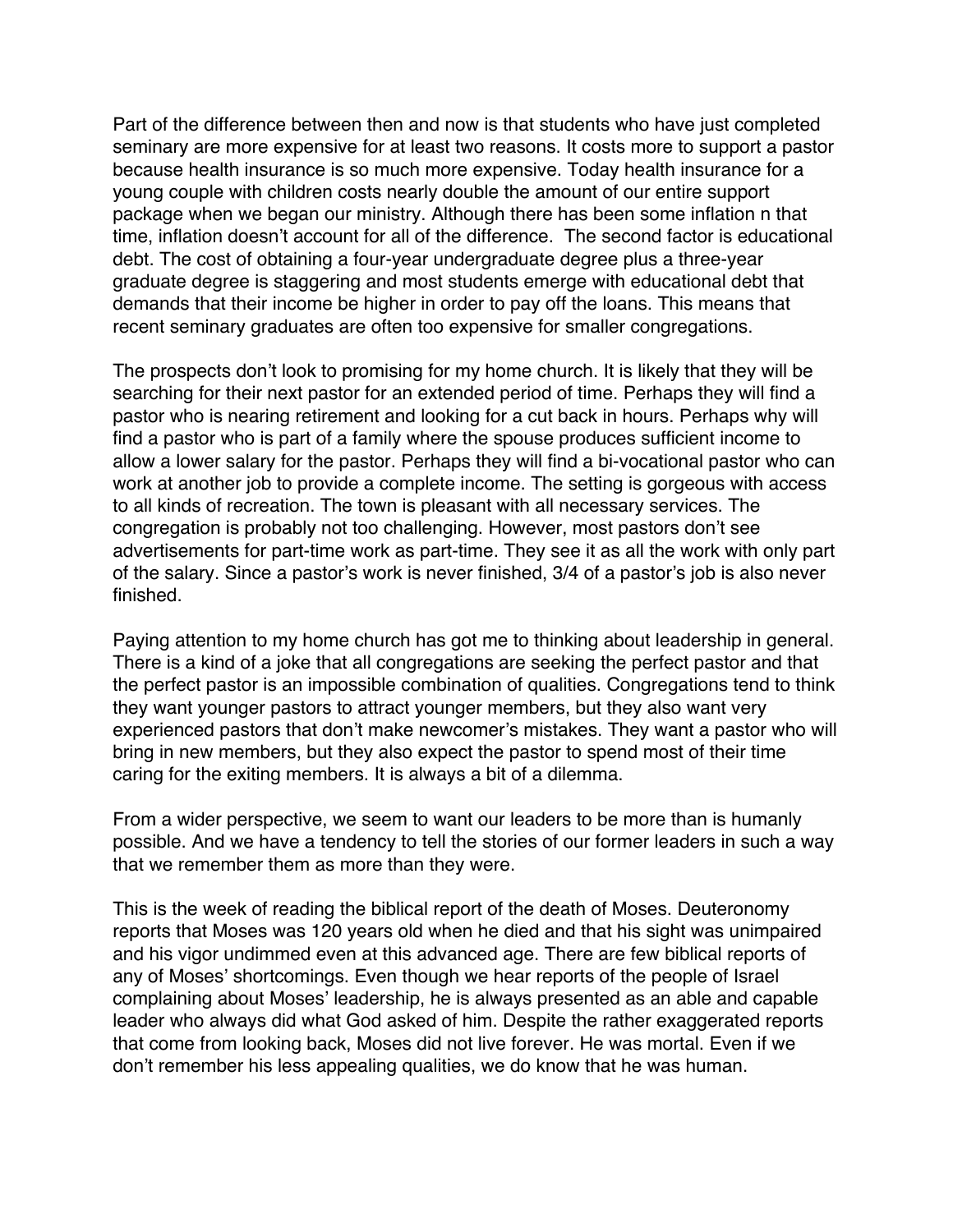<span id="page-63-0"></span>This week we also will celebrate the 500th anniversary of the Protestant Reformation. Martin Luther, the brash young man who is credited with starting the reformation is remembered as a prolific writer, an able pastor, a steadfast reformer, a man of convictions, a strident advocate of literacy for the people, and much more. I'm guessing that most of the tributes paid to Luther over the next few days won't remember him as an anti-semite who had strong opinions and who didn't deal well with conflict. They probably won't emphasize his short temper or his intolerance of dissent among his followers. Luther was a great leader. He also was a human being.

All of us who assume the mantle of leadership in one form or another have our strengths and weaknesses. All of us are vulnerable when our congregations compare us to their memories of our predecessors. There is a joke that the best pastor that a congregation has ever had is always the one who came before the current pastor. It is easier for us to see the shortcomings of present leaders than it is for us to remember the shortcomings of former leaders.

All ministry is about relationship and relationships are tough work. Ask any marriage counselor. Maintaining a loving relationship requires commitment from both sides and a lot of plain old fashioned work.

So we proceed in our own imperfect way, hoping that we are leading our congregations in the paths that God intends, knowing that we will not be the leaders forever. In our most humble moments we remember that we need to always be preparing for future leaders. Sometimes we succeed in making their job a bit easier. At least that is our hope.

Copyright (c) 2017 by Ted E. Huffman. I wrote this. If you would like to share it, please direct your friends to my web site. If you'd like permission to copy, please send me an email. Thanks!

#### **October 30, 2017 – Thinking and Talking about Death**

Yesterday afternoon I was chatting with a friend who is 83 years old. I have a lot of friends who are in their eighties and I have noticed that they are a very diverse group of people. Some of my friends who are that age have severe health problems that dominate their lives. Others seem to be in good health and shew few signs of aging. I've also noticed that attitudes toward mortality and death vary quite a bit among my friends who are 20 or more years older than I. Another of my friends in his eighties will occasionally speak of his own death in a very frank manner. He is not morbid, nor does he focus on his death, but he is honest and understands that death will come to him. He hopes that when his time comes it will not be a lingering death with years of decline or a period of incapacity. He sees his heart condition as a friend, offering him the possibility of death with dignity. He does not know how his life will play out. His wife is the same age as he and both are in reasonably good health at this time, so there is no way of knowing which will die first. They have been careful to make plans for either eventuality.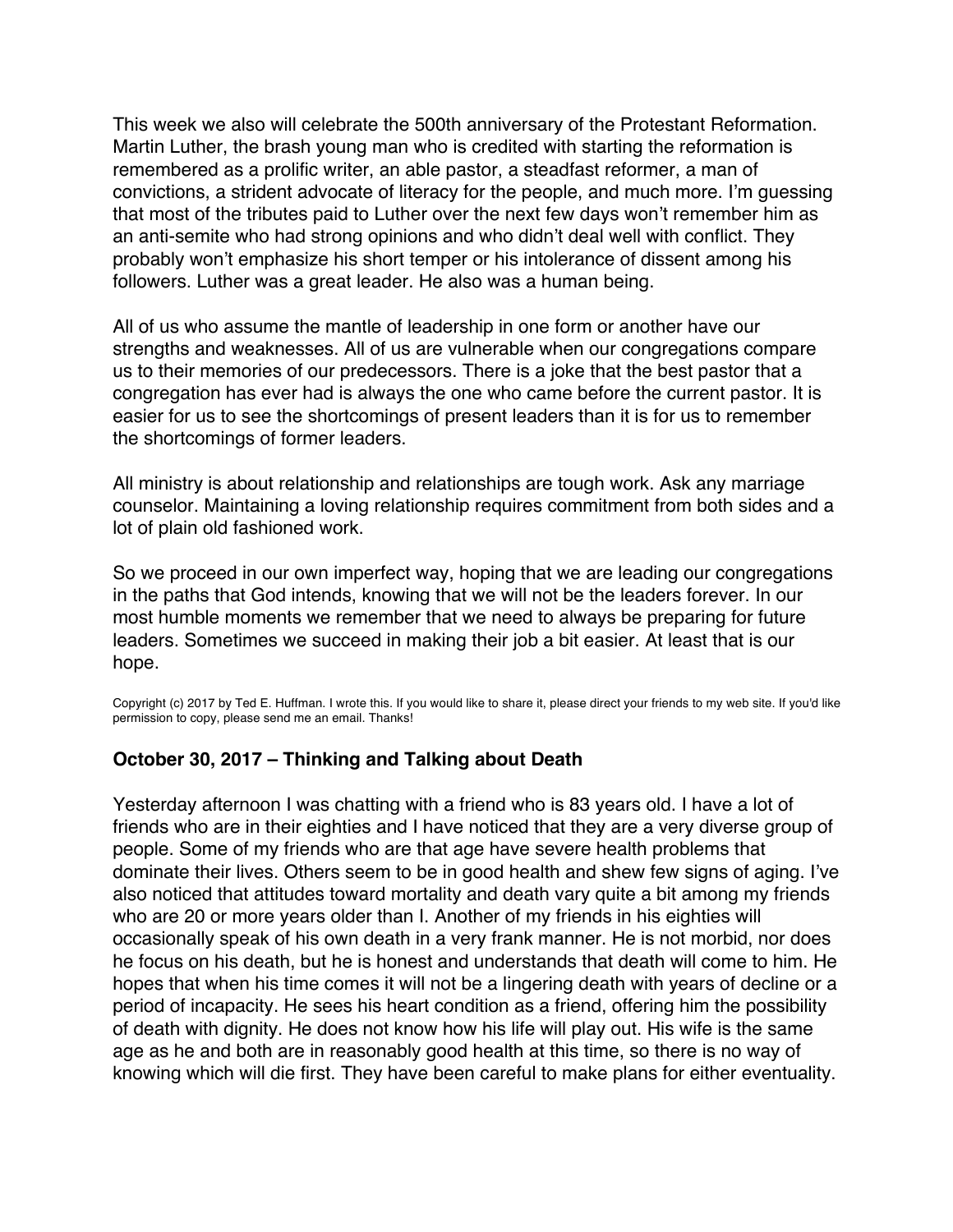The friend with whom I was visiting yesterday, however, is not one with whom I've ever spoken about death - at least not his death. He is full of life and doesn't seem to want to speak of his death. We have, however, spoken of issues regarding housing as one ages. He has enjoyed an extended retirement, being able to retire at a relatively young age. But in recent years he has had to sell his dream retirement home and move into an apartment in a continuous care facility.

The conversation I had with my friend yesterday focused on the health of another man, a mutual friend of ours. This man has been living with cancer and extensive treatments for quite a while now and has finally come to the point where the doctors have run out of options. His lifespan will be short. Although doctors cannot put a date on his death, there are none who believe that he will be living a year from now. Most believe that the end of his life will be in the next three months. This mutual friend has been open and honest with his situation and has been striving to live honestly and fully in the face of the inevitable.

What struck me about my conversation with the octogenarian yesterday was that we seem to have achieved a level of comfort talking about death when it is another person's medical diagnosis. But if we are honest, we all have the same medical diagnosis. I don't mean that we all are afflicted with cancer. Nor do I mean that we will all die within a matter of months. What I mean is that we are all mortal. We will all die. Most of us, however, go through large portions of our lives without that awareness. We talk, as I did with my friend yesterday, about death as a condition that is unique to other people and somehow doesn't affect us.

This particular friend is a retired clergyman. Like me, he has officiated at a lot of funerals. He has not shied away from the places of grief and loss. And, like me he has faced the loss of loved ones. He knows firsthand the power of grief. He was, for many years, a chaplain serving in Veterans Administration hospitals. He walked the corridors of facilities where death takes place every day. He is familiar with pain and courage. He comforted families who were facing the mortality of their loved ones. He understands grief and loss.

Still it is easier for us to speak of death in the abstract as something that happens to other people.

I wonder how our lives might be different if we were more comfortable speaking of our own deaths. It isn't that I don't want to live fully until my time of dying. I do. I want to be remembered as one who is full of life, not as someone who was obsessed with death. I want to be as fully alive as possible for as long as possible. But I don't want my death to come without having spoken of what is most important to my family. I don't believe that every medical condition is a problem that needs to be fixed or cured. Some realities of our health are things that we learn to live with. Some produce disabilities that can offer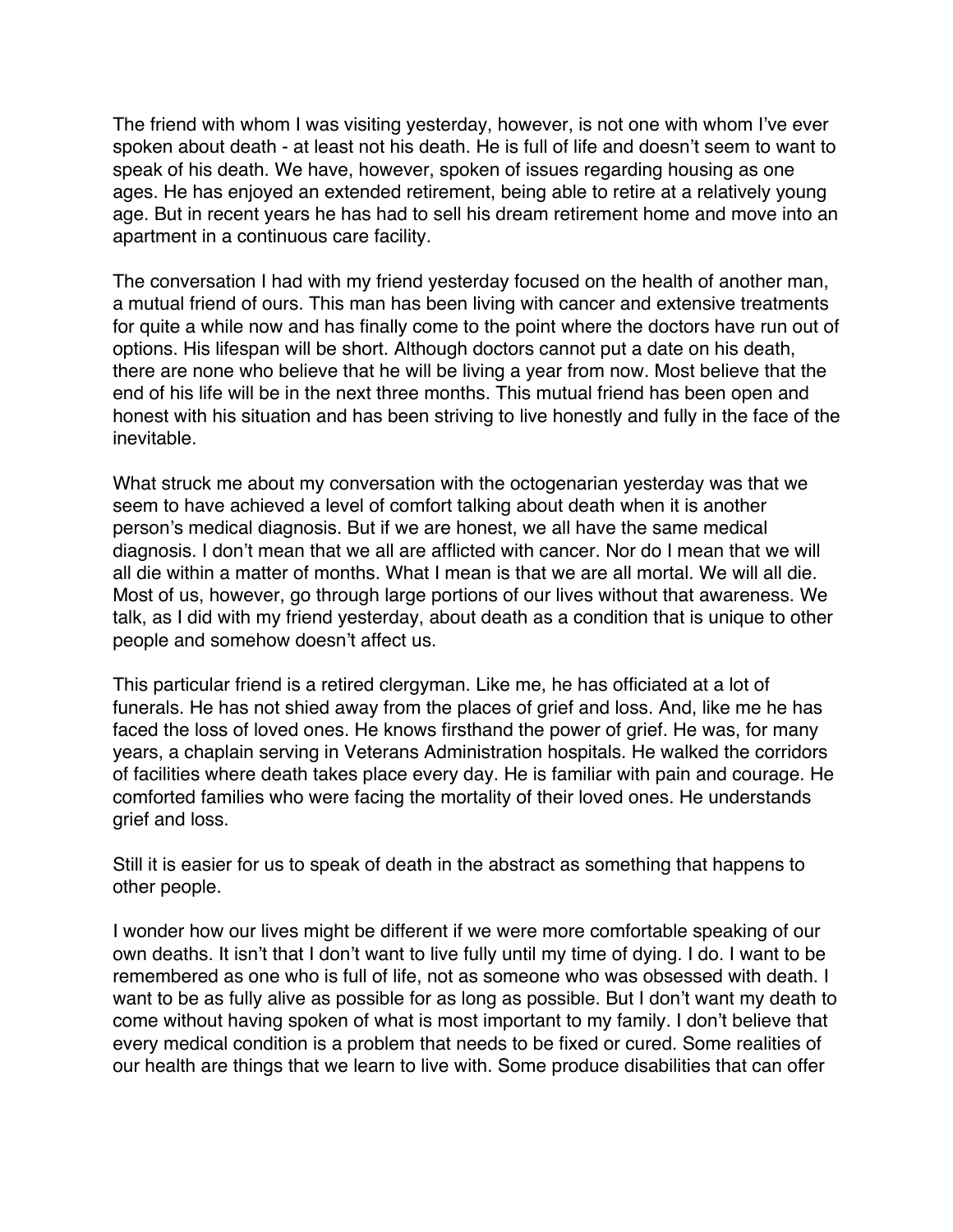<span id="page-65-0"></span>grace and understanding. Not every illness is a fight that must be fought and won. Some are companions and friends that reshape the meaning of our lives.

I don't mean to lay all of this on my friend who happens to be 20 years older than I. It is just that my conversation with him reminded me that I, too, am mortal. I won't always be the one officiating at funerals. I have limitations. Some conversations about that reality might be easier if we have them sooner rather than later.

One thing I have learned from my friends and from my own experience is that growing old is a wonderful thing. Despite much of popular culture's continuing assertions that aging should be fought, I am discovering that aging is a blessing. This does not mean that we should all form bucket lists and cast aside reason in pursuit of some imaginary set of experiences. Rather it means that none of us will be able to do everything that we have imagined, or even everything that we have wanted to do with our lives. At some point we have to accept that we are limited. Learning that truth is a blessing. We all are limited. We can't do everything or have every experience. As rich and wonderful as life is, we can't have it all. The limits of our resources are ways of learning to live fully with what we have.

Who knows what conversations are yet ahead for me. But in the time that is mine, I aspire to have those meaningful and honest conversations about death with my friends and family and I pray that I won't wait until a life-threatening illness crowds my time to do so.

Copyright (c) 2017 by Ted E. Huffman. I wrote this. If you would like to share it, please direct your friends to my web site. If you'd like permission to copy, please send me an email. Thanks!

#### **October 31, 2017 – A Halloween Anniversary**

When I was in school, the version of the story that was taught went something like this: On October 31, 1517, the eve of the Feast of All Saints, 33-year-old martin Luther posted 95 theses on the door of Castle Church in Wittenberg. The act of posting them on the door was not in itself an act of defiance. The door functioned as a sort of public bulletin board for various announcements of academic and church affairs. We were also taught that Luther had written the theses in Latin and they were printed by John Gruenenberg, an entrepreneurial printer. In addition to posting his theses on the church door, Luther sent copies to friends and church officials. Luther had been appointed professor of biblical theology at the University of Wittenberg, which was a small and virtually unknown institution in a small town.

The theses, however, made it big time. Church officials, including the archbishop of Mainz, Albert of Brandenburg, sent copies to Rome and demanded action against Luther. By early 1518, Luther's name was associated with demands for radical change in the church.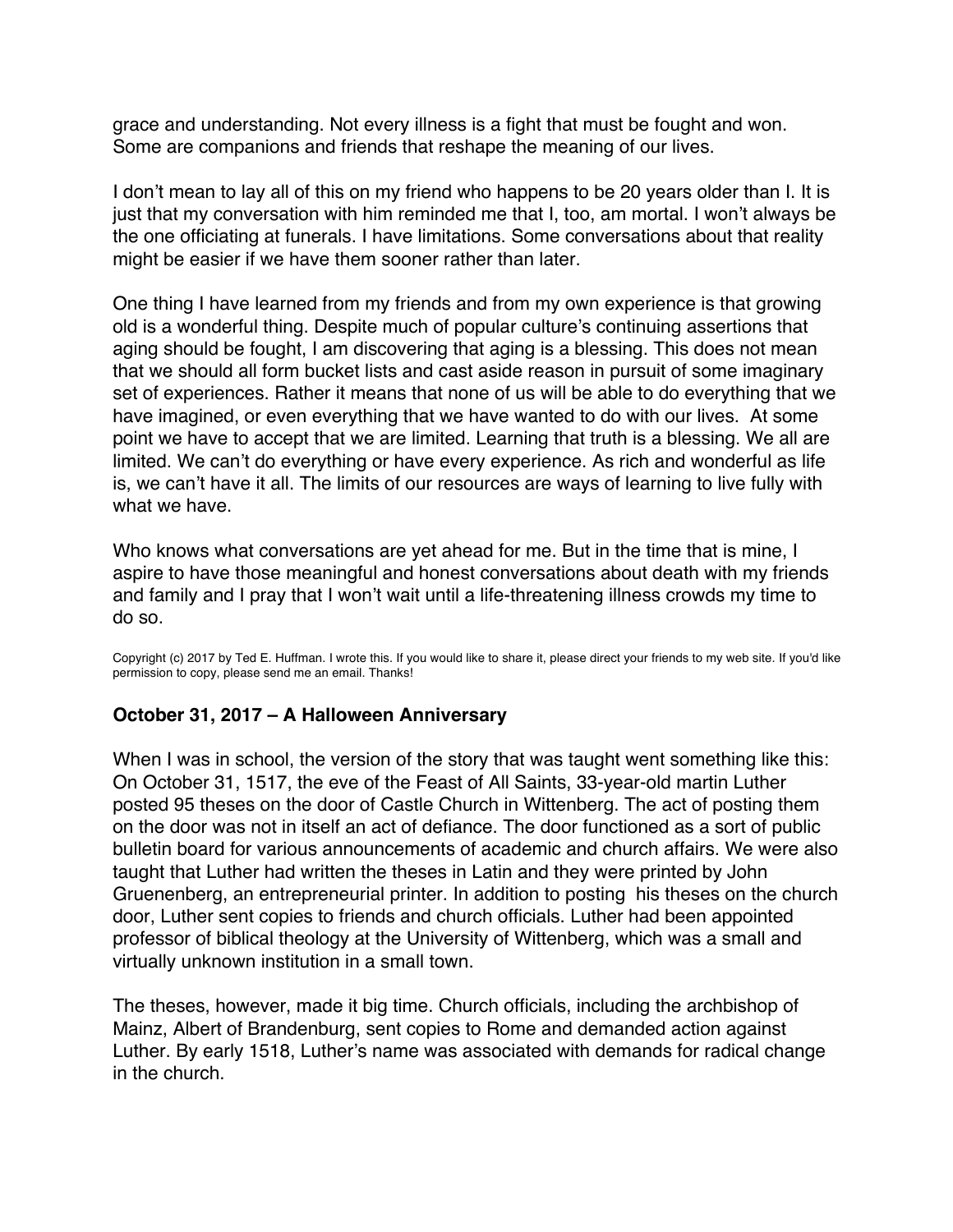It doesn't appear that all of that attention was his intent. He had simply called for public debate of issues that were being debated in private: the relationship of money and religion. Indulgences, the selling of forgiveness for cash, had become complex and lucrative instruments for the church. They were abused. Pope Julius II, granted a "jubilee indulgence" in 1510, and used the proceeds to build the basilica of St. Peter in Rome.

Under pressure from church authorities, Luther dug in his heels and began to preach against the sale of indulgences. By 1520, Luther was preaching that baptism is the only indulgence necessary for salvation.

He later reported "I never wanted to do it, but was forced into it when I had to become a Doctor of Holy Scripture against my will."

Luther was condemned by the church and by the state. He did, however, escape attempts to burn him as a heretic.

As the schism between Luther and his followers deepened, a Benedictine nun, who had been sent to the Benedictine sisters at the age of five, became interested in the growing reform movement. She was dissatisfied with her life in the monastery. Conspiring with several other nuns to flee in secrecy, she contacted Luther. On April 4, 1523, Luther sent a fish merchant to the monastery, who secreted the nuns in his covered wagon and brought them to Wittenberg.

There had been debate about whether Luther should marry. Phillipp Melanchthon thought Luther's marriage would hurt the Reformation. It held the potential of scandal. Luther came to the conclusion that "his marriage would please his father, rile the pope, cause the angels to laugh, and the devils to weep. On June 13, 1525, the defrocked priest and the runaway nun were married.

They became parents of six children. It is said that there may be as many as 50,000 direct descendants of Luther worldwide, but that number may only include those who are aware of their heritage. If you use the conservative number of 3 children as an average family size and the equally conservative span of 30 years per generation, a couple with six children becomes nearly 720 million in 500 years. No one knows the exact number for sure, but scholars estimate that of the approximately 2.4 billion Christians worldwide, more than 900 million are Protestants. Luther's ideological progeny have become many and are a major religious category.

The reforms that Luther suggested have, for the most part come about throughout the entire church, both Roman Catholic and Protestant. But the reforms took a lot of time, much longer than Luther's lifespan. During his life, the work that he did was emotionally draining and his temper frequently grew short. He was forced, at times, to suspend preaching in order to revive his spirit and energy. He was known by some to be full of